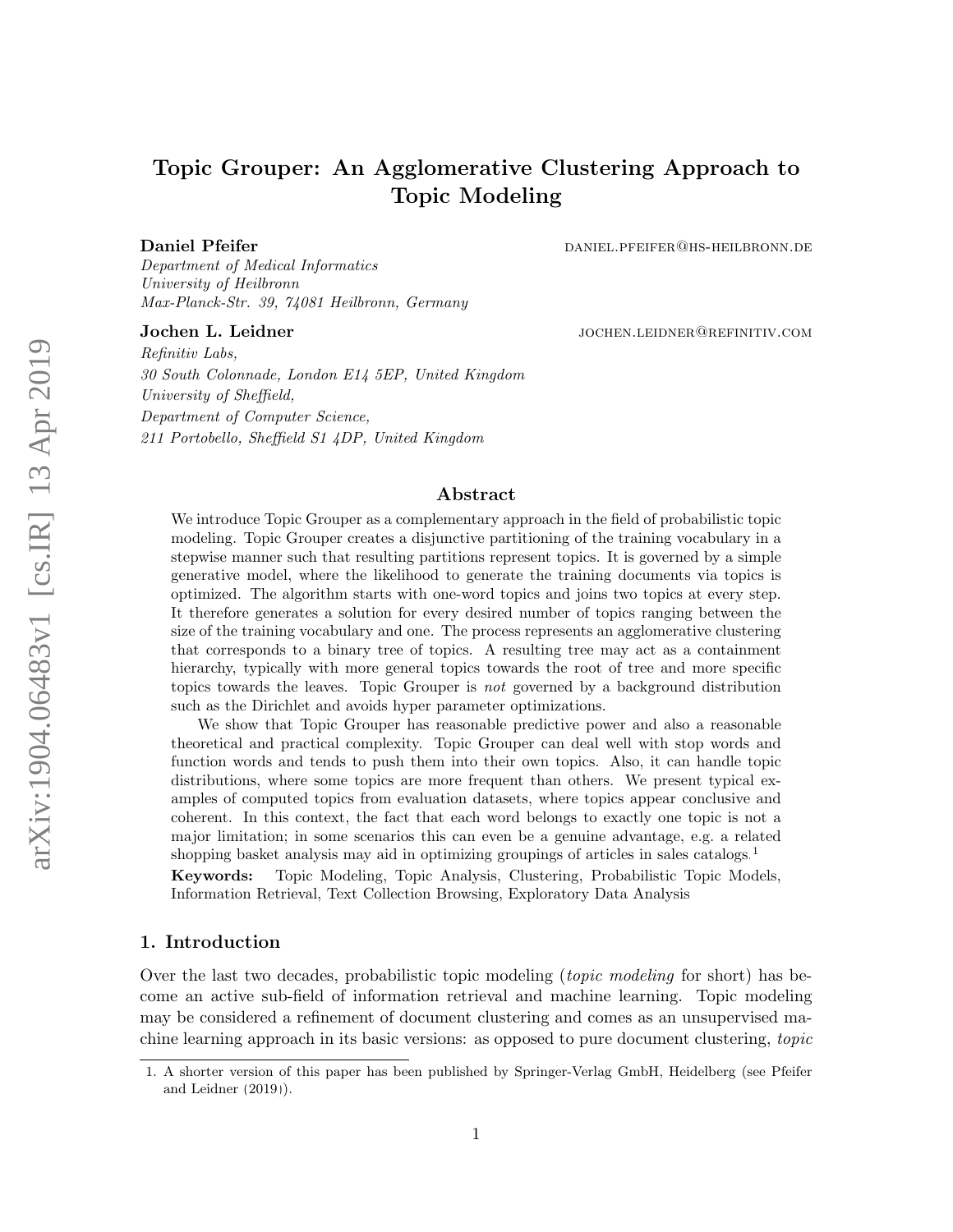modeling allows for many topics to occur in a single document but still mandates common topics across the documents of a training collection. Hereby, each topic is typically represented via a multinomial distribution over the collection's vocabulary. Related ideas and solutions were formed in the two seminal publications on *probabilistic Latent Seman*-tic Indexing (pLSI) [\(Hofmann](#page-36-0) [\(1999c\)](#page-36-0)) and Latent Dirichlet Allocation (LDA) [\(Blei et al.](#page-35-0) [\(2003b\)](#page-35-0)). [Pritchard et al.](#page-38-1) [\(2000\)](#page-38-1) proposed a model similar to LDA independently in the field of population genetics.

Besides classical text document analysis and genetics, topic modeling has turned out to be of use in bio-informatics [\(Liu et al., 2016\)](#page-38-2), digital libraries [\(Griffiths and Steyvers,](#page-36-1) [2004\)](#page-36-1), recommender systems [\(Hu et al., 2014\)](#page-37-0), computing in the service of political and social studies ("digital humanities") [\(Blei, 2012\)](#page-35-1) and other application areas (e.g. see [Boyd-](#page-35-2)[Graber et al.](#page-35-2) [\(2017\)](#page-35-2)).

Regarding pure document clustering, the two major machine learning directions are Expectation Maximization (EM) including  $k$ -Means on the one hand and hierarchical clustering including agglomerative clustering on the other hand. In comparison, EM-based techniques have also been a central means for topic inference but the opportunities of hierarchical clustering for topic modeling have been overlooked to date. In this paper, we aim to partially close this gap by developing and evaluating Topic Grouper as a topic modeling approach based on agglomerative clustering.

Important benefits of agglomerative clustering for topic modeling lie in its simplicity, absence of hyper parameters, deep hierarchical structures of topics as well as the ability to find even conceptually narrow topics. A major challenge is to determine a well-founded cluster distance with reasonable predictive qualities and computational performance.

The remainder of this article is structured as follows: Section [2](#page-1-0) describes relevant related work. It also outlines basic concepts behind topic models and summarizes the hyper parameter problem for LDA. Section [3](#page-9-0) introduces the generative model behind Topic Grouper and derives a related cluster distance. Moreover, a corresponding algorithm for model computation is presented and its complexity is assessed. Section [4](#page-12-0) includes a range of experiments comparing the performance of Topic Grouper with two LDA variants. A synthetic dataset allows for applying error rate as a quality measure. Regarding real-world datasets covering retailing and text, we resort to perplexity. In addition, Section [4.3](#page-19-0) examines Topic Grouper as a feature reduction method for text classification and compares it to LDA as well as to two common text-oriented feature selection techniques. Section [4.4](#page-23-0) discusses approaches to inspect learned models and reports on related examples for a larger text dataset. Section [5](#page-25-0) summarizes and discusses our findings. Section [6](#page-28-0) gives pointers to possible future work.

## <span id="page-1-0"></span>2. Basic Concepts and Related Work

## 2.1 Agglomerative Clustering

Clustering items of data, such as sets of vectors of numbers by similarity is an old idea. Hierarchical agglomerative clustering (HAC) or simply agglomerative clustering is the process of clustering the clusters in turn iteratively, based on a similarity measure between clusters from a previous iteration. It was first described in the 1960s by authors includin[gWard, Jr.](#page-39-0) [\(1963\)](#page-39-0), [Lance and Williams](#page-37-1) [\(1966,](#page-37-1) [1967\)](#page-37-2), and others.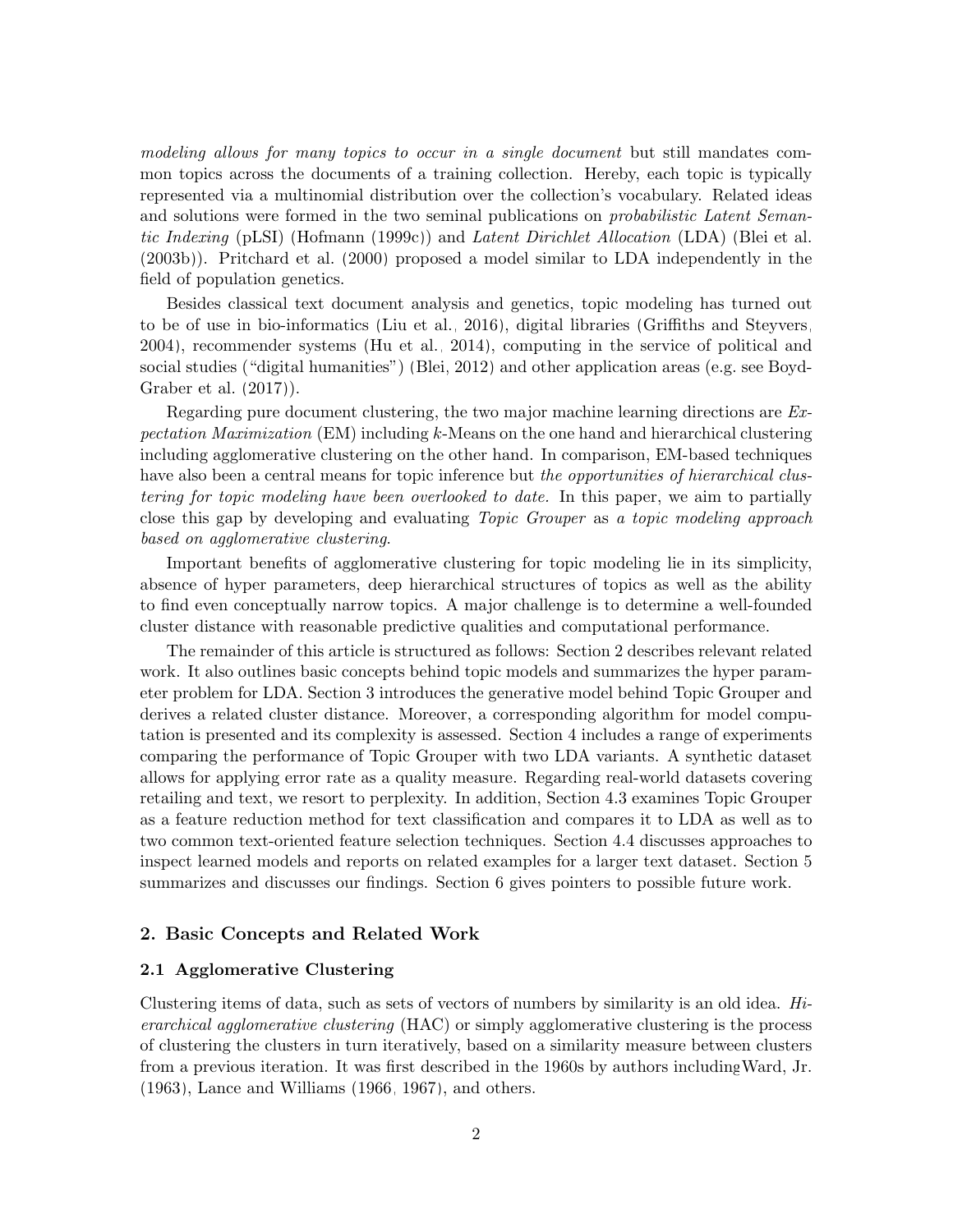A cluster distance is usually the term for the inverse of a similarity measure underlying a clustering procedure. Standard cluster distances derived from the so-called Lance-Williams formula include single linkage, complete linkage and group average linkage, but many others have been proposed (see, [Murtagh](#page-38-3) [\(1983\)](#page-38-3); [Xu and Wunsch, D.](#page-39-1) [\(2005\)](#page-39-1)).

Cluster distances, such as the one developed here, may not necessarily meet standard mathematical distance axioms, as agglomerative clustering can do without [\(Ward,](#page-39-0) [Jr.](#page-39-0) [\(1963\)](#page-39-0)). Moreover, our cluster distance is *model-based*, as it is governed by a simple generative model. Model-based agglomerative clustering has rarely been investigated: [Kamvar](#page-37-3) [et al.](#page-37-3) [\(2002\)](#page-37-3) give a model-based interpretation of some standard cluster distances and partly extend them under the same framework. [Vaithyanathan and Dom](#page-39-2) [\(2000\)](#page-39-2) develop a recursive probabilistic model for a clustering tree in order to explain the data items merged at each tree node. The model is applied to the case of pure document clustering. For efficiency reasons the authors resort to a mix of agglomerative and flat clustering.

A common critique of agglomerative clustering is its relatively high time complexity typically amounting to  $O(k^2)$  or more given the number of data items k [\(Xu and Wunsch,](#page-39-1) [D.](#page-39-1) [\(2005\)](#page-39-1)). Also, space complexity is often in  $O(k^2)$  depending on the chosen cluster distance. In the case of our contribution and additionally in the case of text, k corresponds to the vocabulary size, which can be limited even for large text collections, e.g. by simple filtering criteria such as high document frequency. This offers the potential for a reasonable computational overhead in the context of topic modeling.

A major asset of agglomerative clustering is the tree structure of its clusters often assumed to reflect containment hierarchies. Also, it is widely held that agglomerative clustering offers better and more computationally stable clusters than competing procedures such as  $k$ -Means [\(Jain and Dubes](#page-37-4) [\(1988\)](#page-37-4), p. 140).

For further exposition, we refer the reader to recent text books on the topic (e.g. [Xu and](#page-39-3) [Wunsch II.](#page-39-3) [\(2009\)](#page-39-3); [Everitt et al.](#page-36-2) [\(2011\)](#page-36-2)) and various survey papers (e.g. [Murtagh](#page-38-3) [\(1983\)](#page-38-3), [Jain et al.](#page-37-5) [\(1999\)](#page-37-5) and [Xu and Wunsch, D.](#page-39-1) [\(2005\)](#page-39-1)).

## <span id="page-2-0"></span>2.2 Probabilistic Topic Modeling

Topic modeling evolved from Latent Semantic Analysis (LSA) – an algebraic dimensionality reduction technique using *Singular Value Decomposition* to retain the *n* largest singular values which show the dimensions with the greatest variance between words and documents [\(Deerwester et al.](#page-36-3) [\(1990\)](#page-36-3)). Latent Semantic Indexing is the application of LSA to document indexing and retrieval [\(Hofmann](#page-36-4) [\(1999b\)](#page-36-4)). A drawback of LSA is the lack of a probabilistic interpretation. This was first addressed by pLSI in [Hofmann](#page-36-0) [\(1999c\)](#page-36-0).

In their influential paper, [Blei et al.](#page-35-0) [\(2003b\)](#page-35-0) describe LDA and extend pLSI by two Dirichlet priors, thus completing the generative approach and aiding in smoothing of the resulting models. In the following, we briefly reiterate such non-hierarchical or flat topic models in order to provide the foundation for our own method.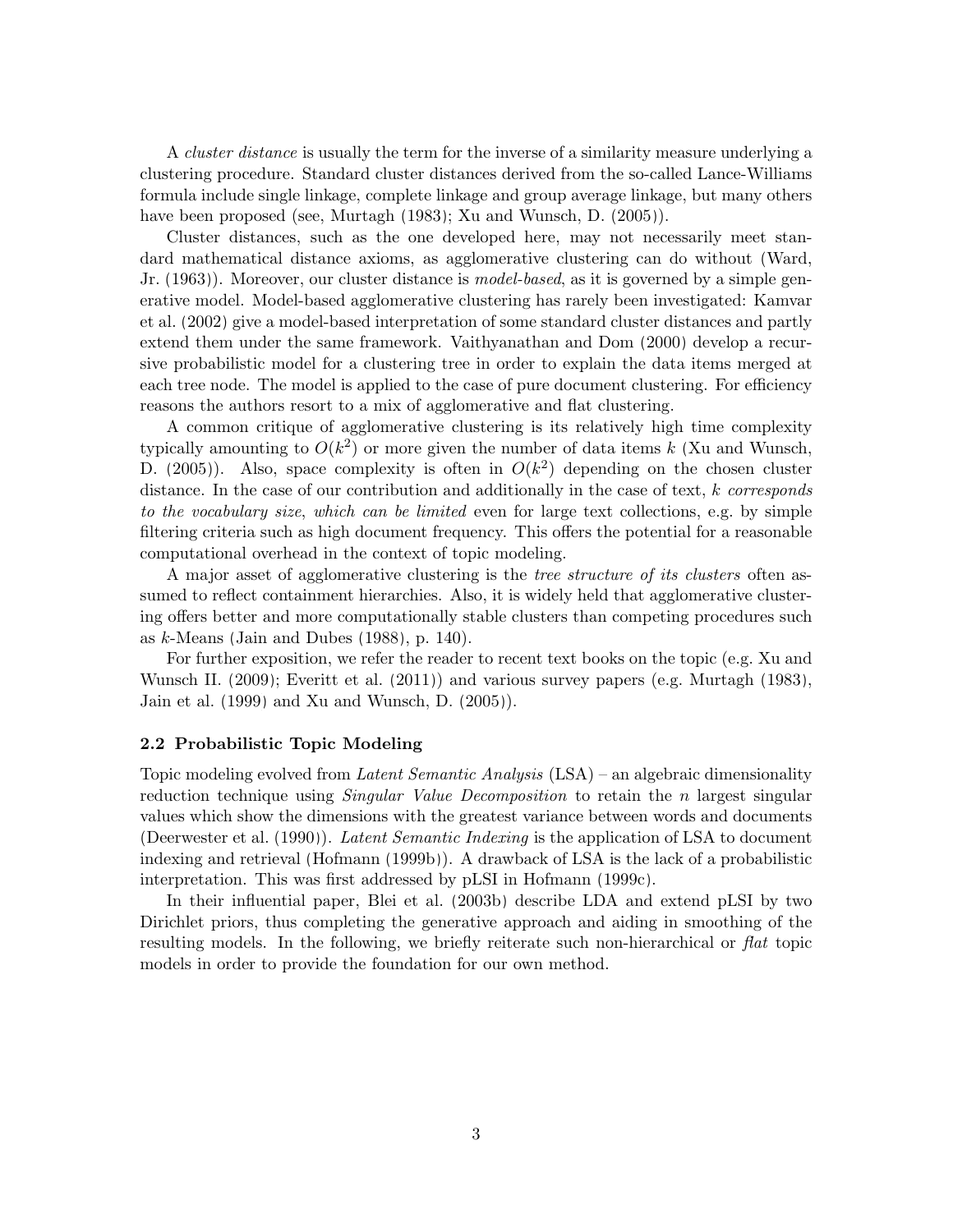## 2.2.1 Non-Hierarchical Topic Models

Let

- D be the set of training documents with size  $|D|$ ,
- *V* be the vocabulary of *D* with size  $|V|$ ,
- $f_d(w)$  be the frequency of a word  $w \in V$  with regard to  $d \in D$ .

Given a set of topic references T with  $|T| = n$ , the goal of non-hierarchical or flat topic modeling is to estimate respectively consider n topic-word distributions  $p(w|t)_{w\in V}$  (one for each  $t \in T$ ) and  $|D|$  document-topic distributions  $p(t|d)_{t \in T}$  (one for each  $d \in D$ ). Together, these distributions are meant to maximize  $p(D) = \prod_{d \in D} p(d)$ , where  $p(d)$  is the probability of all word occurrences in d regardless of their order. Yet, how this is done in detail, depends on the topic modeling approach: Under pLSI [\(Hofmann](#page-36-0) [\(1999c\)](#page-36-0)) we have

$$
p(d) = c_d \cdot \prod_{w \in V} p(w|d)^{f_d(w)} \text{and } p(w|d) = \sum_{t \in T} p(w|t) \cdot p(t|d).^2
$$

The n topic-word distributions form a corresponding topic model  $\phi = {\phi_t}$ . Each  $\phi_t =$  $p(w|t)_{w\in V}$  represents the essence of a topic, where t itself is just for reference.

As a more sophisticated Bayesian approach, LDA puts all potential topic-word distributions under a Dirichlet prior  $\beta$  in order to determine  $p(D)$  [\(Blei et al.](#page-35-0) [\(2003b\)](#page-35-0)). In this case, an approximation of

<span id="page-3-2"></span><span id="page-3-1"></span>
$$
\Phi = argmax_{\phi}((\prod_{t \in T} p(\phi_t)) \cdot \prod_{d \in D} p(d|\phi, \alpha \mathbf{m})) \text{ with } \phi_t \sim Dirichlet(\beta) \tag{1}
$$

may be considered a topic model [\(Blei et al.](#page-35-0) [\(2003b\)](#page-35-0)). Hereby,  $\alpha$ **m** is an additional Dirichlet prior to determine

$$
p(d|\phi, \alpha \mathbf{m}) = \int p(\theta_d) \cdot \prod_{w \in V} (\sum_{t \in T} \phi_t(w) \cdot \theta_d(t))^{f_d(w)} d\theta_d \text{ with } \theta_d \sim Dirichlet(\alpha \mathbf{m}). \tag{2}
$$

Alternatively to the *argmax* operator,  $\phi$  may be integrated out leading to a corresponding point estimate for  $\Phi$  [\(Griffiths and Steyvers](#page-36-1) [\(2004\)](#page-36-1)).

Considering training results,  $\Phi$  plays the same role as a distribution  $p(V|t)$  under pLSI. With this in mind, we often use the letter  $\Phi$  for topic models regardless of the underlying modeling approach. A similar concession holds for document-topic distributions  $p(T|d)$ .

There exist several methods and various derived algorithms readily available to approximate Φ under LDA including variational Bayes, MAP estimation and Gibbs sampling (e.g. see [Asuncion et al.](#page-35-3) [\(2009\)](#page-35-3)).

<span id="page-3-0"></span><sup>2.</sup> The factor  $c_d = (\sum_{w \in V} f_d(w))! / \prod_{w \in V, f_d(w) > 0} f_d(w)!$  accounts for the underlying "bag of words model" where word order is ignored. It is usually omitted in publications because if two approaches are compared, the expression turns out to be an identical factor for both approaches [\(Buntine and Jakulin](#page-35-4) [\(2006\)](#page-35-4)). We therefore also set  $c_d := 1$ .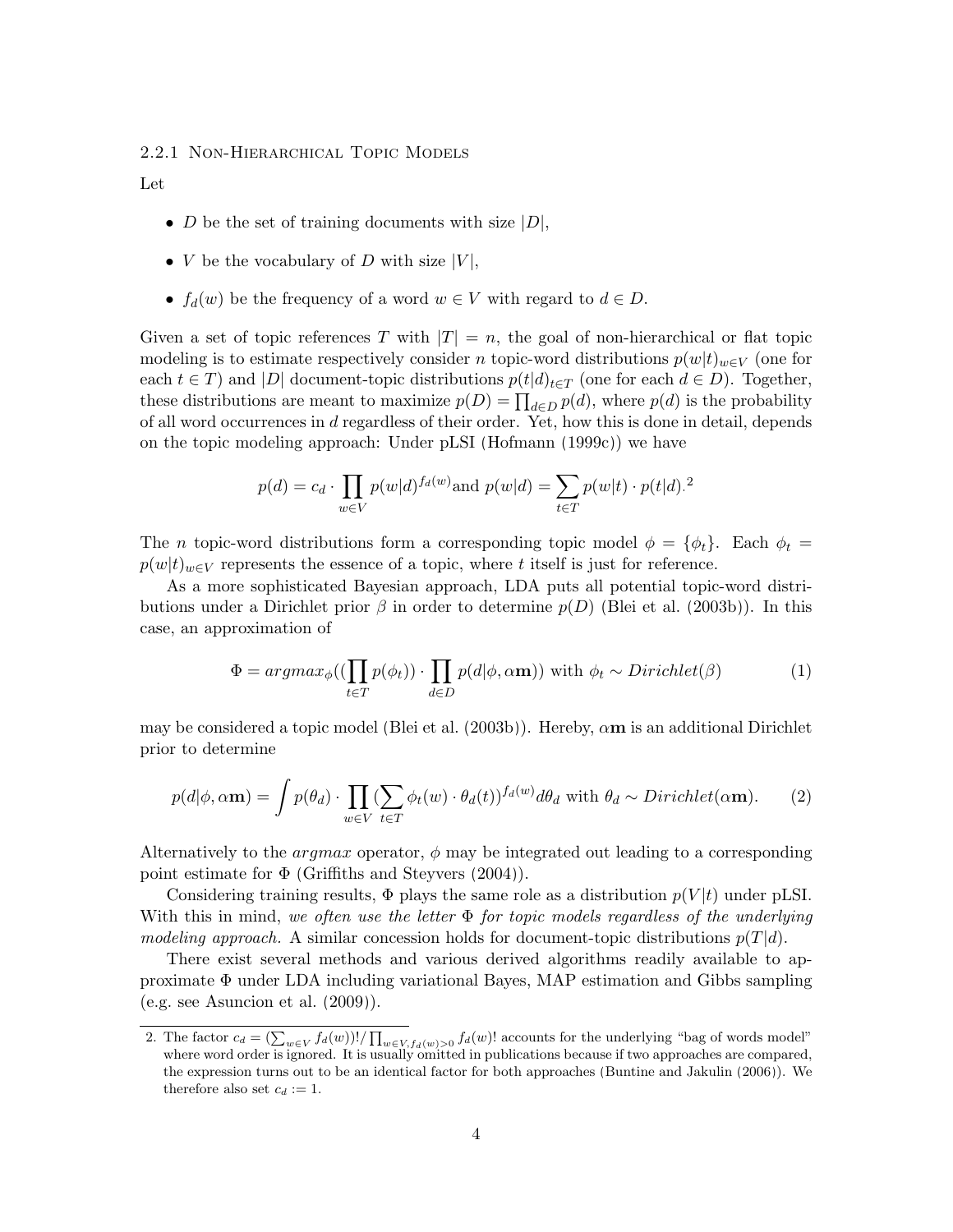## <span id="page-4-0"></span>2.2.2 Hyper Parameter Optimization for LDA

LDA is a very successful method, but suffers from the need for setting several hyper parameters. This sections gives a brief overview of the issue as relevant for evaluations in Section [4.](#page-12-0)

Besides the number of topics n, standard LDA has two hyper parameters that must be adjusted for model computation [\(Blei et al.](#page-35-0) [\(2003b\)](#page-35-0); [Wallach et al.](#page-39-4) [\(2009a\)](#page-39-4); [Asuncion et al.](#page-35-3)  $(2009)$ :

- The vector  $\alpha \mathbf{m} \in \mathbb{R}^n$  with  $\sum_{i=1}^n \mathbf{m}_i = 1$ ,  $\mathbf{m}_i > 0$  for all i and  $\alpha > 0$  where  $\alpha$  is called the *concentration parameter*:  $\alpha$ **m** parametrizes which document-topic distributions  $\theta_d$ from Equation [2](#page-3-1) are more or less probable (regardless of d). For practical concerns  $\alpha$ m is often set with  $m_i = 1/n$ . This case is called "symmetric" since the concentration parameter  $\alpha$  remains as the only degree of freedom for  $\alpha$ m.
- The vector  $\beta \in \mathbb{R}^{|V|}, \beta_i > 0$  for all i (sometimes also named  $\eta$ ):  $\beta$  parametrizes, which topic-word distributions  $\phi_t$  from Equation [1](#page-3-2) are more or less probable (regardless of t).  $\beta$  is usually kept symmetric.

When applying LDA, there are different approaches to determine reasonable values for  $n$ , α and β: n is often varied via a parameter search (e.g. in [Blei et al.](#page-35-0) [\(2003b\)](#page-35-0); [Griffiths](#page-36-1) [and Steyvers](#page-36-1) [\(2004\)](#page-36-1); [Asuncion et al.](#page-35-3) [\(2009\)](#page-35-3)) with a range typically between 10 and 1000 and a step size of 10. The optimization criterion is high log probability or equivalently low perplexity for held out test documents  $D_{test}$ .

Regarding the optimization of  $\alpha$ m, the following options are of practical relevance:

- If one decides for a symmetrical  $\alpha$ , a hyper parameter search may be performed [\(Asuncion et al.](#page-35-3)  $(2009)$ ). The optimization goal is the same as for n, but one does not use test documents as  $\alpha$  is considered a more integral part of the training process.
- A simpler approach for a symmetrical  $\alpha$ , well established in practice, is to apply a heuristic from [Griffiths and Steyvers](#page-36-1) [\(2004\)](#page-36-1) by setting  $\alpha = 50/n$ .
- Another technique is to (re-)estimate  $\alpha$ **m** as part of an EM procedure. E.g. in [Asun](#page-35-3)[cion et al.](#page-35-3) [\(2009\)](#page-35-3), the (re-)estimation of  $\alpha$ **m** is based on an initially computed topic model  $\Phi_1$ . The updated  $\alpha$ **m** can in turn be used to compute an updated model  $\Phi_2$ (while using  $\Phi_1$  as a starting point to compute  $\Phi_2$ ) an so forth. After several iterations of such alternating steps, the models  $\Phi_i$  as well as  $\alpha$ **m** converge. [Minka](#page-38-4) [\(2000\)](#page-38-4) provides a theoretical basis for the estimation of Dirichlet parameters via sample distribution data. In case of  $\alpha$ m, these are (samples of) estimated distributions  $p(T|d)$ as computed along with an intermediate model  $\Phi_i$ . To do so, [Asuncion et al.](#page-35-3) [\(2009\)](#page-35-3) leverage Equation 55 from [Minka](#page-38-4) [\(2000\)](#page-38-4) in the EM procedure and coined for this particular E-step the name "Minka's update". Minka's update can be implemented under a symmetrical as well as under an asymmetric  $\alpha$ .

Concerning  $\beta$ , there exists similar alternatives as for  $\alpha$ m. A related heuristic for a symmetrical β from [Griffiths and Steyvers](#page-36-1) [\(2004\)](#page-36-1) is  $\beta = 0.1$ . [Wallach et al.](#page-39-4) [\(2009a\)](#page-39-4) report that an asymmetric  $\beta$  optimization offers worse predictive performance than its symmetrical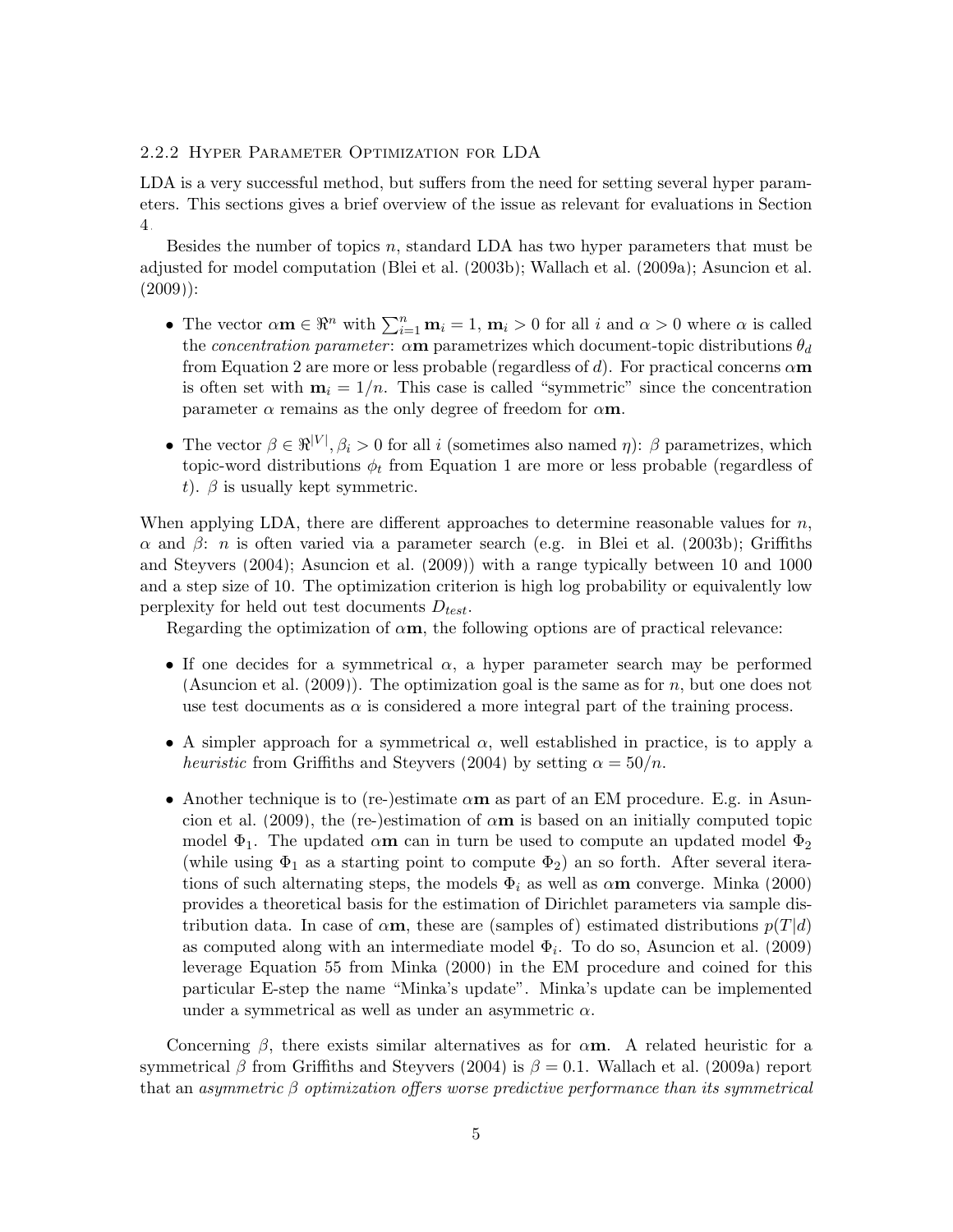*counter part*, but they also stress the importance of the asymmetric  $\alpha$  case for topic model quality.

Later, when comparing LDA against Topic Grouper in Section [4,](#page-12-0) we refer to the heuristics for  $\alpha$  and  $\beta$  from [Griffiths and Steyvers](#page-36-1) [\(2004\)](#page-36-1) as "LDA with Heuristics". We also include an optimization for an asymmetric  $\alpha$ **m** combined with a symmetric  $\beta$  optimization using Minka's update and call it "LDA Optimized". We include both approaches in our evaluation as extreme variants for LDA hyper parametrization: the former one being straight forward and efficient; the latter one offering higher predictive performance but also incurring substantial computational overhead due to intertwined approximation procedures. We use Gibbs sampling according to [Griffiths and Steyvers](#page-36-1) [\(2004\)](#page-36-1) in order to compute intermediate topic models  $\Phi_i$  as described above and a final model, respectively  $\Phi$ .<sup>[3](#page-5-0)</sup>

## 2.2.3 Hierarchical Topic Models

Traditional topic models create flat topics; however, it may be more appropriate to have a hierarchy comprising multiple levels of super-topics and increasingly specialized sub-topics. To address this, topic model extensions based on trees and directed acyclic graphs have been proposed.

One of the early attempts towards hierarchical topic models is [Hofmann](#page-36-5) [\(1999a\)](#page-36-5)'s Cluster Abstraction Model (CAM), using an instance EM with annealing: Leaf nodes of a hierarchy are generated first via probabilistic soft clustering of documents. Inner nodes form latent sources of each word occurrence in a document such that a respective inner node is the ancestor of a leaf cluster in which the document is placed. The latent sources are subject to probabilistic modeling based on the hierarchy's leaves. Experiments indicate that top probability words in inner nodes form topical abstractions of the document clusters they subsume.

[Segal et al.](#page-38-5) [\(2002\)](#page-38-5)'s Probabilistic Abstraction Hierarchies (PAH) is another model based on the EM algorithm: it jointly optimizes cluster assignment, class-specific probabilistic models (CPMs) which are taxonomy nodes and the taxonomy structure. The latter two are globally optimized. The authors state that "data is generated only at the leaves of the tree, so that a model basically defines a mixture distribution whose components are the CPMs at the leaves of the tree." They offer a brief evaluation including a predictive performance comparison of PAH with hierarchical clustering on gene expression data.

[Blei et al.](#page-35-5) [\(2003a\)](#page-35-5) discuss an extension of the "Chinese restaurant process" (CRP) from [Aldous](#page-35-6) [\(1985\)](#page-35-6): Their so-called "nested Chinese restaurant process" (nCRP) allows for inferring hierarchical mixture models while permitting uncertainty about branching factors. Based on the nCRP, the authors propose *Hierarchical LDA* (hLDA) to estimate topic trees of a given depth  $L$ . Documents are thought to be generated by first choosing a path of length L along a tree and then mixing the document's topics via the chosen path where each path node represents a topic to be inferred. The corresponding document-topic distribution is subject to a Dirichlet distribution with prior  $\alpha$ . Under hLDA, higher level topics tend to

<span id="page-5-0"></span><sup>3.</sup> Although intricate, details on hyper parameter settings matter: Some publications compare approaches to LDA but for example, leave it unclear whether  $\alpha$  is kept symmetric or if it is optimized. E.g., [Tan](#page-39-5) [and Ou](#page-39-5) [\(2010\)](#page-39-5) report that "basic LDA fails" to successfully learn a solution for the kind of data we use in Section [4.1.](#page-12-1) In comparison, we found that LDA succeeds in this case if its hyper parameters are set accordingly.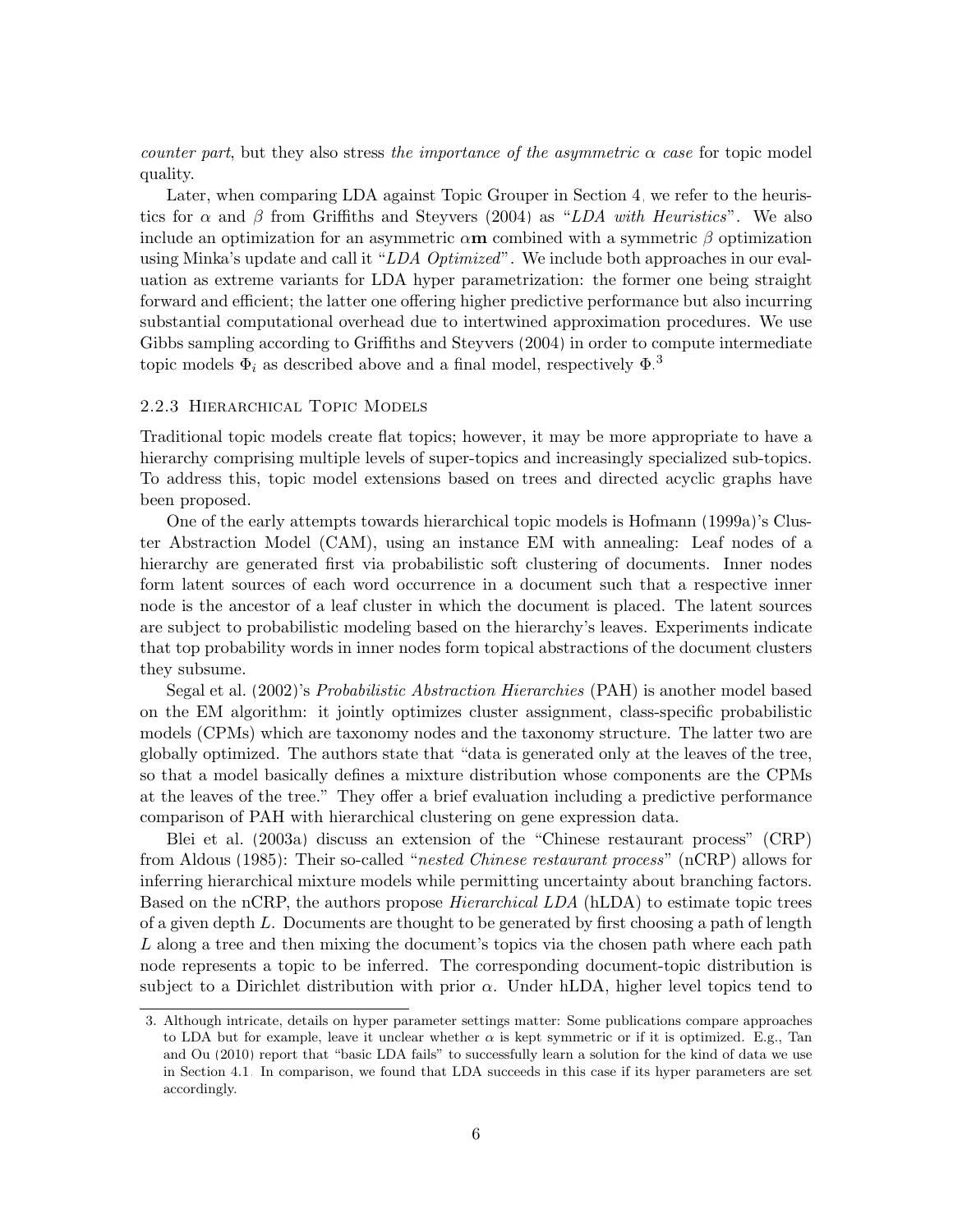be common across many documents, but do not necessarily form semantic generalizations of lower level topics. I.e., the model tends to push stop words and function towards the root of tree and rather domain-specific words towards the leaves. Besides L and  $\alpha$ , hLDA requires a prior  $\gamma$  affecting the branching factor of estimated trees and a prior  $\eta$ , which is equivalent to  $\beta$  under LDA.

The Hierarchical Dirichlet Process (HDP) by [Teh et al.](#page-39-6) [\(2006\)](#page-39-6) is a framework for two or more layered Dirichlet processes (DPs), where a first-level DP produces the parameters for J second level DPs which in turn create mixture components to explain J groups of data. A merit of the HDP is that the number of mixture components on the second level must not be set while still enabling a degree of sharing of mixture components between the groups. E.g. with regard to topic modeling, the authors apply the HDP in order to infer the number of flat topics on a small-sized document collection along with a respective topic model. The HDP still mandates hyper parameters similar to  $\alpha$  and  $\beta$  under LDA. [Wang](#page-39-7) [et al.](#page-39-7) [\(2011\)](#page-39-7) present a faster inference algorithm for HDP, which scales up to larger dataset sizes.

The Pachinko Allocation Model (PAM) from [Li and McCallum](#page-37-6) [\(2006\)](#page-37-6) is a hierarchical topic model based on multiple Dirichlet processes. The PAM requires a directed acyclic graph (DAG) as a prior, where leaf nodes correspond to words from the vocabulary, parents of leaf nodes correspond to *flat*, word-based topics and other nodes represent mixture components over their children's mixture components. A topic for a word occurrence of a document is sampled by considering all paths from the root to the leaves' parents. Moreover, the mixture components of all inner nodes are subject to Dirichlet distributions. Due to this structure, higher level nodes in the graph form abstractions of topic mixtures across documents and therefore capture topic correlations. As respective super-topics represent mixes over topics, the authors do not offer a labeling scheme for them. Besides the basic graph structure, the PAM has similar hyper parameters as LDA including  $\alpha$ ,  $\beta$  and the number of word-based topics n. Furthermore,  $\alpha$  forms of a set vectors, one for each inner node, which are estimated as part of PAM's inference process.

The recursive Chinese Restaurant Process (rCRP) from [Kim et al.](#page-37-7) [\(2012\)](#page-37-7) is another extension of the CRP to infer hierarchical topic structures. In contrast to hLDA, the sampling of a document-topic distribution is generalized in a way that permits a document's topics to be drawn from the entire (hierarchical) topic tree, not just from a single path. Regarding document-topic assignments, the rCRP makes the drawing of topics deeper in the tree more unlikely and estimates the branching factor of a topic tree node similarly to a regular CRP. The topic-word distributions of a tree-node are controlled via a Dirichlet with a symmetrical prior  $\beta^k$ , where  $\beta < 1$  and k is the depth of the node. As the prior gets smaller with increasing depth, the resulting distributions get more peaked, which facilitates the production of more specific topic towards the leaves. A CRP based on a scalar prior  $\alpha$  controls how words from a document are assigned to topics and another scalar prior  $\gamma$  controls the inferred depth and branching factor of the topic tree under the rCRP. An experimental analysis and examples of inferred topics indicate that the approach alleviates well-known drawbacks of hLDA including the one mentioned above.

The Nested Hierarchical Dirichlet Process (nHDP) from [Paisley et al.](#page-38-6) [\(2015\)](#page-38-6) is perhaps the most sophisticated approach to produce tree-structured topics on the basis of DPs: Based on [Blei et al.](#page-35-5) [\(2003a\)](#page-35-5) it uses the nCRP to produce a global topic tree. Every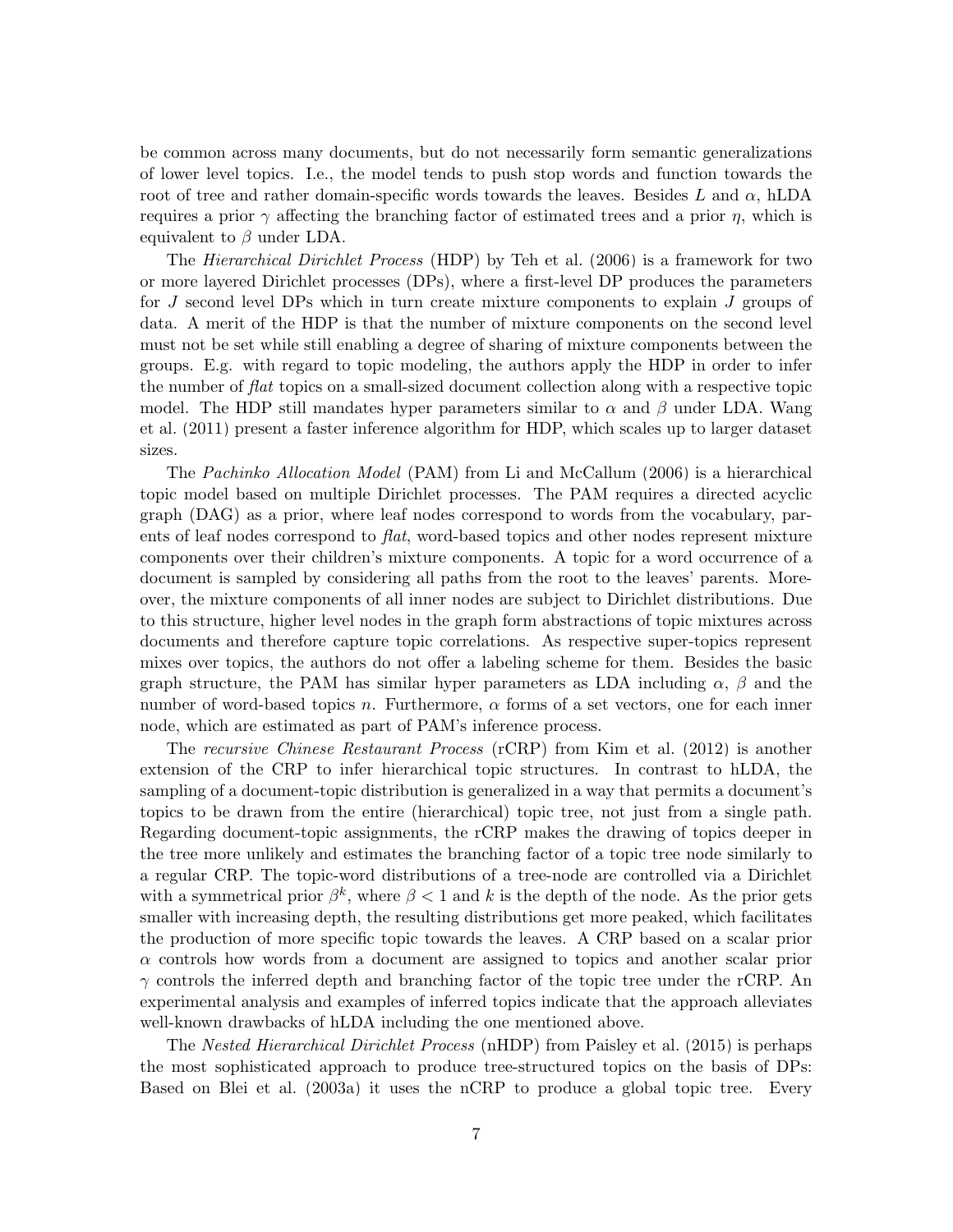document obtains its specific topic tree which is derived from the global tree via an HDP. Hence, the HDP ensures a degree of sharing of topics between documents and allocates document-level topics based on DPs associated with the nodes of the global topic tree. To sample of a word's topic from the document-level topic tree the nHDP descends through that tree and may stop at any node. Stopping or progressing is a random event based on node-related probabilities drawn from a beta distribution with hyper parameters  $\gamma_1$  and  $\gamma_2$ . The approach also mandates a hyper parameter  $\alpha$  for its basic nCRP and  $\beta$  for documentlevel trees. The authors provide efficient inference procedures and offer impressive results on small as well as very large text datasets, where the vocabulary on the large datasets is reduced to about 8,000 words.

An apparent commonality of the presented approaches is the need for hyper parameters usually several scalars. This also holds for the Hierarchical Latent Tree Analysis (HLTA) from [Liu et al.](#page-38-7) [\(2014\)](#page-38-7) and the Hierarchical PAM (HPAM) from [Mimno et al.](#page-38-8) [\(2007\)](#page-38-8). An analyst applying a related approach may therefore struggle with its complexity and with setting the hyper parameters. Although some of the above-mentioned solutions scale up to large datasets, the resulting topic trees remain rather shallow. In contrast, Topic Grouper offers deep trees and requires no hyper parameters. Deeper tree nodes cover only small sets of words and tend to become more specific. The fact that word sets are disjunctive at every tree level may ease topic interpretation but it also imposes a limitation with regard to polysemic words. Related pros and cons will be addressed further in Sections [4.4](#page-23-0) and [5.](#page-25-0)

## <span id="page-7-1"></span>2.3 Evaluation Regimes

Since typically, there exists no ground truth regarding topic models, a well-established *intrinsic* evaluation scheme is to compute the log probability for test documents  $d \in D_{test}$ withheld from the training data. In this context, estimating (the logarithm of)  $p(d|\Phi, \alpha m)$ via an LDA topic model  $\Phi$  with its Dirichlet prior  $\alpha$ **m** is a non-trivial problem in itself. We follow [Wallach et al.](#page-39-8) [\(2009b\)](#page-39-8), who determine this quantity conceptually as follows:

<span id="page-7-0"></span>
$$
p(d|\Phi,\alpha\mathbf{m}) = \int p(\theta_d) \cdot \prod_{w \in V} (\sum_{t \in T} \Phi_t(w) \cdot \theta_d(t))^{f_d(w)} d\theta_d \text{ with } \theta_d \sim Dirichlet(\alpha \mathbf{m}) \tag{3}
$$

Note that apart from using  $\Phi$  instead of  $\phi$  from Section [2.2,](#page-2-0) Equation [3](#page-7-0) and Equation [2](#page-3-1) are the same.

[Wallach et al.](#page-39-8) [\(2009b\)](#page-39-8) also examine different approximation methods for Equation [3](#page-7-0) and introduce their so-called "left-to-right" method. [Buntine](#page-35-7) [\(2009\)](#page-35-7) presents a refined and unbiased version of "left-to-right" named "left-to-right sequential". Regarding LDA, we report results based on the latter algorithm since it acts as a gold standard estimation for Equation [3](#page-7-0) (see [Buntine](#page-35-7) [\(2009\)](#page-35-7)).

Like [Blei et al.](#page-35-0) [\(2003b\)](#page-35-0) and others we use *perplexity* as a derived measure to aggregate the predictive power of  $\Phi$  over  $D_{test}$ :

<span id="page-7-2"></span>
$$
perplexity(D_{test}) := \exp(-\sum_{d \in D_{test}} \log p(d|\Phi, \alpha \mathbf{m}) / \sum_{d \in D_{test}} |d|).
$$
 (4)

In doing so, only words from the training vocabulary  $V$  are considered, such that the size of a test document is  $|d| = \sum_{w \in V} f_d(w)$ .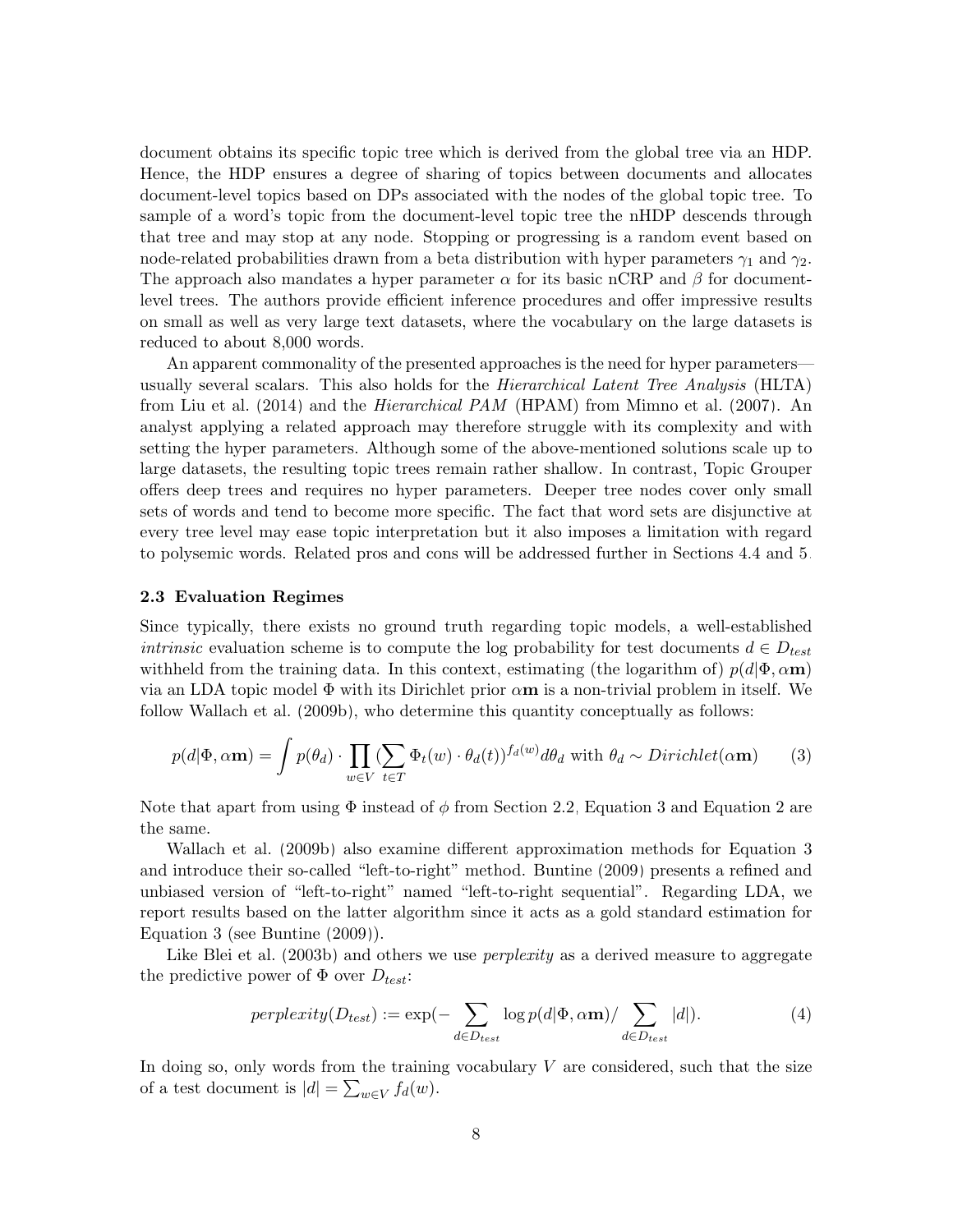An intrinsic evaluation alone does not guarantee that learned topics coincide with human intuition and interpretability. This is particularly important when topics are consumed by humans directly rather than being utilized as an intermediate step of a machine learning or natural language processing pipeline. Extrinsic evaluations therefore resort to external resources to assess topic quality: for instance, [Chang et al.](#page-35-8) [\(2009\)](#page-35-8) describe two human experiments, one study on *word intrusion* and another one on *topic intrusion*, respectively. In the word intrusion task subjects are asked to identify which spurious ("intruder") word was added to a topic in hindsight to "pollute" it. If subjects identify the intruder artificially injected by the experimenter, this is a sign that the other words making up the topic are of good quality. In the topic intrusion task, subjects are asked to identify a "rogue topic" that has been added to a document (i.e., topics that are not actually covered in a document). Regarding their setting the authors find that "surprisingly, topic models which perform better on held-out likelihood may infer less semantically meaningful topics".

[Newman et al.](#page-38-9) [\(2010\)](#page-38-9) experiment with word co-occurrence measures obtained via word statistics from WordNet, Wikipedia and the Google search engine. They combine related values as obtained from each pair of a topic's top words in order to compute topic coherence, which they define as "average semantic relatedness between a topic's words". Several variants of resulting quality measures matched the expectation of human annotators on respective text collections, including pointwise mutual information (PMI). Other than in the intruder scenario, annotators had to rate the coherence of topics as obtained from the training phase. Building on this work, [Aletras and Stevenson](#page-35-9) [\(2013\)](#page-35-9) compare four similarity functions for the automatic evaluation of topic coherence, including the cosine similarity, Dice coefficient and Jaccard coefficient. While Newman *et al.* use PMI to measure similarity between a topic's top words directly, Aletras and Stevenson first map each word of a topic to a vector of co-occurring words as computed via word statistics from Wikipedia. Afterwards, the similarity measures are applied to such word vectors in order to estimate a topic's coherence. An evaluation based on three document collections and envolving human judges shows that their approach performs better than using PMI directly.

[Lau et al.](#page-37-8) [\(2014\)](#page-37-8) build on the work from [Chang et al.](#page-35-8) [\(2009\)](#page-35-8) and [Newman et al.](#page-38-9) [\(2010\)](#page-38-9) and also offer a good review of extrinsic evaluations for topic models. They use machine learning to automate the detection of intruder words and to automatically assess the degree of coherence of a topic, respectively. While they solved the latter task successfully, the former task posed problems. Maybe surprisingly, they find that "the correlation between the human ratings of intruder words and observed coherence is only modest" and give a plausible example-based explanation in their paper.

This look at extrinsic evaluation methods indicates that they are manifold and that related research is still ongoing. We therefore rely on hold-out performance for now as a well-established and more standardized criterion. Numerous topic modeling contributions suggest that at least a reasonable hold-out performance is a necessary criterion also for semantically meaningful topic models. Evidence usually comes from reporting such performance results in conjunction with example topics as learned from a text collection covering general knowledge (e.g. see [Mimno et al.](#page-38-8) [\(2007\)](#page-38-8), [Kim et al.](#page-37-7) [\(2012\)](#page-37-7) or [Paisley et al.](#page-38-6) [\(2015\)](#page-38-6)). We follow this scheme, but also leverage some simple *synthetic datasets* in order to examine whether a modeling approach is able to recover the true topics governing that dataset.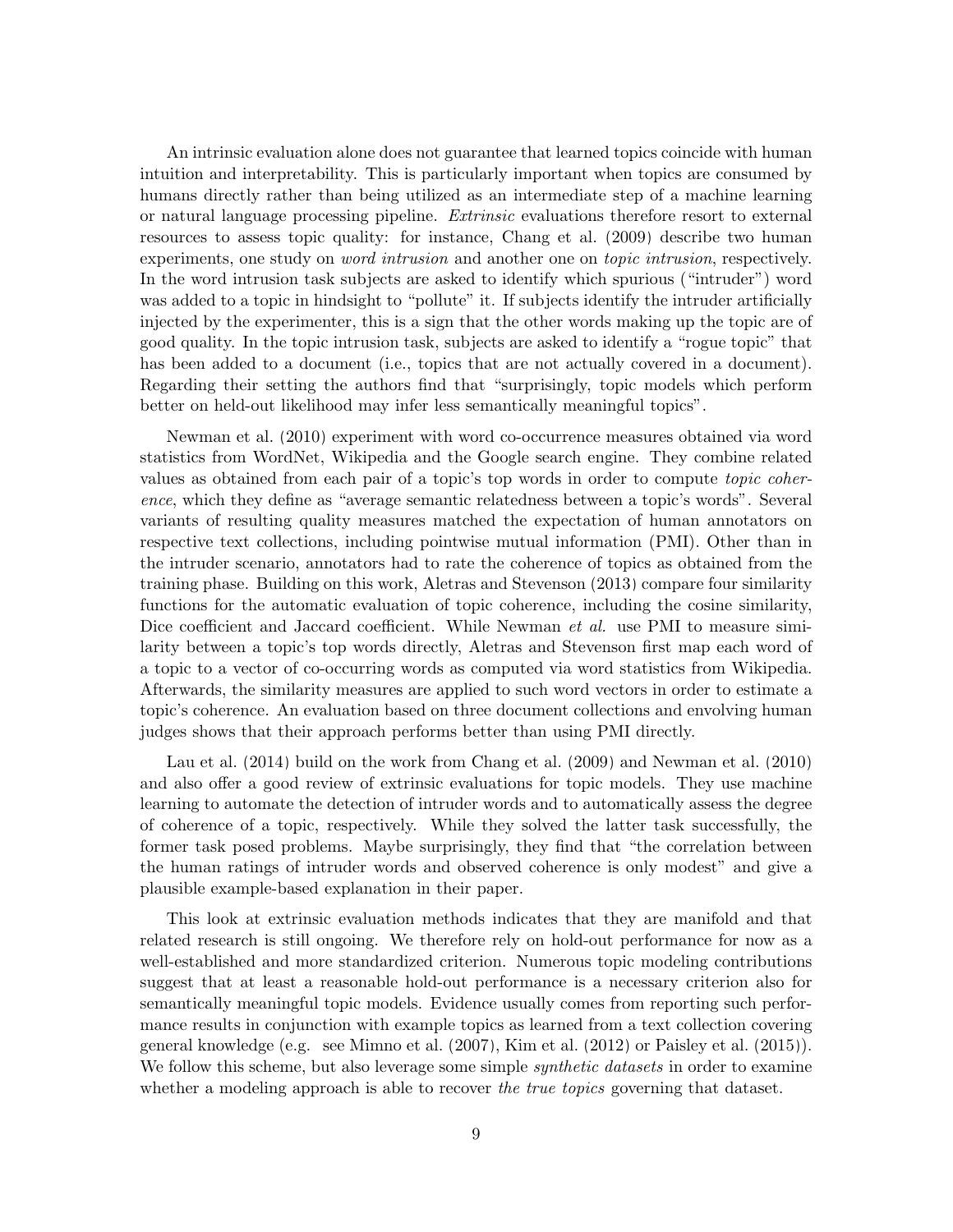## <span id="page-9-0"></span>3. Topic Grouper

## <span id="page-9-1"></span>3.1 Model

Let  $T(n) = \{t \mid t \subseteq V\}$  be a (topical) partitioning of V such that  $s \cap t = \emptyset$  for any  $s, t \in T(n)$ ,  $\bigcup_{t\in T(n)} t = V$  and  $|T(n)| = n$ . Further, let the *topic-word assignment*  $t(w)$  be the topic of a word w such that  $w \in t \in T(n)$ . Note that in the following, we also make use of the variables  $D, V, f_d(w)$  and  $\Phi$  as specified in Section [2.2.](#page-2-0)

Our principal goal is to find an *optimal* partitioning  $T(n)$  for each n along

 $argmax_{T(n)}q(T(n))$ , with

$$
q(T(n)) := \prod_{d \in D} \prod_{w \in V, f_d(w) > 0} (p(w|t(w)) \cdot p(t(w)|d))^{f_d(w)}.
$$

The idea is that each document  $d \in D$  is considered to be *generated* via a simple stochastic process where a word  $w$  in  $d$  occurs by

- first sampling a topic t according to a probability distribution  $p(t|d)_{t\in T(n)}$ ,
- then sampling a word from t according to the topic-word distribution  $p(w|t)_{w\in V}$

and so, the total probability of generating D is proportional to  $q(T(n))$ .

The optimal partitioning consists of  $n$  pairwise disjunctive subsets of  $V$ , whereby each subset is meant to represent a topic. By definition every word  $w$  must be in exactly one of those sets. This may help to keep topics more interpretable for humans because they do not overlap with regard to their words. On the other hand, polysemic words can only support one topic, even though it would be justified to keep them in several topics due to multiple contextual meanings. Note that the approach considers a solution for every possible number of topics n ranging between  $|V|$  and one.

To further detail our approach, we set

- $f(w) := \sum_{d \in D} f_d(w) > 0$ , since otherwise w would not be in the vocabulary,
- $|d| := \sum_{w \in V} f_d(w) > 0$ , since otherwise the document would be empty,
- $f_d(t) := \sum_{w \in t} f_d(w)$  be the topic frequency in a document d and
- $f(t) := \sum_{w \in t} f(w) = \sum_{d \in D} f_d(t)$  be the number of times t is referenced in D via some word  $w \in t$ .

Concerning  $q(T(n))$  we use maximum likelihood estimations for  $p(t(w)|d)$  and  $p(w|t(w))$ based on D:

- $p(t(w)|d) \approx f_d(t(w))/|d|$ , which is  $> 0$  if  $f_d(w) > 0$ ,
- $p(w|t(w)) \approx f(w)/f(t(w))$ , which is always > 0 since  $f(w) > 0$ .

Unfortunately, constructing the optimal partitionings  $\{T(n) \mid n = 1...|V|\}$  is computationally hard. We suggest a greedy algorithm that constructs suboptimal partitionings instead, starting with  $T(|V|) := {\{w\} | w \in V}$  as step  $i = 0$ . At every step  $i = 1 ... |V| - 1$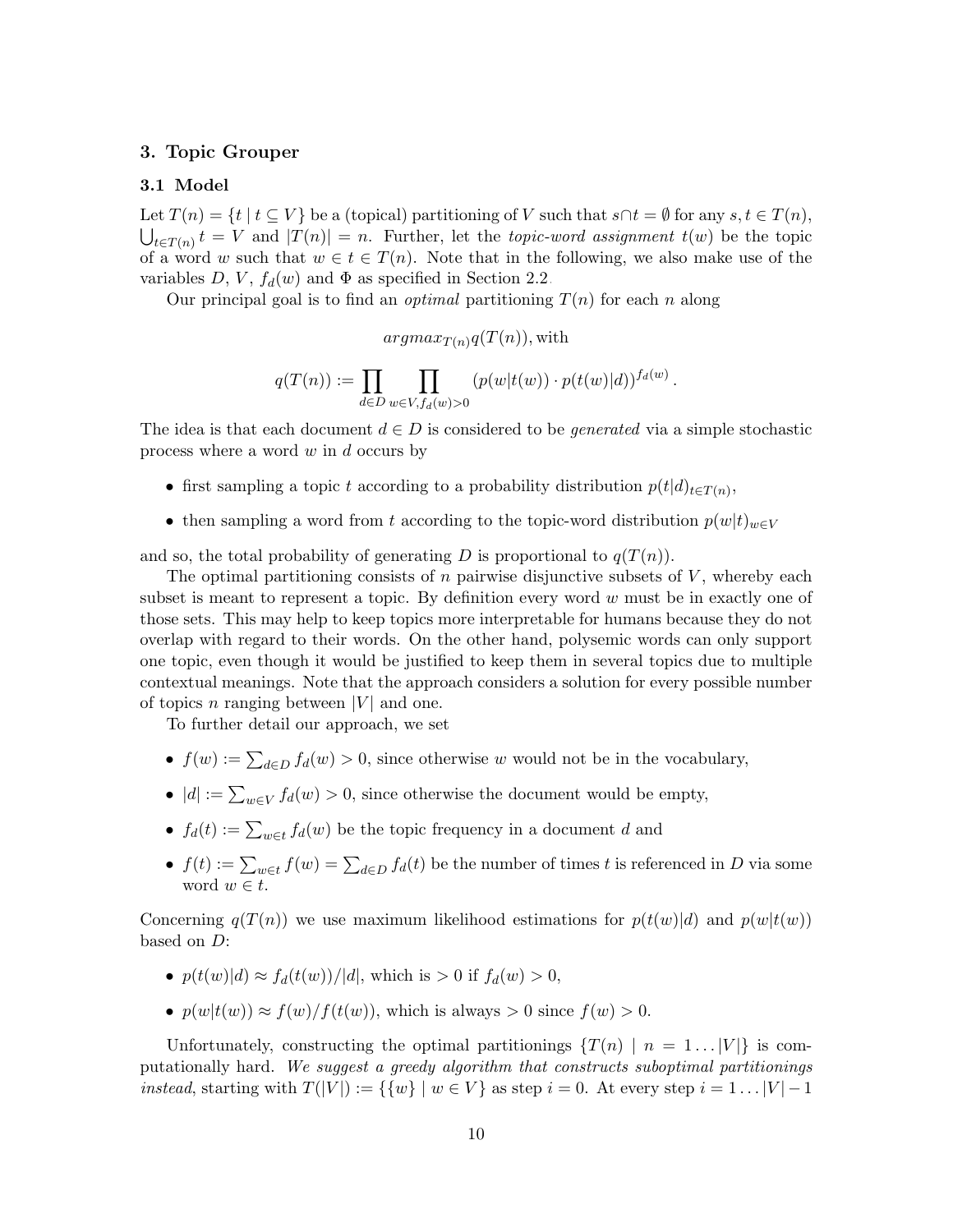the greedy algorithm joins two different topics  $s, t \in T(|V| - (i-1))$  such that  $q(T(|V| - i))$ is maximized while  $T(|V| - i) = (T(|V| - (i - 1)) - \{s, t\}) \cup \{s \cup t\}$  must hold. Essentially, this results in an agglomerative clustering approach, where topics, not documents, form respective clusters.

For efficient computation we first rearrange the terms of  $q(T(n))$  with a focus on topics in the outer factorization:

$$
q(T(n)) = \prod_{t \in T(n)} \prod_{d \in D, f_d(t) > 0} \left( p(t|d)^{f_d(t)} \cdot \prod_{w \in t} p(w|t)^{f_d(w)} \right)
$$

The rearrangement relies on the fact that every word belongs to exactly one topic and enables the "change of perspective" towards topic-oriented clustering.

We maximize  $\log q(T(n))$  instead of  $q(T(n))$  which is equivalent with respect to the argmax-operator. This leads to

$$
\log q(T(n)) = \sum_{t \in T(n)} \sum_{d \in D, f_d(t) > 0} (f_d(t) \cdot \log p(t|d) + \sum_{w \in t} f_d(w) \cdot \log p(w|t)) \approx \sum_{t \in T(n)} h(t)
$$

with the maximum likelihood estimation

$$
h(t) := \sum_{d \in D, f_d(t) > 0} f_d(t) \cdot (\log f_d(t) - \log |d|) + \sum_{w \in t} f(w) \cdot \log f(w) - f(t) \cdot \log f(t). \tag{5}
$$

<span id="page-10-2"></span>Using these formulas the best possible join of two (disjunctive) topics  $s, t \in T(n)$  results in  $T(n-1)$  with

<span id="page-10-0"></span>
$$
\log q(T(n-1)) \approx \log q(T(n)) + \Delta h_n,
$$
  

$$
\Delta h_n := \max_{s,t \in T(n)} \Delta h(s,t) \text{ and } (6)
$$

$$
\Delta h(s,t) := h(s \cup t) - h(s) - h(t). \tag{7}
$$

<span id="page-10-3"></span>From the perspective of clustering procedures  $-\Delta h(s, t)$  is the cluster distance between s and t. Note though, that it does not adhere to standard distance axioms.

## 3.2 Joining Two Topics  $s$  and  $t$

Considering the resulting algorithm, we can reuse  $h(s)$  and  $h(t)$  from prior computation steps in order to compute  $h(s \cup t)$  efficiently: Regarding expression [\(5\)](#page-10-0) from above, let  $i(t) := \sum_{w \in t} f(w) \cdot \log f(w)$ . We have  $f_d(s \cup t) = f_d(s) + f_d(t)$ ,  $f(s \cup t) = f(s) + f(t)$  and  $i(s \cup t) = i(s) + i(t)$ , and so

<span id="page-10-1"></span>
$$
h(s \cup t) = \sum_{d \in D, f_d(s) + f_d(t) > 0} (f_d(s) + f_d(t)) \cdot (\log(f_d(s) + f_d(t)) - \log|d|) +
$$
  

$$
i(s) + i(t) - (f(s) + f(t)) \cdot \log(f(s) + f(t)).
$$
 (8)

The terms  $i(u)$  and  $f(u)$  with  $u = s, t$  will have been computed already during the prior steps of the resulting algorithm, i.e. when t and s were generated as topics. Thus, the computation of all sums over words w can be avoided with respect to  $h(s \cup t)$ . This is essential for a reasonable runtime complexity.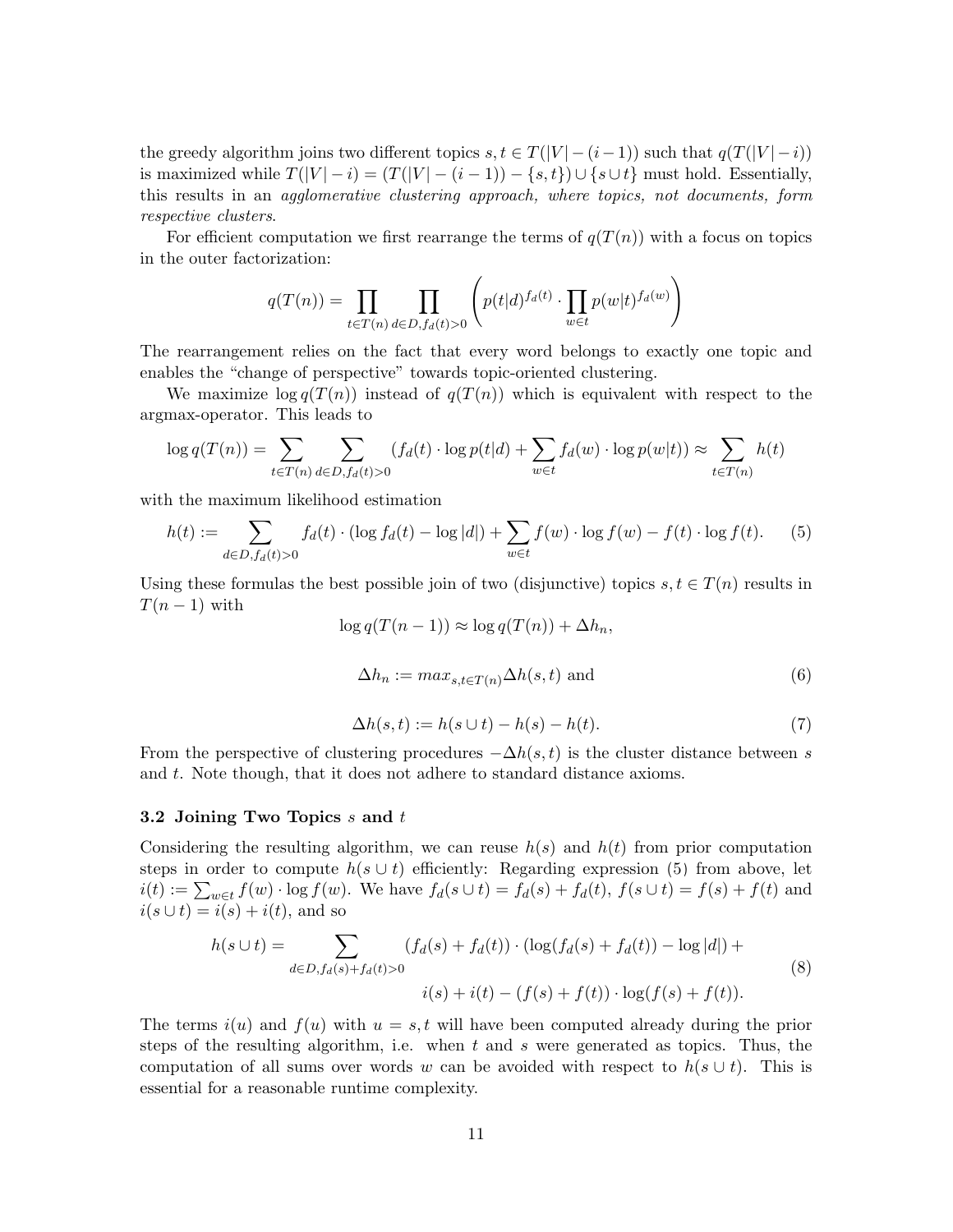## <span id="page-11-2"></span>3.3 Initialization

During initialization, the resulting algorithm generates all one-word topics  $t \in T(|V|)$ . Given  $t = \{w\}$  we have

<span id="page-11-0"></span>
$$
h({w}) = \sum_{d \in D, f_d(w) > 0} f_d(w) \cdot (\log f_d(w) - \log |d|). \tag{9}
$$

<span id="page-11-1"></span>The algorithm also computes the best possible join partner  $s = \{v\}$  for some  $t = \{w\}$  and so

$$
h(\{v, w\}) = \sum_{d \in D, f_d(v) + f_d(w) > 0} (f_d(v) + f_d(w)) \cdot (\log(f_d(v) + f_d(w)) - \log|d|) +
$$
\n
$$
i(\{v\}) + i(\{w\}) - (f(v) + f(w)) \cdot \log(f(v) + f(w)). \tag{10}
$$

The first sum in this expression is problematic because one would have to iterate over the document set to compute it. Using an inverted index, one can avoid looking at documents with  $f_d(v) = 0$  and  $f_d(w) = 0$ .

## <span id="page-11-3"></span>3.4 Algorithm and Complexity

Topic Grouper can be implemented via adaptations of standard agglomerative clustering algorithms: Listing [1](#page-12-2) presents a related variant of the efficient hierarchical agglomerative clustering (EHAC) taken from [Manning et al.](#page-38-10) [\(2008\)](#page-38-10), which manages a map of priority queues in order to represent evolving clusters during the agglomeration process. EHAC's time complexity is in  $O(k^2 \log k)$  and its space complexity in  $O(k^2)$  with k being the initial number of clusters. However, this implies that the cost of computing the distance between two clusters is in  $O(1)$ . In the case of Topic Grouper the latter cost is in  $O(|D|)$  instead, because one must compute the value of h from Equation [8.](#page-10-1) The factor "log k" from EHAC's original time complexity accounts for access to priority queue elements – in the case of Topic Grouper this is dominated by the cost to compute h-values.

Putting it together, the time complexity for Listing [1](#page-12-2) is on the order of  $|V|^2 \cdot |D|$  and its space complexity is in  $O(|V|^2)$ . In case of text, one may further assume that Heaps' Law holds [\(Heaps](#page-36-6) [\(1978\)](#page-36-6)): Without a fixed limit on the vocabulary, we then have about  $|V|^2 \sim |D|$ , leading to a simplified time complexity estimation for Topic Grouper roughly on the order of  $|D|^2$ .

The stated space complexity,  $O(|V|^2)$ , can be problematic if the vocabulary is large. We devised an alternative clustering algorithm, MEHAC, whose space complexity is in  $O(|V|)$  but its expected time complexity is still in  $O(|V|^2 \cdot |D|)$ . A drawback of MEHAC is that in practice, it incurs a higher constant computation time factor than EHAC. So, given sufficient memory, the EHAC variant is preferable. MEHAC is detailed in Appendix [B.](#page-1-0) Appendix [C](#page-9-0) highlights the practical performance of both algorithms based on example datasets.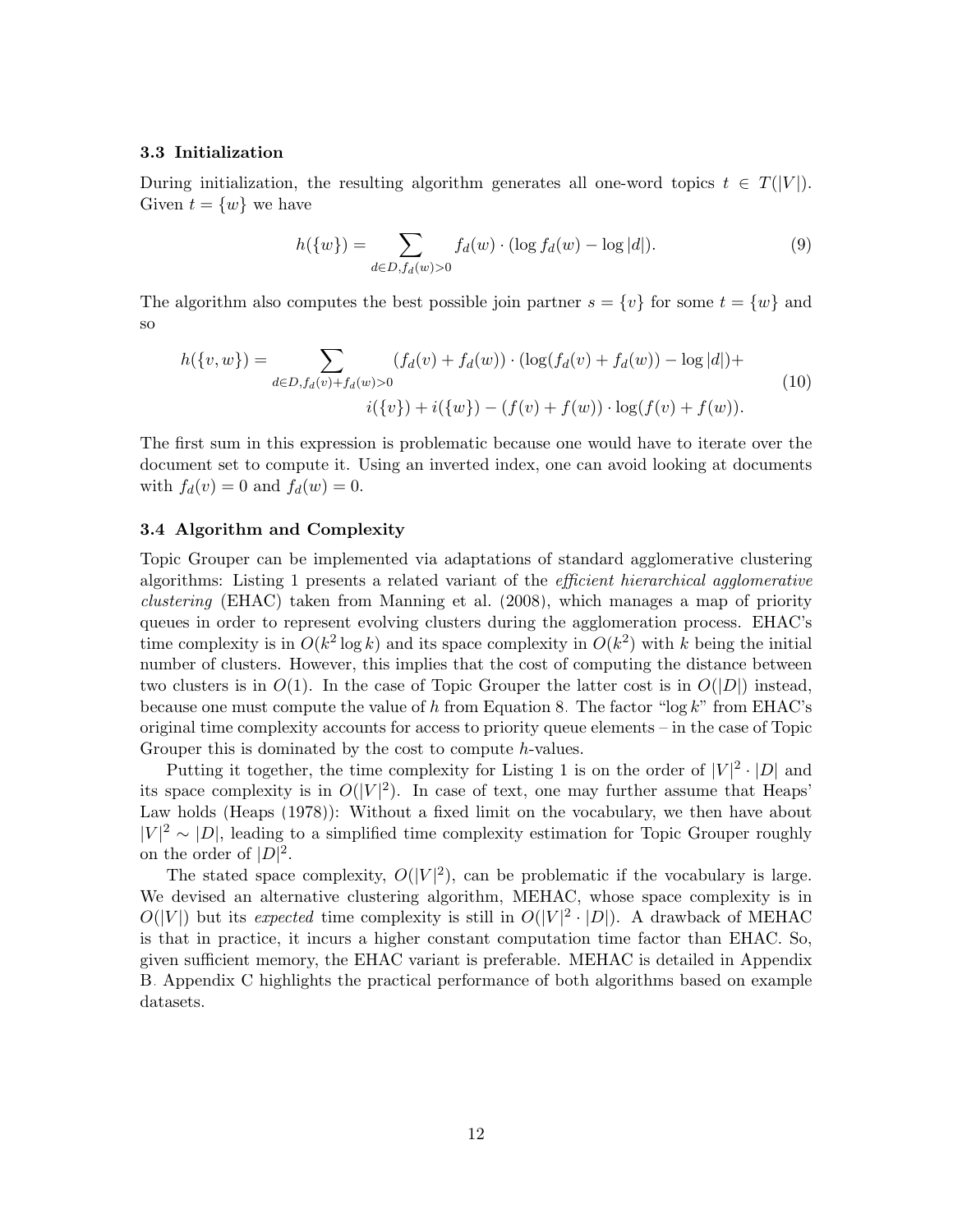<span id="page-12-2"></span>Listing 1: Variant of Efficient Agglomerative Clustering (EHAC) for Topic Grouper 1 // Input:  $V, D, f_d(w)$  and  $f(w)$  according to Sectio[n3.1](#page-9-1) // Output: Relevant changes of T – thecurrent set of topics – printed out.

```
\frac{2}{3}3 // Global variables<br>4 var T = \emptyset // C
   4 var T := Ø; // Current set of topics, topics are assumed to be fully ordered (no matter how)<br>5 // Map of priority queues of topics. Each topic s from T acts as a key and maps to one queue.<br>6 // Moreover, each queue's to
  \begin{bmatrix} 7 & \textbf{var} & \textbf{pq} \end{bmatrix} = \begin{bmatrix} 8 & // \end{bmatrix} Map for
   8, topics from T are used as keys:<br>9 var hil fil iil fdil.
          \mathbf{var} \; \mathbf{h} [ ] , \; \; \mathbf{f} [ ] , \; \; \mathbf{i} [ ] , \; \; \mathbf{fd} [ ] ;10
11 // Initialization step i = 0<br>12 foreach w \in V { // Filli
 12 foreach w \in V { // Filling T<br>
13 var t := { w };<br>
14 insert t into T;
 15 h [t] := h(t) 9<br>
16 foreach d \in D { fd [(t,d)] := f(w); b\mathbf{g}(w); }<br>
17 f [t] := f(w); i [t] := f(w) \cdot \log f(w);
\frac{18}{19}19 print T;<br>
20 foreach
          \begin{array}{rcl} \mathbf{for each} & t \in \mathcal{T} \ \{ \text{ pq } [ \, t \, ] & := \mathbf{new} \ \text{PriorityQueue } ( \, ) \, ; \end{array} \}21 foreach s \in T { // Computing initial join partners<br>22 foreach t \in T with t > s {
 23 var u := s∪t;<br>
24 h [u] := h(u) 10;<br>
25 var \Delta h := h [u] - h [s] - h [t];<br>
26 add t to pq [s] on the basis of \Delta h;<br>
27 add s to pq [t] on the basis of \Delta h;
28 }
\frac{29}{30}\begin{array}{cc} 30 & // \text{Steps } i > 0 \text{ to join topics} \\ 31 & while & (|T| > 1) \end{array}31 while (|T| > 1) {<br>32 var s := argmax<sub>r</sub>
 32 var s := argmax<sub>r∈</sub>T pq[r].peek.∆h; // Determine queue pq[s] with best head on the basis of ∆h.<br>33 var t := pq[s].pull; // Remove head from pq[s] and return it.<br>34 var u := s∪t;
35 remove s from T; remove t from T;<br>36 insert u into T;
36 insert u into T;<br>37 print T:
\begin{array}{cc} 37 & \textbf{print} \\ 38 & // \end{array}38 // Update data structures:<br>
39 foreach d \in D { fd [(i,d)] + fd [(t,d)]; clear fd [(s,d)], fd [(t,d)]; }<br>
40 f[u] := f[s] + f[t]; i[u] := i[s] + i[t];<br>
41 clear pq[s], pq[t], h[s], h[t], f[s], f[t], i[s], i[t
45 var v = r∪u;<br>46 h [y] := h(v);
  8;<br>
var Δh := h [v] - h [r] - h [u];<br>
add v to pq [v] on the basis of Δh;<br>
add u to pq [v] on the basis of Δh;
50 }
51 }
```
## <span id="page-12-0"></span>4. Experiments

## <span id="page-12-1"></span>4.1 Synthetic Data

This section provides a first evaluation of Topic Grouper using simple synthetically generated datasets. As the true topics  $S$  are known (i.e. having gold data), this allows us to consider *error rate* as a quality measure and to examine some basic qualities of our approach: The idea is to compare a model  $\Phi$  against the *true* topic-word distributions used to generate a dataset.

The following definition of error rate *err* assumes that the perfect number of topics is already known, such that  $|T| := |S|$  is preset for training. The order of topics in topic models is unspecified, so we try every *bijective* mapping  $\pi : T \rightarrow S$  when comparing a computed model  $\Phi$  with a true model  $\tilde{p}(V|S)$  and favor the mapping that minimizes the error:

$$
err := \min_{\pi} \frac{1}{2|T|} \sum_{t \in T} \sum_{w \in V} |\Phi_t(w) - \tilde{p}(w|\pi(t))|.
$$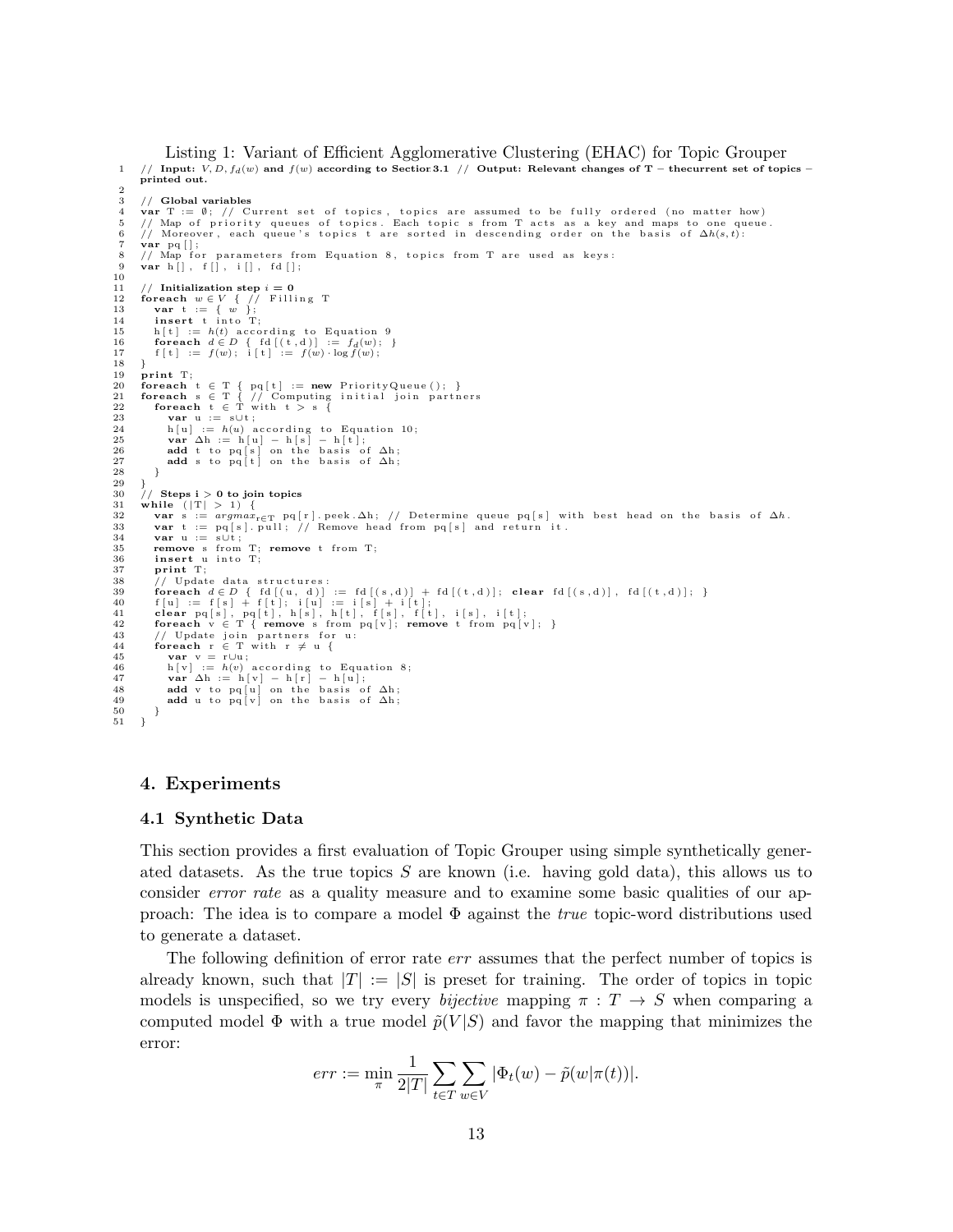The measure is designed to range between 0 and 1, where 0 is perfect. Considering a mapping  $\pi$ , every topic may contribute equally to lower the error rate. The factor  $1/2$ avoids double counting, since a quantity  $\Phi_t(w)$  exceeding  $\tilde{p}(w|\pi(t))$  will be missing for other words  $w'$ , i.e.  $\Phi_t(w')$  will then be too low.

## <span id="page-13-0"></span>4.1.1 Datasets According to [Tan and Ou](#page-39-5) [\(2010\)](#page-39-5)

We use a simple synthetic data generator as introduced in [Tan and Ou](#page-39-5) [\(2010\)](#page-39-5): It is based on  $|V| = 400$  (artificial) words equally divided into 4 disjoint topics  $S = \{s_1, \ldots, s_4\}$ . The words are represented by numbers, such that  $0 \dots 99$  belongs to  $s_1$ ,  $100 \dots 199$  to  $s_2$  and so on.

Concerning the 100 words of a topic  $s_i$ , the topic-word distribution  $\tilde{p}(w|s_i)_{w \in V}$  is drawn independently for each topic from a Dirichlet distribution with a symmetric prior  $\tilde{\beta}$  = 1/100, such that  $\sum_{w=(i-1)+100}^{i \cdot 100-1} \tilde{p}(w|s_i) = 1$ . A resulting dataset holds 6,000 documents with each document consisting of 30 word occurrences. A document-topic distribution  $\tilde{p}(w|d)_{w\in S}$  is drawn independently for each document via a Dirichlet with the prior  $\tilde{\alpha}\tilde{\mathbf{m}}=$  $(5, 0.5, 0.5, 0.5)^{\top}$ , where topic 1 with  $\tilde{\alpha} \tilde{\mathbf{m}}_1 = 5$  is meant to represent a typical "stop word topic", which is more likely than other topics.

To generate a word occurrence for a document  $d$ , the occurrence's topic  $s_i$  is first drawn via  $\tilde{p}(S|d)$ . Then, the word is drawn via  $\tilde{p}(V|s_i)$ . For the results from below, we generated two random datasets ("1" and "2") this way, where each has its specific topic-word distributions  $\tilde{p}(V | s_i)$ .

## 4.1.2 Results

Figure [1](#page-14-0) shows the error rate of LDA as well as Topic Grouper for the two datasets from Section [4.1.](#page-12-1) The values were produced via a 75% random sub-sample or taken from each dataset for training, respectively. The remaining 25% were used as test data in order to compute perplexity — corresponding results can be found in Appendix [A.](#page-0-1)

Regarding LDA, the depicted values are averaged across 50 runs per data point, whereby the random seed for the Gibbs sampler was changed for every run. The symmetric hyper parameter  $\beta$  was optimized using Minka's update (see Section [2.2.2\)](#page-4-0).

LDA's  $\alpha$ m changes along the X axis such that  $\alpha = \tilde{\alpha} = 6.5$  and  $m_2 = m_3 = m_4$  always hold. The results stress the importance of hyper parameter choice for model quality under LDA with regard to  $\alpha$ m. This conforms to respective findings from [Wallach et al.](#page-39-4) [\(2009a\)](#page-39-4). Note that a symmetric  $\alpha m$  with  $\alpha m_1 = 1.625$  fails to deliver low error rates. LDA performs better as the  $\alpha$ m approaches the true  $\tilde{\alpha}$ m̃, which governs the datasets.

In this setting, Topic Grouper delivers good error rates right away. As its results are independent of  $\alpha$ m and  $\beta$  but also deterministic, they are included as a horizontal line.

We also added results for pLSI as an alternative approach introduced by [Hofmann](#page-36-0) [\(1999c\)](#page-36-0) (where dataset 2 is omitted for visual clarity): pLSI attains only mediocre and volatile results, heavily depending on its random initialization values. We therefore excluded it from evaluations on other datasets from below.

The unigram model simply sets  $\Phi_t(w) := f(w)/\sum_{w \in V} f(w)$  for any t. For completeness and for reference, we finally added a theoretically "perfect model": It determines the topic-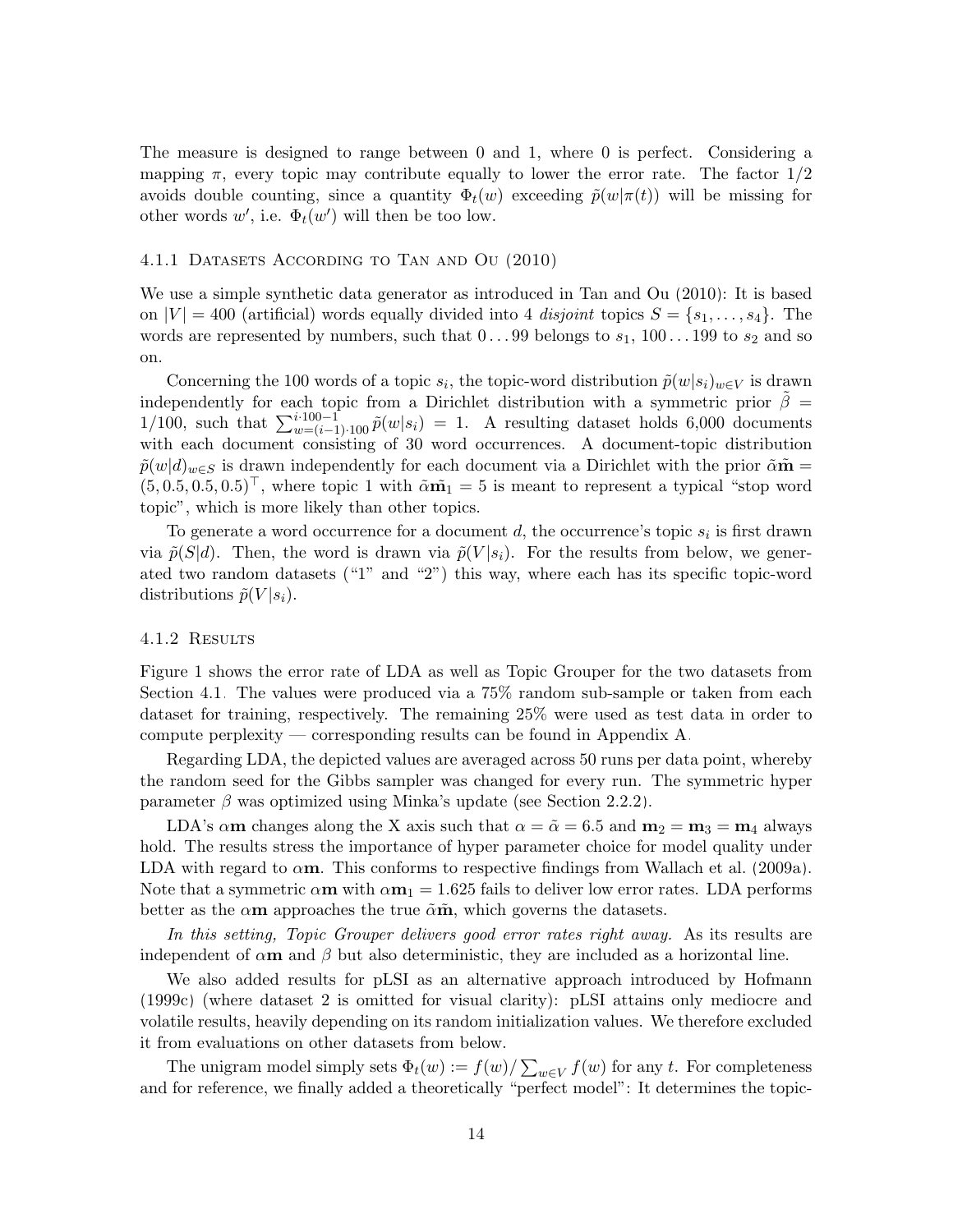

<span id="page-14-0"></span>Figure 1: Error Rate Depending on  $\alpha m_1$  for Two Datasets Generated According to [Tan](#page-39-5) [and Ou](#page-39-5) [\(2010\)](#page-39-5)

word probabilities on the basis of the training data while using the perfect topic-word assignment as known from data generation.

It is worth mentioning that we ran additional experiments with many other configurations for the data generator from Section [4.1.1:](#page-13-0) E.g., we varied the number of topics, words per document, vocabulary size, number of documents and  $\tilde{\alpha} \tilde{\mathbf{m}}$  but kept up the unique topicword assignment as part of the generation. Such obtained results were analogous to the reported ones.

We also compared how LDA's and Topic Grouper's error rates drop with an increasing number of training documents generated according to Section [4.1.1.](#page-13-0) In favour of LDA, we set  $\alpha$ **m** :=  $\tilde{\alpha}$ **m**. With the number documents ranging between 500 and 10.000 both approaches attained about similar performance (not depicted).

Figure [2](#page-15-0) illustrates how  $\Delta h_n$  from Equation [6](#page-10-2) can be used as a suitable measure to determine a good number of topics in the context of Topic Grouper. Here, the sudden drop of  $\Delta h_n$  at  $n=3$  means that at least four topics are required to model the data accordingly. A similar approach is often taken for LDA: E.g. [Griffiths and Steyvers](#page-36-1) [\(2004\)](#page-36-1) visualize the log probability log  $p(D)$  for the training dataset D under LDA where the number of topics n is varied. While under LDA a separate training run is required for every  $n$ , Topic Grouper assesses all potential values of n between |V| and 1 within a single run.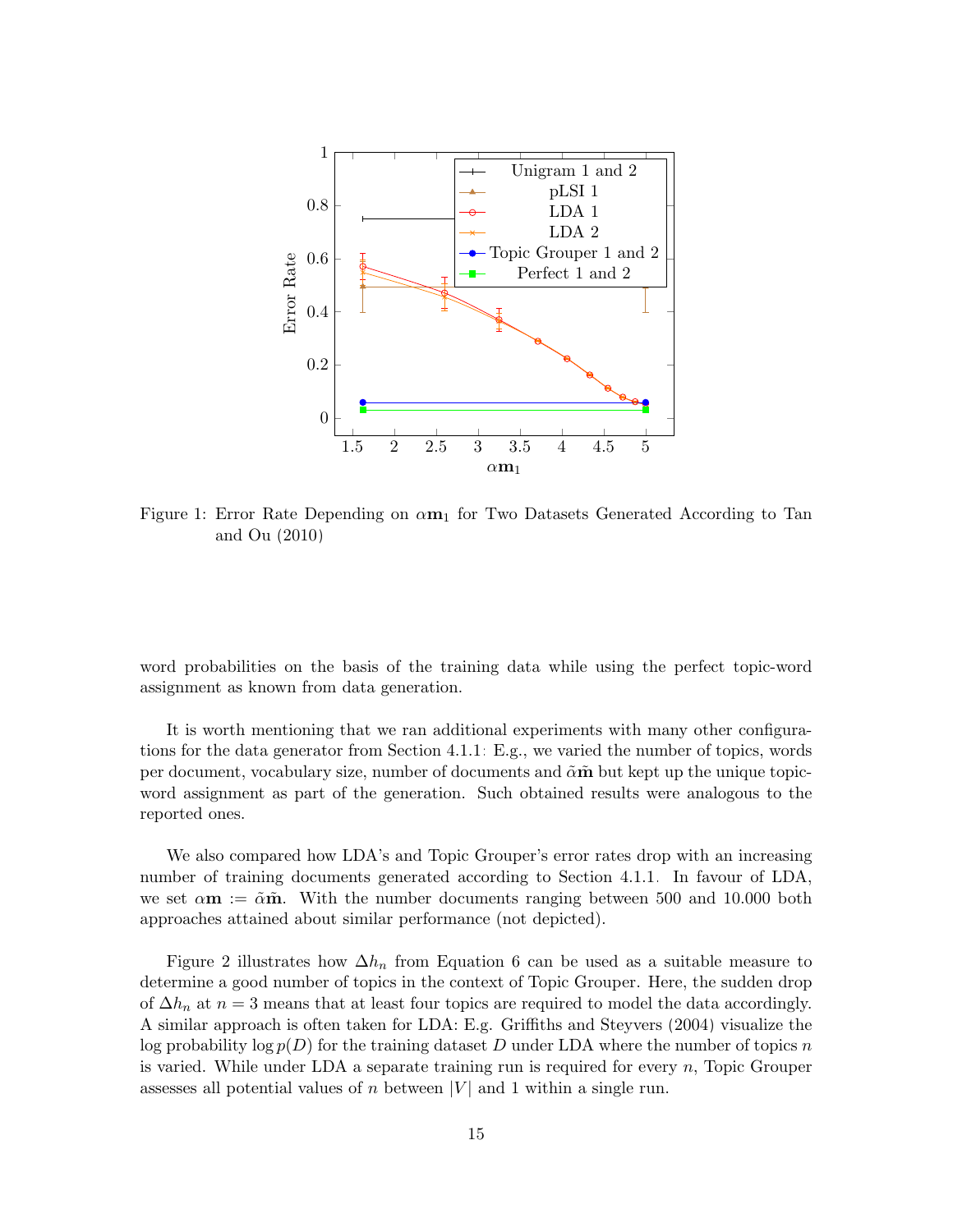

<span id="page-15-0"></span>Figure 2:  $\Delta h_n$  from Equation [6](#page-10-2) Depending on the Number of Topics n for a Dataset Generated According to [Tan and Ou](#page-39-5) [\(2010\)](#page-39-5)

## <span id="page-15-2"></span>4.2 Real-World Datasets

This section reports perplexity results for two retail datasets and two text-based datasets. The log probability for test documents is estimated as described in Section [2.3](#page-7-1) and perplexity is computed via Equation [4.](#page-7-2)

Fortunately this approach can be applied to models computed via LDA and Topic Grouper alike: In the latter case, we set  $\Phi_t(w) := \delta_{t(w),t} \cdot f(w)/f(t)$  with  $t(w)$  being the topic to which w belongs and  $f(w)/f(t(w))$  being the maximum likelihood estimate.<sup>[4](#page-15-1)</sup> (This implies that  $\Phi_t(w) = 0$  if  $t(w) \neq t$ .) As there is no predefined prior  $\alpha$ m under Topic Grouper, we simply set  $\mathbf{m}_t = f(t)/\sum_t f(t)$  – the maximum likelihood estimate for  $p(t)$ . Finally, we determine a suitable value for the concentration parameter  $\alpha$  via an interval search with the optimization goal being low perplexity on the training data. The such obtained  $\alpha$ m is used during test. We believe the approach is fair because *it focuses on the quality of a topic* model  $\Phi$  regardless of its underlying training method. Due to  $\theta$ 's Dirichlet, it also avoids (additional) smoothing schemes for Topic Grouper.

## 4.2.1 Retailing

Regarding retailing, a shopping basket or an order are equivalent to a document. Articles correspond to words from a vocabulary and item quantities transfer to word occurrence frequencies in documents. In this context, topics represent groups of articles as typically bought or ordered together. Therefore, inferred topic models may be leveraged to optimize sales-driven catalog structures, to develop layouts of product assortments [\(Chen and Lin](#page-36-7) [\(2007\)](#page-36-7)) or to build recommmender systems [\(Wang and Blei](#page-39-9) [\(2011\)](#page-39-9)).

The "Online Retail" dataset is a "transnational dataset which contains all the transactions occurring between  $01/12/2010$  and  $09/12/2011$  for a UK-based ... online retail"

<span id="page-15-1"></span><sup>4.</sup>  $\delta$  is the Kronecker symbol.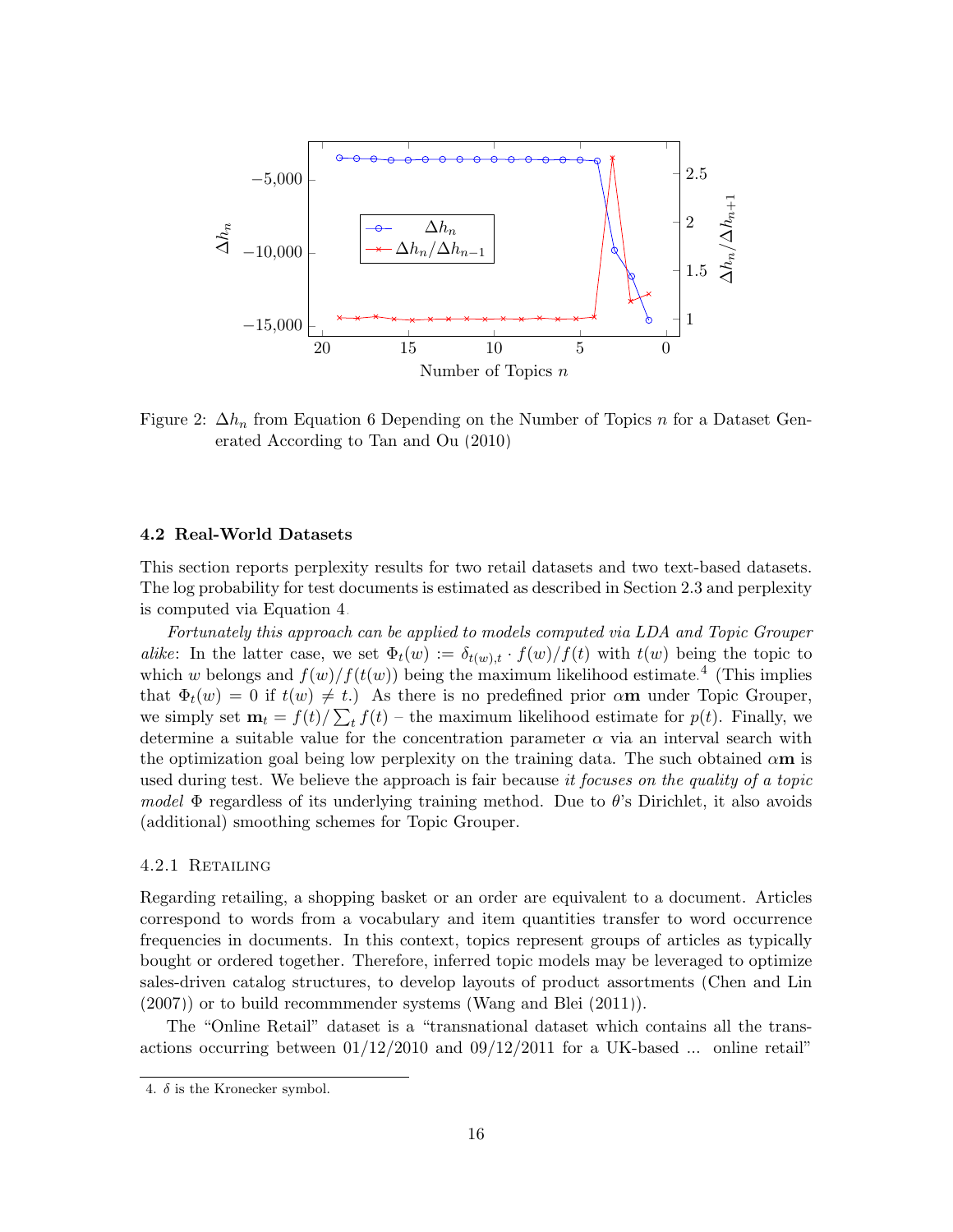

<span id="page-16-1"></span>Figure 3: Perplexity on the Preprocessed Online Retail Dataset

obtained from the UCI Machine Learning Repository [\(Chen et al.](#page-36-8)  $(2012)$ ).<sup>[5](#page-16-0)</sup> We performed data cleaning by removing erroneous and inconsistent orders. Item quantities are highly skewed with about 5% above 25, some reaching values of over 1,000. This is due to a mixed customer base including consumers and wholesalers. We therefore excluded all order items with quantities above 25 to focus on small scale (parts of) orders. We randomly split such preprocessed orders into 90% training and 10% test data, keeping only articles that were ordered at least 10 times in the training data. The resulting training dataset covers  $|V| = 3,464$  articles,  $|D| = 17,086$  orders and 427,150 order items. The resulting average sum of item quantities per order is about 154.

Figure [3](#page-16-1) shows that optimized LDA and Topic Grouper are closely matched beyond 80 topics with optimized LDA performing slightly better. In comparison, the performance of LDA with heuristics begins to degrade at 80 topics. Topic Grouper is competitive although its underlying topic model is more restrained (as each article or word belongs to exactly one topic, respectively).

The "Ta Feng" dataset was published on the ACM RecSys Wiki<sup>[6](#page-16-2)</sup>: It captures shopping baskets of consumers from a Taiwanese grocery store collected over four months between 2000 and 2001. It covers 23,812 articles and 119,578 shopping baskets but the average number of goods in a basket is only about 9.5 with about 6.8 different articles. For data cleaning, we removed unlikely item quantities above 50 from shopping baskets. Again we split the left-over data based on a 90% to 10% ratio, keeping only articles that were bought at least 20 times in the training data. This way we ended up with  $|V| = 7,893$  articles left for training.

Figure [4](#page-17-0) shows the respective perplexity results. LDA Optimized clearly dominates but Topic Grouper surpasses LDA with Heuristics at about 180 topics. LDA with Heuristics fails at higher topic numbers due to inappropriate hyper parameter setting.

<span id="page-16-0"></span><sup>5.</sup> See <https://archive.ics.uci.edu/ml/datasets/Online+Retail>.

<span id="page-16-2"></span><sup>6.</sup> See <http://www.recsyswiki.com>.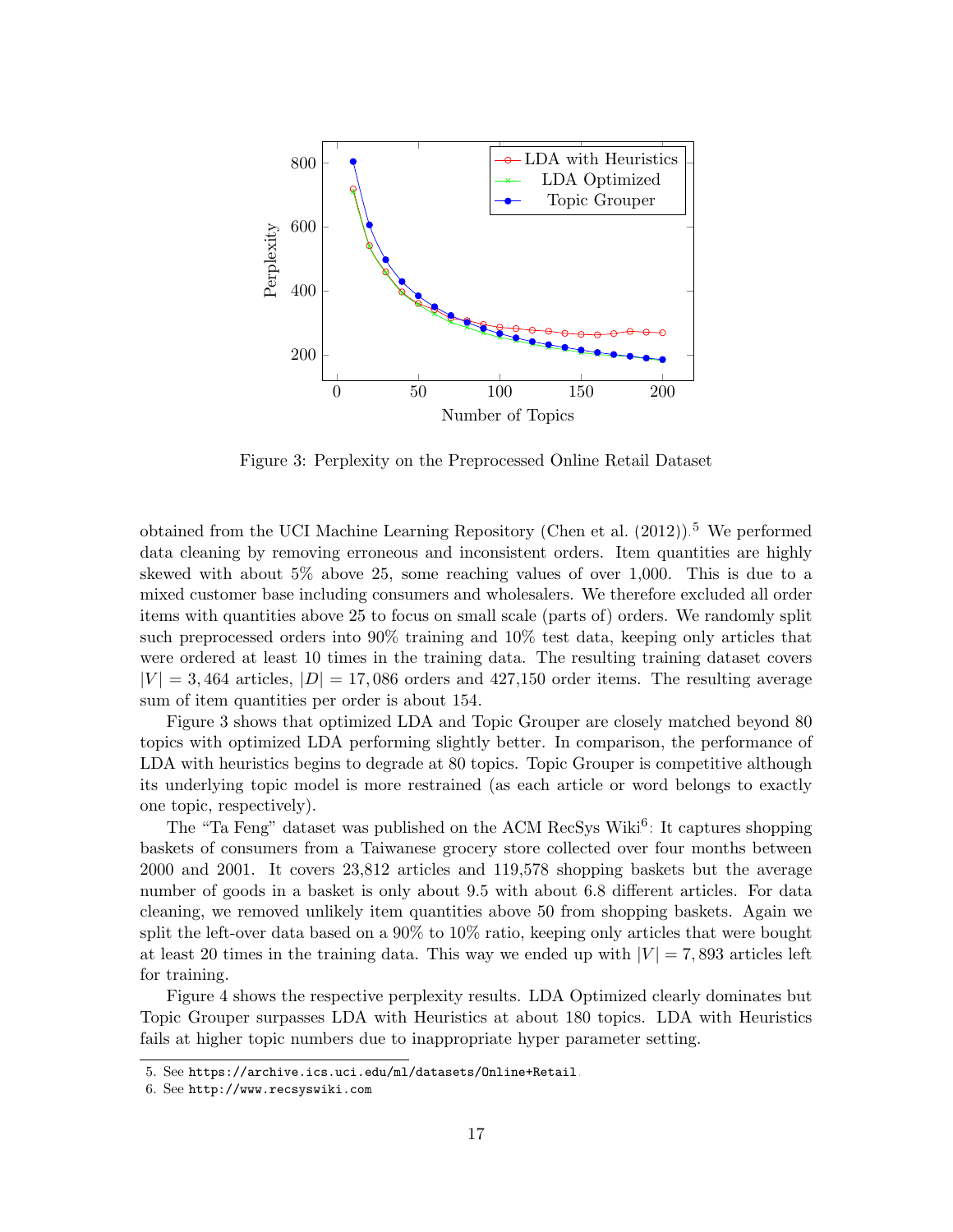

<span id="page-17-0"></span>Figure 4: Perplexity on the Preprocessed Ta Feng Dataset

## 4.2.2 Text

The first of two examples is a subset of the TREC AP corpus containing 20,000 newswire articles.[7](#page-17-1) We performed (Porter) stemming and kept every stem that occurs at least five times in the dataset. Moreover, we removed all tokens containing non-alphabetical characters or being shorter than three characters. Again we split the left-over documents on a 90% to 10% basis and only kept words occurring at least five times in the training data. This led to  $|V| = 25,047$  words left for training.

Figure [5](#page-18-0) shows related results: Here, Topic Grouper performs generally worse than LDA but attains similar performance as LDA with Heuristics beyond about 200 topics. Despite these differences we found that related topics generated by Topic Grouper are reasonably conclusive and coherent. We will elaborate on this with regard to the AP Corpus in Section [4.4.](#page-23-0)

The NIPS dataset is a collection of 1,500 research publications from the Neural Information Processing Systems Conference. We used a preprocessed version as is of the dataset from the UCI Machine Learning Repository.<sup>[8](#page-17-2)</sup> It was already tokenized and had stop words removed but no stemming was performed. We split the document set on a 90% to 10% basis and only kept words occurring at least five times in the training data. This way we ended up with  $|V| = 8,801$  words left for training.

Figure [6](#page-18-1) shows that LDA Optimized performs best but Topic Grouper outperforms LDA with Heuristics beyond about 70 topics.

Together, the results of the four datasets suggest that Topic Grouper should be considered as an option especially when words incur little ambiguity. E.g., this tends to be the case for the retail examples, where words represent articles without an aspect of polysemy. Also, Topic Grouper tends to outperform LDA with Heuristics at a larger number of topics.

<span id="page-17-1"></span><sup>7.</sup> See <https://catalog.ldc.upenn.edu/LDC93T3A>.

<span id="page-17-2"></span><sup>8.</sup> See <https://archive.ics.uci.edu/ml/datasets/Bag+of+Words>.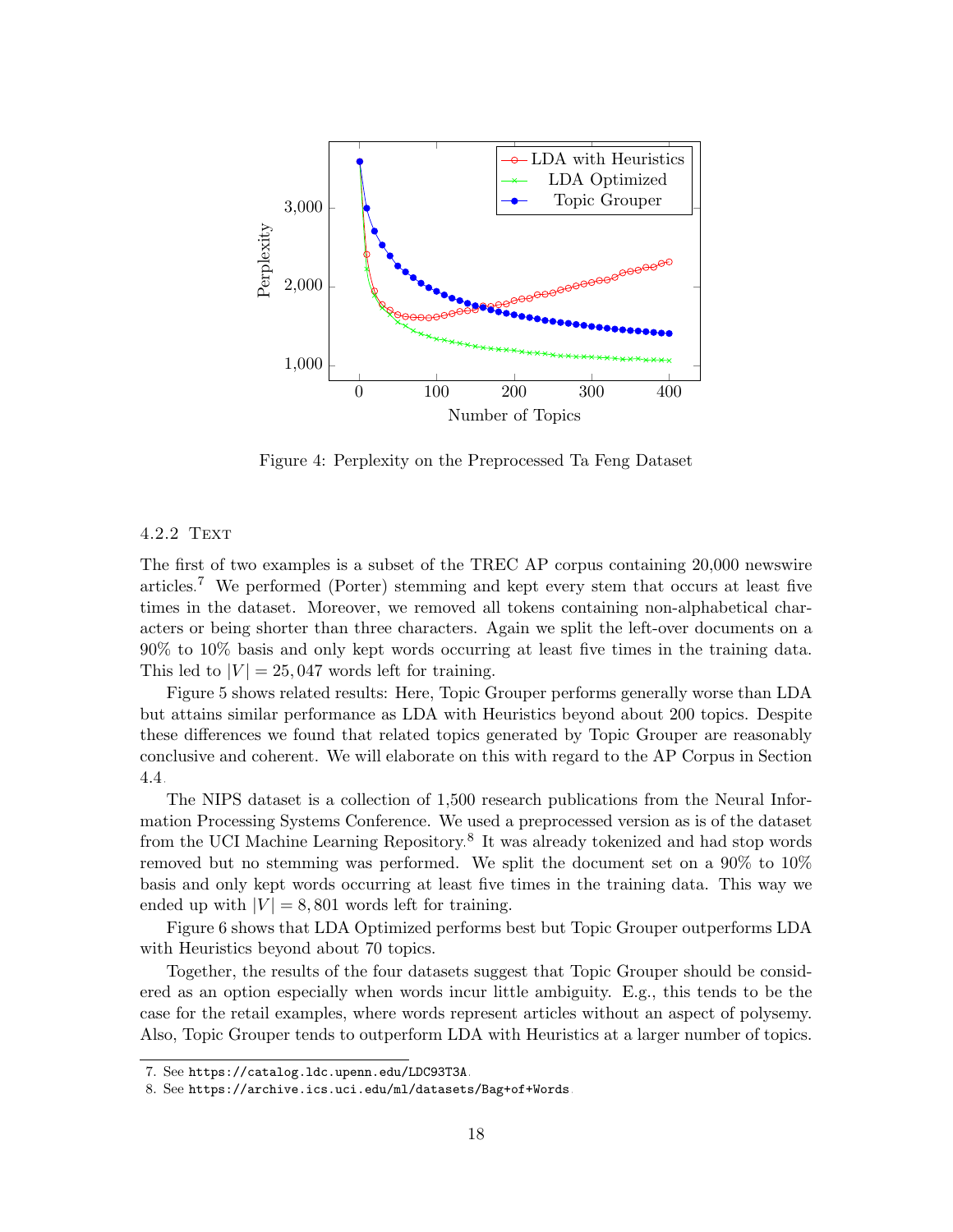

<span id="page-18-0"></span>Figure 5: Perplexity on the Preprocessed AP Dataset



<span id="page-18-1"></span>Figure 6: Perplexity on the Preprocessed NIPS Dataset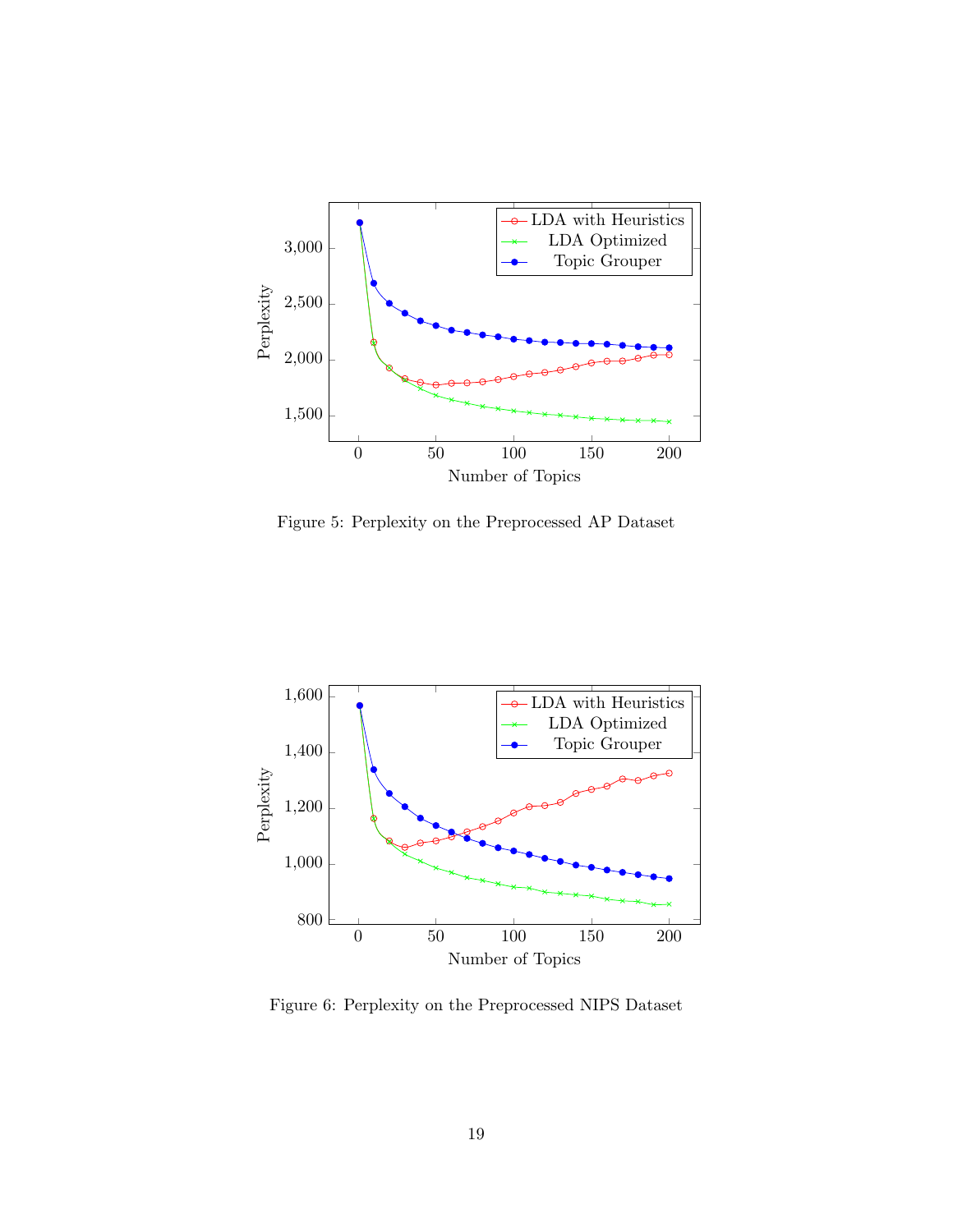## <span id="page-19-0"></span>4.3 Feature Reduction and Document Classification

This section compares the abilities of LDA, Topic Grouper, Information Gain (IG) and Document Frequency (DF) regarding feature reduction for text classification. In the first two cases, the idea is to exchange word occurrences for topic occurrences and thus, to reduce feature space dimensionality from the vocabulary size  $|V|$  to the number of topics  $|T|$ . In contrast, IG and DF attain feature reduction by dropping words from the vocabulary [\(Yang](#page-40-0) [and Pedersen](#page-40-0) [\(1997\)](#page-40-0), [Forman](#page-36-9) [\(2003\)](#page-36-9)).

We chose Naive Bayes as a classification method since it lends itself well for all four approaches. Firstly, it allows for a straight-forward transfer from words to topics as will be shown below. Secondly, it does *not* mandate additional hyper parameter settings such as Support Vector Machines (SVMs), which would complicate the comparison and potentially incur bias. Moreover, approaches relying on a TF-IDF embedding (such as Roccio or SVM in [Joachims](#page-37-9) [\(1998\)](#page-37-9)) are problematic with regard to LDA because DF and IDF are undefined for topics.

Note that our goal is not to show that topic models can generally reduce the word feature space without (much) loss of classification accuracy. This has already been demonstrated in [Blei et al.](#page-35-0) [\(2003b\)](#page-35-0). Instead, we focus on the relative performance of the four feature reduction techniques. Including IG and DF allows for a direct comparison between topic modeling and word selection methods.

Let  $C = \{c_1, \ldots, c_m\}$  be the set of classes for the training documents D. We assume that the class assignments  $l(d) \in C, d \in D$  are unique and known with regard to D. We define  $D_c$  as the subset of training documents belonging to class c, so  $D_c = \{d \in D | l(d) = c\}.$ 

When using topics, Naive Bayes determines the class of a test document  $d_{test}$  via

$$
argmax_{c \in C} \log p(c|d_{test}) \approx argmax_c \log(p(c) \cdot \prod_{t \in T} p(t|c)^{f_{d_{test}}(t)}).
$$

with  $p(c)$  estimated from by means of  $p(c) \approx |D_c|/|D|$ .

Regarding Topic Grouper,  $f_{d_{test}}(t)$  and  $p(t|c)$  can be estimated via the topic-word assignments  $t(w)$  from Section [3.1.](#page-9-1) In total, this results in the following classification formula for Topic Grouper:

$$
argmax_{c} \log(|D_{c}|/|D|) + \sum_{t \in T} f_{d_{test}}(t) \cdot \log((1 + \sum_{d \in D_{c}} f_{d}(t))/(n + \sum_{d \in D_{c}} |d|)).
$$

The "1+" and " $n+$ " in the second log-expression form a standard Lidstone smoothing accounting for potential zero probabilities of the estimated  $p(t|c)$ . Other than that, its practical effects are effect negligible.

For best possible results under LDA, we estimate  $f_{d_{test}}(t) \approx |d_{test}| \cdot p(t|d_{test})$ . In order to compute  $p(t|d_{test})$  accurately, we resort to the so-called fold-in method: A topic-word assignment  $z_i$  is sampled for every word occurrence  $w_i$  in  $d_{test}$  using Gibbs sampling. This involves the use of the underlying topic model Φ and leads to a respective topic assignment vector  $z$  of length  $|d_{test}|$ . More details on this sampling method can be found in Section 3 of [Wallach et al.](#page-39-8) [\(2009b\)](#page-39-8). The procedure is repeated S times leading to S vectors  $\mathbf{z}^{(s)}$ .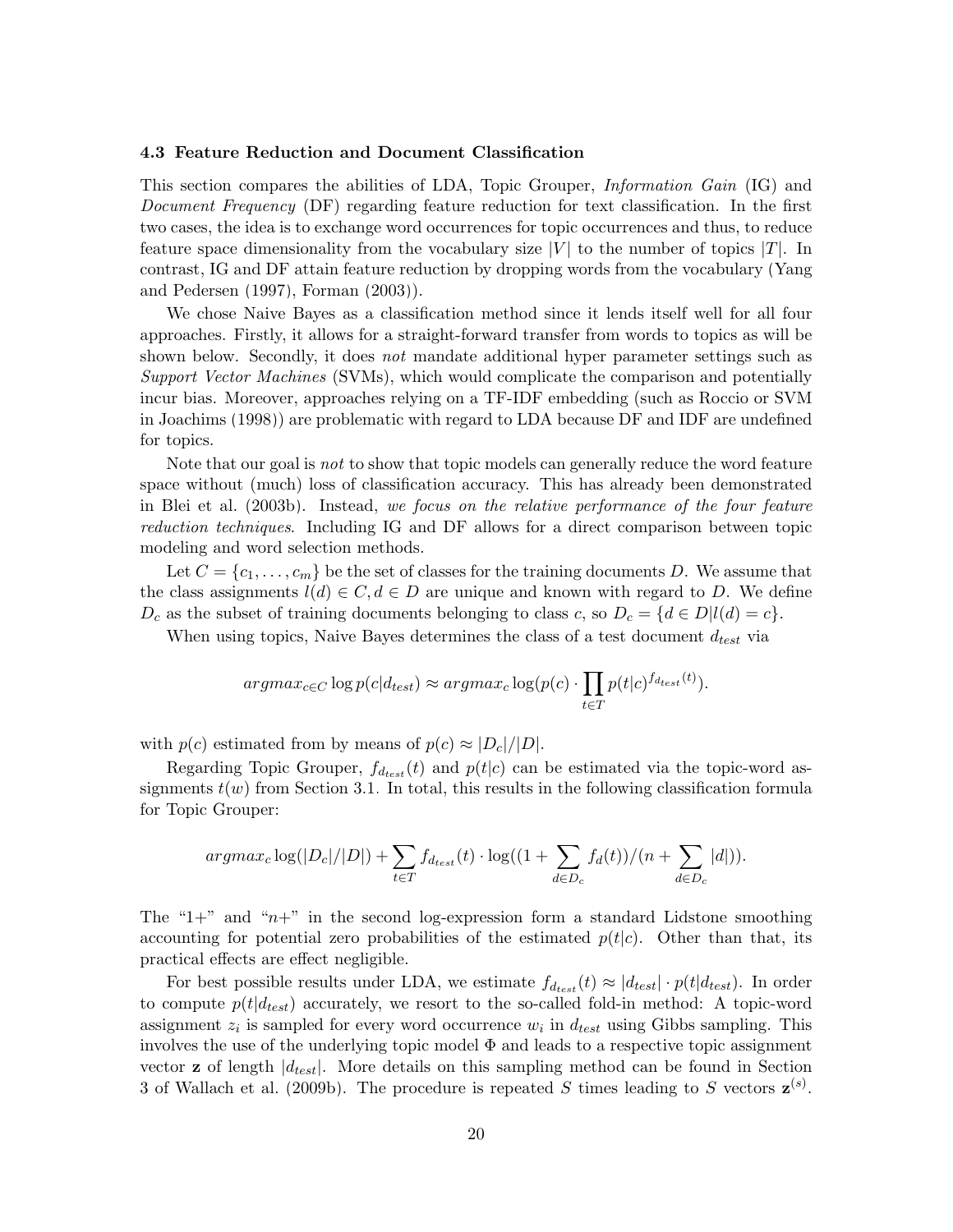Together, these results form the basis of

$$
p(t|d_{test}) \approx 1/S \cdot \sum_{s=1}^{S} 1/|d_{test}| \sum_{i=1}^{|d_{test}|} \delta_{\mathbf{z}_{i}^{(s)},t}.
$$

Moreover, we estimate  $p(t|c) \approx (\sum_{d \in D_c} p(t|d) \cdot |d|)/\sum_{d \in D_c} |d|$ . In this case, an approximation of  $p(t|d)$  is known from running LDA on the training documents.

As known from [Joachims](#page-37-9) [\(1998\)](#page-37-9) Naive Bayes is robust against a large number of features, i.e. words, and performs best without any feature reduction. So, one cannot hope for increasing classification accuracy but only for little loss in accuracy when transferring to an ever smaller number of topics. The results are also a rough indicator of how well topics coincide with a human classification scheme: If topics tended to cover many words across classes, the probabilities  $p(t|c)$  would be less peaked and Naive Bayes' classification accuracy would suffer (more).

We work with two popular datasets, namely "Reuters 21578" and "Twenty News Groups":

- Reuters  $21578<sup>9</sup>$  $21578<sup>9</sup>$  $21578<sup>9</sup>$  is text collection of business news in English with more than 120 class labels, most of them rarely occurring, and 21,578 (partly unlabeled) documents. We chose the ten most frequent labels and kept all documents with exactly one class label. Moreover, we applied the so-called ModApte split, leading to 7,142 documents for training and 2,513 for test. We performed (Porter) stemming and kept every stem that occurs at least three times in the training data. This way, we ended up with a training vocabulary of 9,567 stemmed words excluding stop words.
- Twenty News Groups is a collection of newsgroup messages covering twenty areas of social discussion. We used a reworked version of the collection consisting of 18,846  $\alpha$  documents each belonging to just one class.<sup>[10](#page-20-1)</sup> We applied a random split into training and test documents based on a 75% to 25% ratio. Again, we performed (Porter) stemming and kept every stem that occurs at least five times in the dataset. Moreover, we removed all tokens containing non-alphabetical characters or being shorter than three characters. This way, we ended up with a training vocabulary of 25,826 stemmed words excluding stop words.

Figures [7](#page-21-0) and [8](#page-22-0) present classification accuracy as a function of the number topics or words, respectively, using micro averaging. Our findings confirm the impressive abilities of LDA for feature reduction as reported in [Blei et al.](#page-35-0) [\(2003b\)](#page-35-0) when applying hyper parameter optimization. Beyond 700 topics, the heuristic setting degrades LDA's performance. In accordance with [Yang and Pedersen](#page-40-0) [\(1997\)](#page-40-0) and [Forman](#page-36-9) [\(2003\)](#page-36-9), the results confirm that IG performs better than DF. The performance of Topic Grouper depends on the dataset and ranges below "LDA Optimized" but considerably above IG in Figure [8](#page-22-0) whereas in Figure [7](#page-21-0) "LDA Optimized", IG and Topic Grouper are close above 200 topics or words, respectively.

When applying topic modeling this way, an important point to consider is the computational overhead for model generation but also the feature reduction overhead for new documents at classification time: Once a Topic Grouper model is built, its use for feature

<span id="page-20-0"></span><sup>9.</sup> See <http://www.daviddlewis.com/resources/testcollections/reuters21578/> (cited 2018-03-04).

<span id="page-20-1"></span><sup>10.</sup> See [http://qwone.com/~jason/20Newsgroups/\(cited2018-03-04\)](http://qwone.com/~jason/20Newsgroups/ (cited 2018-03-04)).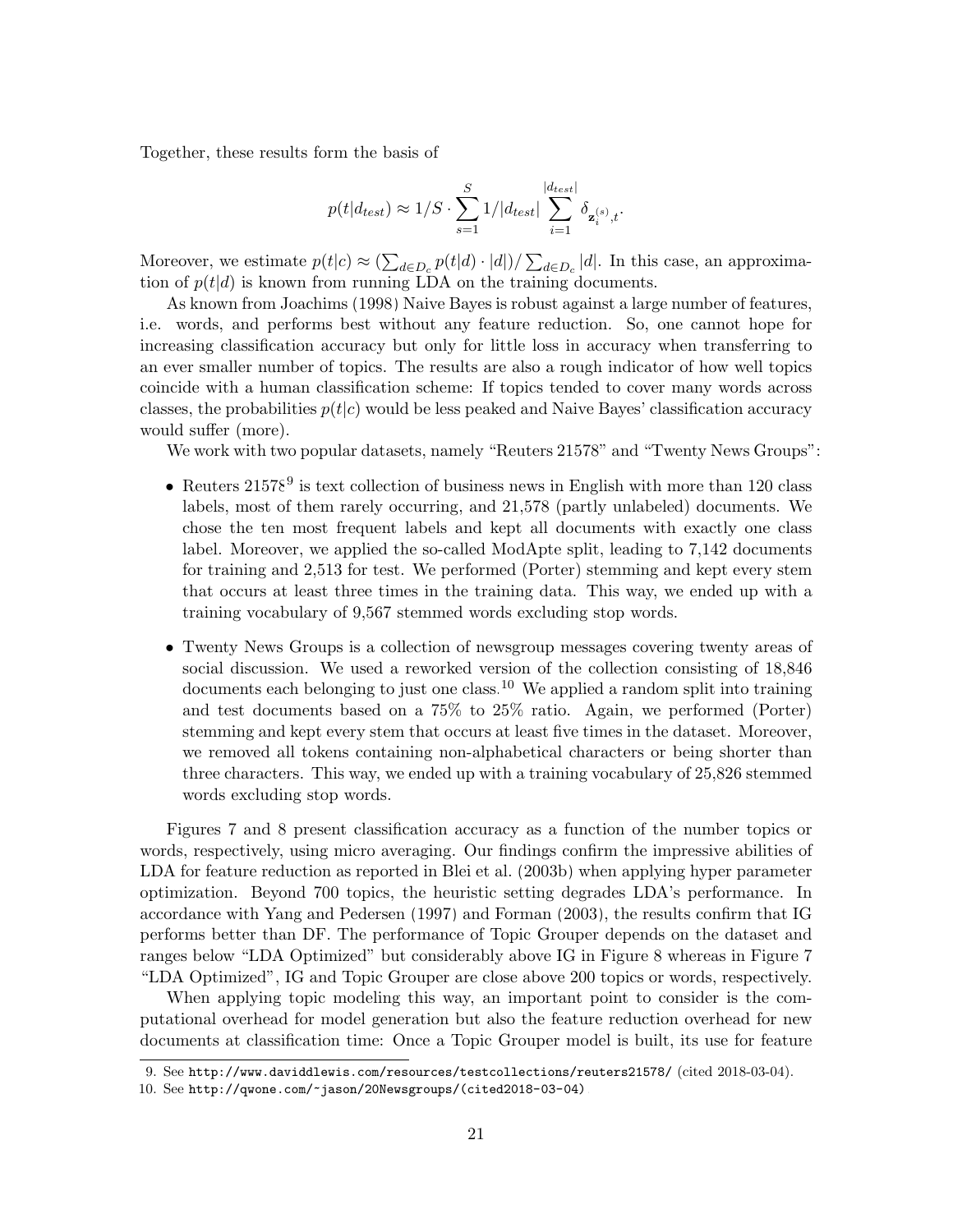

<span id="page-21-0"></span>Figure 7: Micro Averaged Classification Accuracy of Naive Bayes on Reuters 21578 Depending on the Log Scaled Number of Features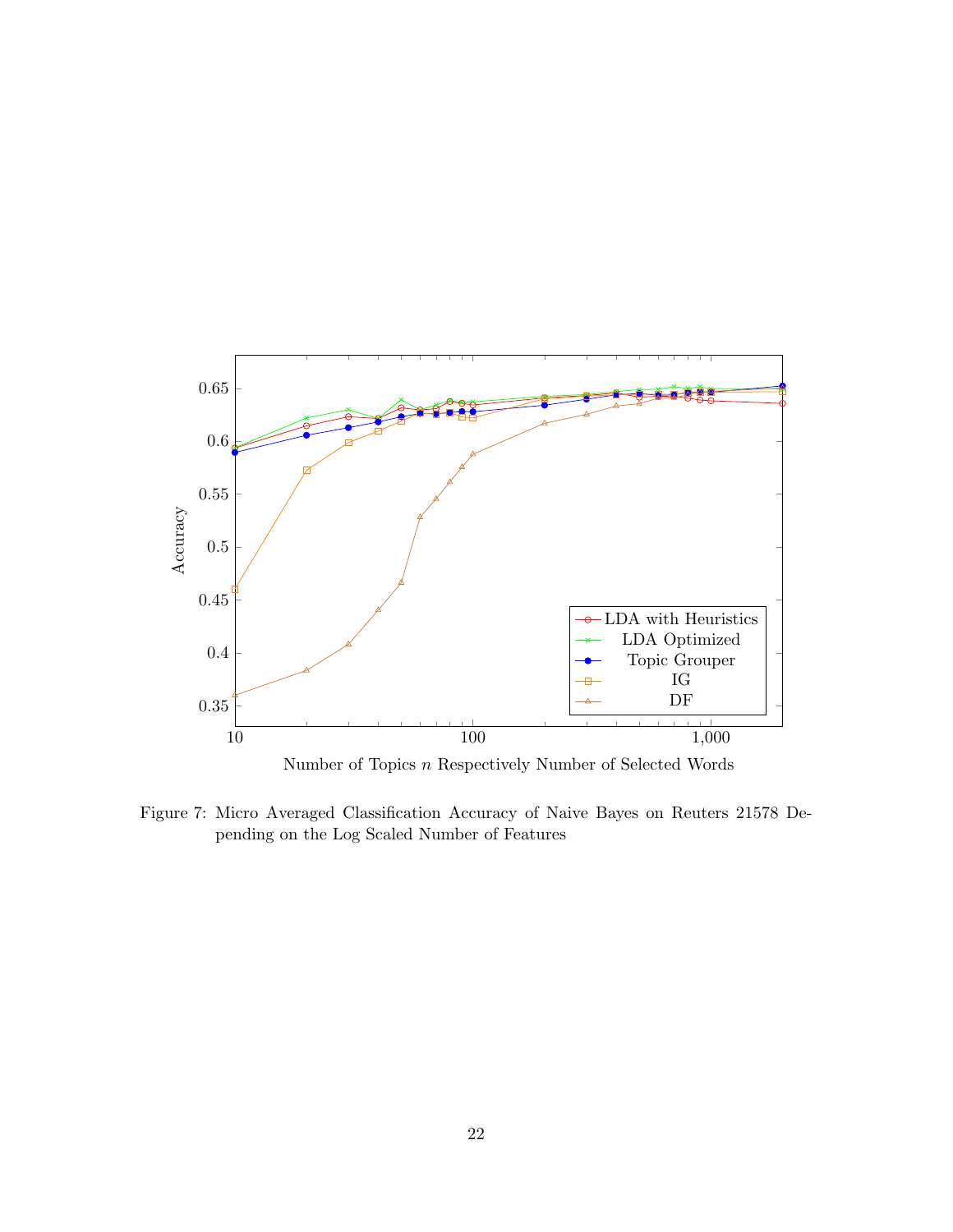

Number of Topics n Respectively Number of Selected Words

<span id="page-22-0"></span>Figure 8: Micro Averaged Classification Accuracy of Naive Bayes on Twenty New Groups Depending on the Log Scaled Number of Features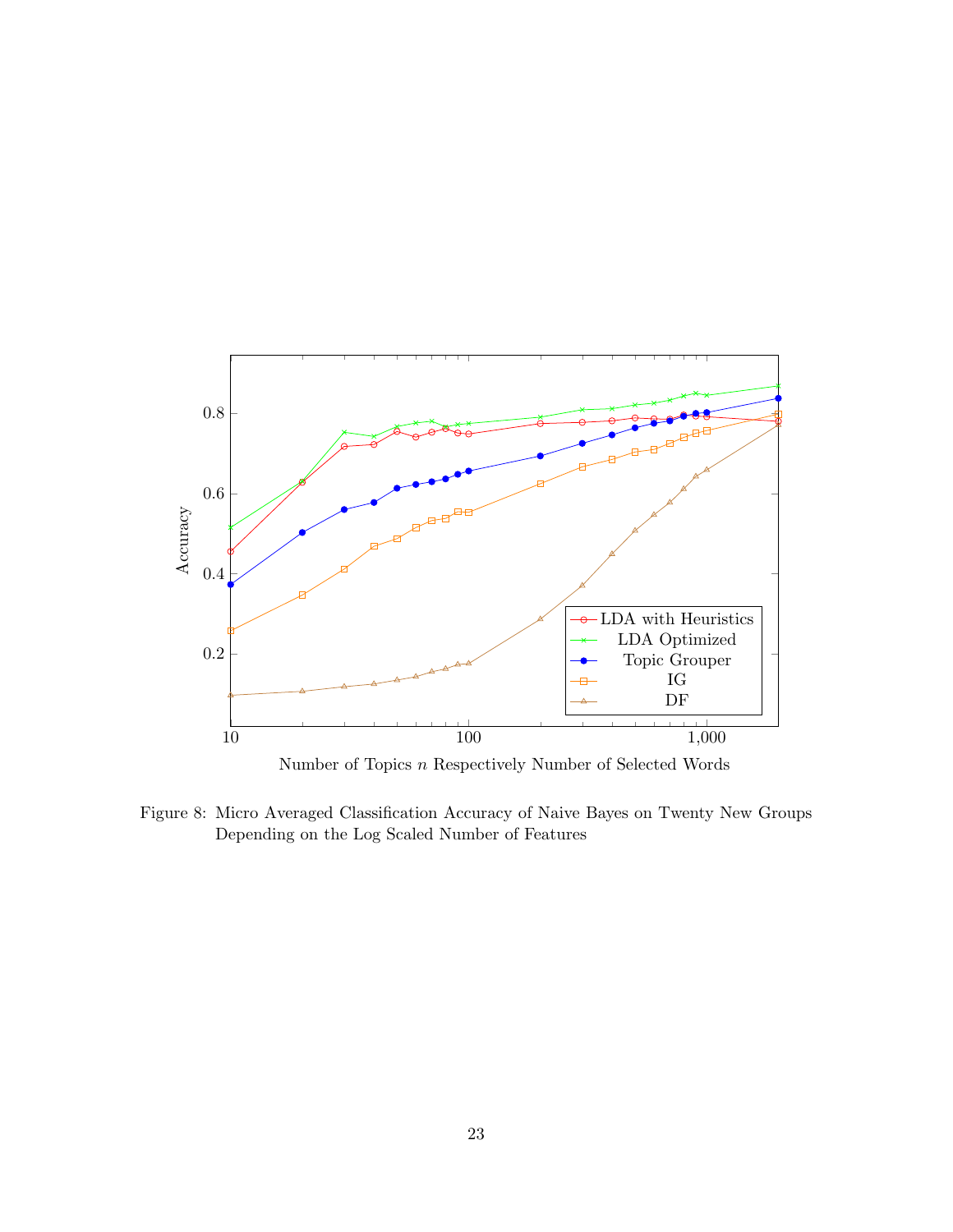reduction incurs minimal overhead: I.e., a word from a test document  $d_{test}$  can be reduced in constant time via the topic-word assignment  $t(w)$ . Thus the total feature reduction cost for a test document remains on the order of  $|d_{test}|$ . In contrast, LDA requires the relatively complex fold-in computation of  $p(t|d_{test})$  which is on the order of  $S \cdot |d_{test}| \cdot n$  for a test document.

Model generation for LDA tends to become computationally expensive, when the number of topics is high because it depends linearly on  $|T|$ . We experienced this when producing the results above about  $n > 500$ . In comparison, Topic Grouper's computation time remained moderate even for the Twenty New Groups dataset with  $|V| > 25,000$ . As noted before, Topic Grouper assesses all values for n between  $|V|$  and one within an single run. The latter allows to adjust the degree of feature reduction in hindsight without the need for topic model recomputations.

We believe that this favorable combination of qualities places Topic Grouper as a promising alternative to IG and DG with actual practical relevance.

## <span id="page-23-0"></span>4.4 Model Visualization and Inspection

Topic Grouper returns hierarchical topic models by design. The hierarchy of topics may be explored interactively assuming that larger topics form a kind of semantic abstraction of contained smaller topics. Much as under LDA, the meaning of a topic may be represented by its top-most frequent words on every containment level. Analyzing results this way may give users additional insight into the nature of a document collection's inherent topics.

Figure [9](#page-24-0) shows a screen shot of a simple tool that we built for this purpose. The upper half of the window allows for exploring the containment structure of topics via a hierarchy of folders. The lower half of the window displays a flat topic view, which is a list of topics  $T(n)$  as they occur together during a run of Topic Grouper according to Section [3.1.](#page-9-1) The number  $n$  can be changed interactively causing an instant update of the displayed topic list. Each topic from the list is displayed in one table row with the ten most frequent words included. A click on a table row selects the corresponding hierarchy node in the upper half of the window. The depicted model in Figure [9](#page-24-0) is Topic Grouper's result on the AP Corpus dataset from Section [4.2.](#page-15-2)

To reflect the containment hierarchy of topics, we also created tree diagrams using the mind map tool FreeMind.<sup>[11](#page-23-1)</sup> Topics are represented as nodes and for reference, they are identified by the number  $n$  under which they were generated. Figure [10](#page-25-1) presents a corresponding mind map for the AP Corpus dataset from Section [4.2.](#page-15-2) All nodes below level six are collapsed in order to deal with limited presentation space. A node contains the five most frequent words of a respective topic. More frequent topics are shaded in blue (as they tend to collect low content words and stop words), whereas less frequent word sets are shaded in red.

The contents of the tree may be interpreted is as follows: The root forks into node (4) covering economy and weather as well as node (2) covering other topics and function words. Function words are mainly gathered along the path  $\frac{1}{2}$ (3)/(6)/(11) and the sub-path  $(9)/(12)/(23)$ . Node (4) forks into financial topics (14) and topics covering production and weather (17). Node (53) is on weather and potentially different weather regions. Node (46)

<span id="page-23-1"></span><sup>11.</sup> See <http://freemind.sourceforge.net>.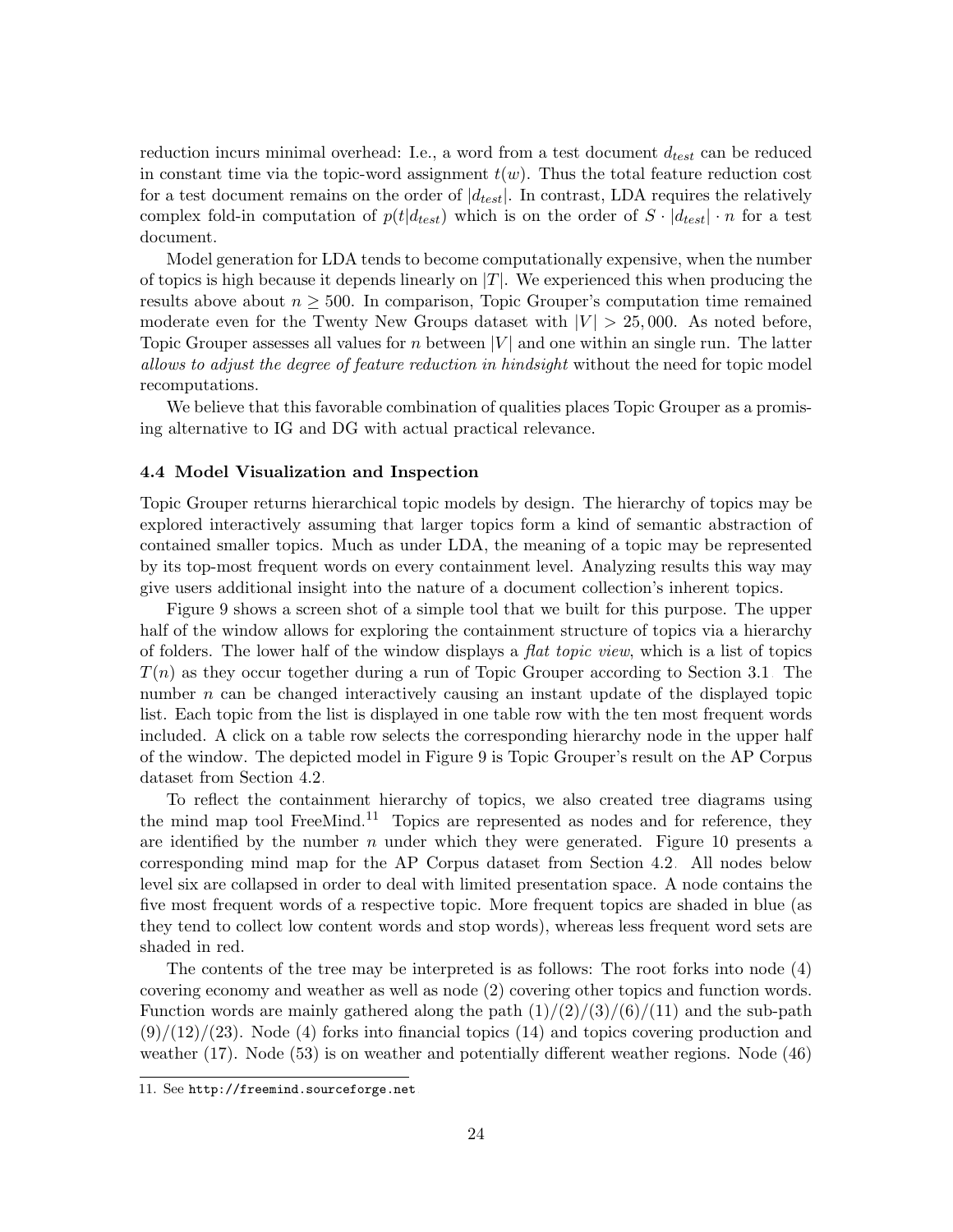|                                                                                                                                                                                                                                                                                                                                                                                                                                                                                                                                                                                                                                                                                                                                                                                                                                                                                                                                                                                                                                                                                                                                                                                                                                                                                                                                                                                                                                                                                                                                                                                                                                                                                              |     | <b>S</b> TG Result Browser           |                |                 |                 |                        |                    |                    |                 |                        |                    | □                     | ×                   |
|----------------------------------------------------------------------------------------------------------------------------------------------------------------------------------------------------------------------------------------------------------------------------------------------------------------------------------------------------------------------------------------------------------------------------------------------------------------------------------------------------------------------------------------------------------------------------------------------------------------------------------------------------------------------------------------------------------------------------------------------------------------------------------------------------------------------------------------------------------------------------------------------------------------------------------------------------------------------------------------------------------------------------------------------------------------------------------------------------------------------------------------------------------------------------------------------------------------------------------------------------------------------------------------------------------------------------------------------------------------------------------------------------------------------------------------------------------------------------------------------------------------------------------------------------------------------------------------------------------------------------------------------------------------------------------------------|-----|--------------------------------------|----------------|-----------------|-----------------|------------------------|--------------------|--------------------|-----------------|------------------------|--------------------|-----------------------|---------------------|
| File                                                                                                                                                                                                                                                                                                                                                                                                                                                                                                                                                                                                                                                                                                                                                                                                                                                                                                                                                                                                                                                                                                                                                                                                                                                                                                                                                                                                                                                                                                                                                                                                                                                                                         |     |                                      |                |                 |                 |                        |                    |                    |                 |                        |                    |                       |                     |
| □□11: [polic (9026) , kill (6721) , author (4705) , death (3841) , arrest (3197) , counti (2653) , shot (1843) , wound (1763) , victim (1665) , identifi (1632) `<br>□■181: [polic (9026) , kill (6721) , death (3841) , shot (1843) , wound (1763) , victim (1665) , identifi (1632) , murder (1600) , shoot (1296) , gun (1269) ]<br>□■310: [kill (6721) , death (3841) , shot (1843) , wound (1763) , victim (1665) , identifi (1632) , murder (1600) , shoot (1296) , escap (824) , fatal (468) ]<br>□■484: [death (3841) , victim (1665) , identifi (1632) , murder (1600) , escap (824) , fatal (468) , slai (455) , motiv (433) , disappear (423) , ident (411) ]<br>[ 811: [victim (1665) , identifi (1632) , escap (824) , disappear (423) , ident (411) , mask (232) , gunmen (205) , ross (203) , madison (126) , sim (116) ] و B71: [victim (1665) , identifi (1632) , escap (824) , disappea<br>$-$ 1559: [victim (1665), identifi (1632)]<br>$\bullet$ -4: [victim (1665)]<br>-• -2163: [identifi (1632) ]<br>[56] Internation (824), disappear (423), ident (411), mask (232), gunmen (205), ross (203), madison (126), sim (116), jeep (100), niec (56)<br>□■2305: [disappear (423) , ident (411) , mask (232) , gunmen (205) , madison (126) , sim (116) , suffoc (55) , heather (35) , shackl (25) , loralei (17) ]<br>[11] 3483: [disappear (423) , madison (126) , sim (116) , suffoc (55) , heather (35) , shackl (25) , loralei (17) , hain (15) , sims (13) , groshong (11) ]<br>• -475: [disappear (423) ]<br>□■5746: [madison (126) , sim (116) , suffoc (55) , heather (35) , shackl (25) , loralei (17) , hain (15) , sims (13) , groshong (11) , jumpsuit (11) ] |     |                                      |                |                 |                 |                        |                    |                    |                 |                        |                    |                       |                     |
| $\Box$ 7264: [madison (126), suffoc (55), shackl (25), hain (15), jumpsuit (11)]<br>• -3251: [madison (126) ]<br>$-$ 10203: [suffoc (55), shackl (25), hain (15), jumpsuit (11)]<br>$\rightarrow$<br><b>HISTORY NUMBER</b><br>$\vee$ Number of Topics:                                                                                                                                                                                                                                                                                                                                                                                                                                                                                                                                                                                                                                                                                                                                                                                                                                                                                                                                                                                                                                                                                                                                                                                                                                                                                                                                                                                                                                       |     |                                      |                |                 |                 |                        |                    |                    |                 |                        | $40 -$             |                       |                     |
| <b>Topic ID</b>                                                                                                                                                                                                                                                                                                                                                                                                                                                                                                                                                                                                                                                                                                                                                                                                                                                                                                                                                                                                                                                                                                                                                                                                                                                                                                                                                                                                                                                                                                                                                                                                                                                                              |     | <b>Topic Fr</b><br>riz orosi ee uusu | Word 0         | Word 1<br>issu. | Word 2<br>guuru | Word 3<br><b>Santa</b> | Word 4<br>agricumu | Word 5<br>i i visi | Word 6<br>na ma | Word 7<br><b>Color</b> | Word 8<br>ivul.    | Word 9<br><b>COLL</b> |                     |
|                                                                                                                                                                                                                                                                                                                                                                                                                                                                                                                                                                                                                                                                                                                                                                                                                                                                                                                                                                                                                                                                                                                                                                                                                                                                                                                                                                                                                                                                                                                                                                                                                                                                                              | 56  |                                      | 73448 market   | price           | trade           | stock                  | cent               | futur              | exchang         | higher                 | lower              | averag                | $\hat{\phantom{a}}$ |
|                                                                                                                                                                                                                                                                                                                                                                                                                                                                                                                                                                                                                                                                                                                                                                                                                                                                                                                                                                                                                                                                                                                                                                                                                                                                                                                                                                                                                                                                                                                                                                                                                                                                                              | 85  |                                      | 73131 democrat | vote            | run             | campaign               | republican         | won                | dukaki          | vice                   | jackson            | candid                |                     |
|                                                                                                                                                                                                                                                                                                                                                                                                                                                                                                                                                                                                                                                                                                                                                                                                                                                                                                                                                                                                                                                                                                                                                                                                                                                                                                                                                                                                                                                                                                                                                                                                                                                                                              | 89  | 71086 billion                        |                | bank            | monei           | pai                    | cut                | tax                | rais            | fund                   | budget             | third                 |                     |
|                                                                                                                                                                                                                                                                                                                                                                                                                                                                                                                                                                                                                                                                                                                                                                                                                                                                                                                                                                                                                                                                                                                                                                                                                                                                                                                                                                                                                                                                                                                                                                                                                                                                                              | 58  | 65857 world                          |                | war             | church          | mass                   | cathol             | jewish             | conflict        | avoid                  | restor             | aod                   |                     |
|                                                                                                                                                                                                                                                                                                                                                                                                                                                                                                                                                                                                                                                                                                                                                                                                                                                                                                                                                                                                                                                                                                                                                                                                                                                                                                                                                                                                                                                                                                                                                                                                                                                                                              | 99  | 64484 hous                           |                | committe        | senat           | congress               | bill               | measur             | legisl          | sen                    | pass               | rep                   |                     |
|                                                                                                                                                                                                                                                                                                                                                                                                                                                                                                                                                                                                                                                                                                                                                                                                                                                                                                                                                                                                                                                                                                                                                                                                                                                                                                                                                                                                                                                                                                                                                                                                                                                                                              | 111 | 62540 polic                          |                | kill            | author          | death                  | arrest             | counti             | shot            | wound                  | victim             | identifi              |                     |
|                                                                                                                                                                                                                                                                                                                                                                                                                                                                                                                                                                                                                                                                                                                                                                                                                                                                                                                                                                                                                                                                                                                                                                                                                                                                                                                                                                                                                                                                                                                                                                                                                                                                                              | 52  | 62390 air                            |                | eastern         | plane           | flight                 | airlin             | iran               | ship            | suppli                 | crash              | pilot                 |                     |
|                                                                                                                                                                                                                                                                                                                                                                                                                                                                                                                                                                                                                                                                                                                                                                                                                                                                                                                                                                                                                                                                                                                                                                                                                                                                                                                                                                                                                                                                                                                                                                                                                                                                                              | 41  | 62094 union                          |                | south           | white           | black                  | worker             | iob                | strike          | contract               | llabor             | employe               |                     |
|                                                                                                                                                                                                                                                                                                                                                                                                                                                                                                                                                                                                                                                                                                                                                                                                                                                                                                                                                                                                                                                                                                                                                                                                                                                                                                                                                                                                                                                                                                                                                                                                                                                                                              | 66  | 58742 citi                           |                | name            | district        | street                 | list               | aiven              | incom           | wall                   | mayor              | asset                 |                     |
|                                                                                                                                                                                                                                                                                                                                                                                                                                                                                                                                                                                                                                                                                                                                                                                                                                                                                                                                                                                                                                                                                                                                                                                                                                                                                                                                                                                                                                                                                                                                                                                                                                                                                              | 70  | 51630 west                           |                | east            | german          | germani                | british            | europ              | northern        | london                 | middl              | european              |                     |
|                                                                                                                                                                                                                                                                                                                                                                                                                                                                                                                                                                                                                                                                                                                                                                                                                                                                                                                                                                                                                                                                                                                                                                                                                                                                                                                                                                                                                                                                                                                                                                                                                                                                                              | 73  | 50356 drug                           |                | america         | noriega         | panama                 | command            | tri                | mexico          | contra                 | cocain             | gen                   |                     |
|                                                                                                                                                                                                                                                                                                                                                                                                                                                                                                                                                                                                                                                                                                                                                                                                                                                                                                                                                                                                                                                                                                                                                                                                                                                                                                                                                                                                                                                                                                                                                                                                                                                                                              | 110 | 46693 parti                          |                | elect           | communist       | opposit                | reform             | conserv            | seat            | ministri               | parliament         | poland                |                     |
|                                                                                                                                                                                                                                                                                                                                                                                                                                                                                                                                                                                                                                                                                                                                                                                                                                                                                                                                                                                                                                                                                                                                                                                                                                                                                                                                                                                                                                                                                                                                                                                                                                                                                              | 63  |                                      | 46388 school   | student         | univers         | test                   | educ               | space              | launch          | colleg                 | mission            | class                 |                     |
|                                                                                                                                                                                                                                                                                                                                                                                                                                                                                                                                                                                                                                                                                                                                                                                                                                                                                                                                                                                                                                                                                                                                                                                                                                                                                                                                                                                                                                                                                                                                                                                                                                                                                              | 72  | 45998 island                         |                | around          | beach           | princ                  | scale              | relief             | coup            | earthquak              | ceausescu          | philippin             |                     |
|                                                                                                                                                                                                                                                                                                                                                                                                                                                                                                                                                                                                                                                                                                                                                                                                                                                                                                                                                                                                                                                                                                                                                                                                                                                                                                                                                                                                                                                                                                                                                                                                                                                                                              | 90  | 43408 soviet                         |                | region          | gorbachev       | independ               | moscow             | republ             | indian          | neighbor               | india              | mikhail               |                     |
|                                                                                                                                                                                                                                                                                                                                                                                                                                                                                                                                                                                                                                                                                                                                                                                                                                                                                                                                                                                                                                                                                                                                                                                                                                                                                                                                                                                                                                                                                                                                                                                                                                                                                              | 81  | 43377 oil                            |                | product         | plant           | produc                 | import             | nuclear            | energi          | chemic                 | spokeswoman export |                       |                     |
|                                                                                                                                                                                                                                                                                                                                                                                                                                                                                                                                                                                                                                                                                                                                                                                                                                                                                                                                                                                                                                                                                                                                                                                                                                                                                                                                                                                                                                                                                                                                                                                                                                                                                              | 120 | 37607 releas                         |                | bomb            | christian       | lebanon                | moslem             | hostag             | explos          | journalist             | beirut             | terrorist             |                     |
|                                                                                                                                                                                                                                                                                                                                                                                                                                                                                                                                                                                                                                                                                                                                                                                                                                                                                                                                                                                                                                                                                                                                                                                                                                                                                                                                                                                                                                                                                                                                                                                                                                                                                              | 95  | 34542 israel                         |                | iraq            | isra            | arab                   | palestinian        | iragi              | qulf            | kuwait                 | saudi              | territori             |                     |
|                                                                                                                                                                                                                                                                                                                                                                                                                                                                                                                                                                                                                                                                                                                                                                                                                                                                                                                                                                                                                                                                                                                                                                                                                                                                                                                                                                                                                                                                                                                                                                                                                                                                                              | 115 | 29800 late                           |                | dollar          | china           | japan                  | japanes            | chines             | gold            | ven                    | dealer             | tokvo                 | $\checkmark$        |
| Show Frequencies $\sqrt{\phantom{a}}$ Color by Topic Frequencies                                                                                                                                                                                                                                                                                                                                                                                                                                                                                                                                                                                                                                                                                                                                                                                                                                                                                                                                                                                                                                                                                                                                                                                                                                                                                                                                                                                                                                                                                                                                                                                                                             |     |                                      |                |                 |                 |                        |                    |                    |                 |                        |                    |                       |                     |

<span id="page-24-0"></span>Figure 9: Screen Shot of a Simple Tool to Explore the Containment Hierarchy of Topic Models Produced by Topic Grouper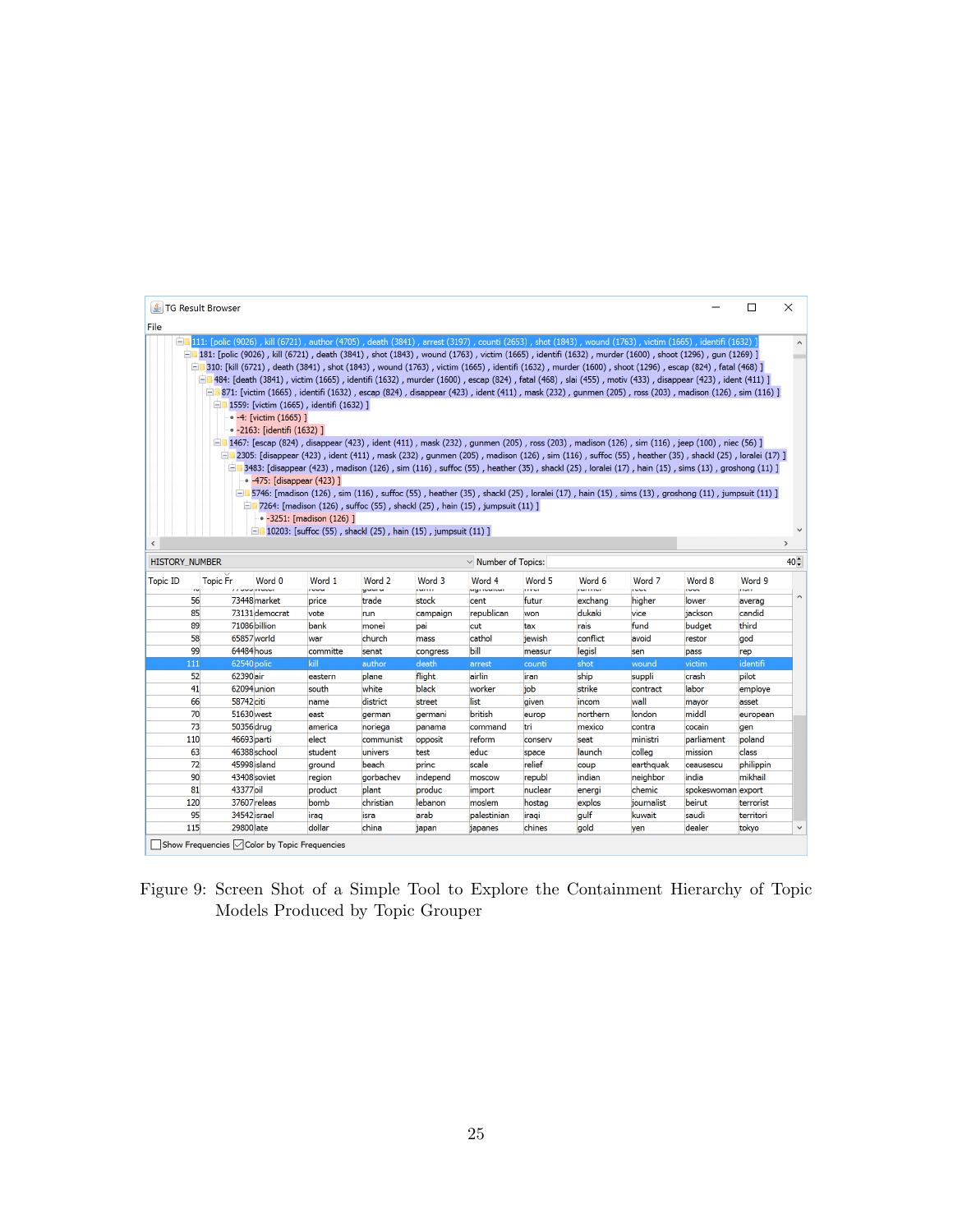

<span id="page-25-1"></span>Figure 10: Mind Map Diagram as a result of Topic Grouper on the AP Corpus Extract

covers agriculture and water supply whereas node (81) focuses on energy. Regarding node (14), we suspect that stock trading in (30) is separated from general banking and aquisitions in (31). Other topics in the tree seem equally coherent such as "home and family" (59), "public media" (25), "jurisdiction and law" (42), "military and defense" (50) and so forth. We find that such interpreted topics often meet the idea of being more general towards the root and more specific towards the leaves. However mixed topics also arise such as topic (21) combining "drug trafficking" in (73) with "military and defense" in (50).

Table [11](#page-26-0) lists topics from  $T(40)$  for the AP Corpus dataset. To save presentation space only every second topic in order of frequency is shown: Topics 47 and 69 gather function words and therefore have high frequency. Most topics seem conclusive but obviously, a more objective coherency analysis would be necessary. A corresponding study with human judges may follow the approach in [Chang et al.](#page-35-8) [\(2009\)](#page-35-8) but is beyond the scope of this article.

## <span id="page-25-0"></span>5. Summary and Discussion

We have presented Topic Grouper as a novel and complementary method in the field of probabilistic topic modeling based on agglomerative clustering: Initial clusters or topics, respectively, each consist of one word from the vocabulary of the training corpus. Clusters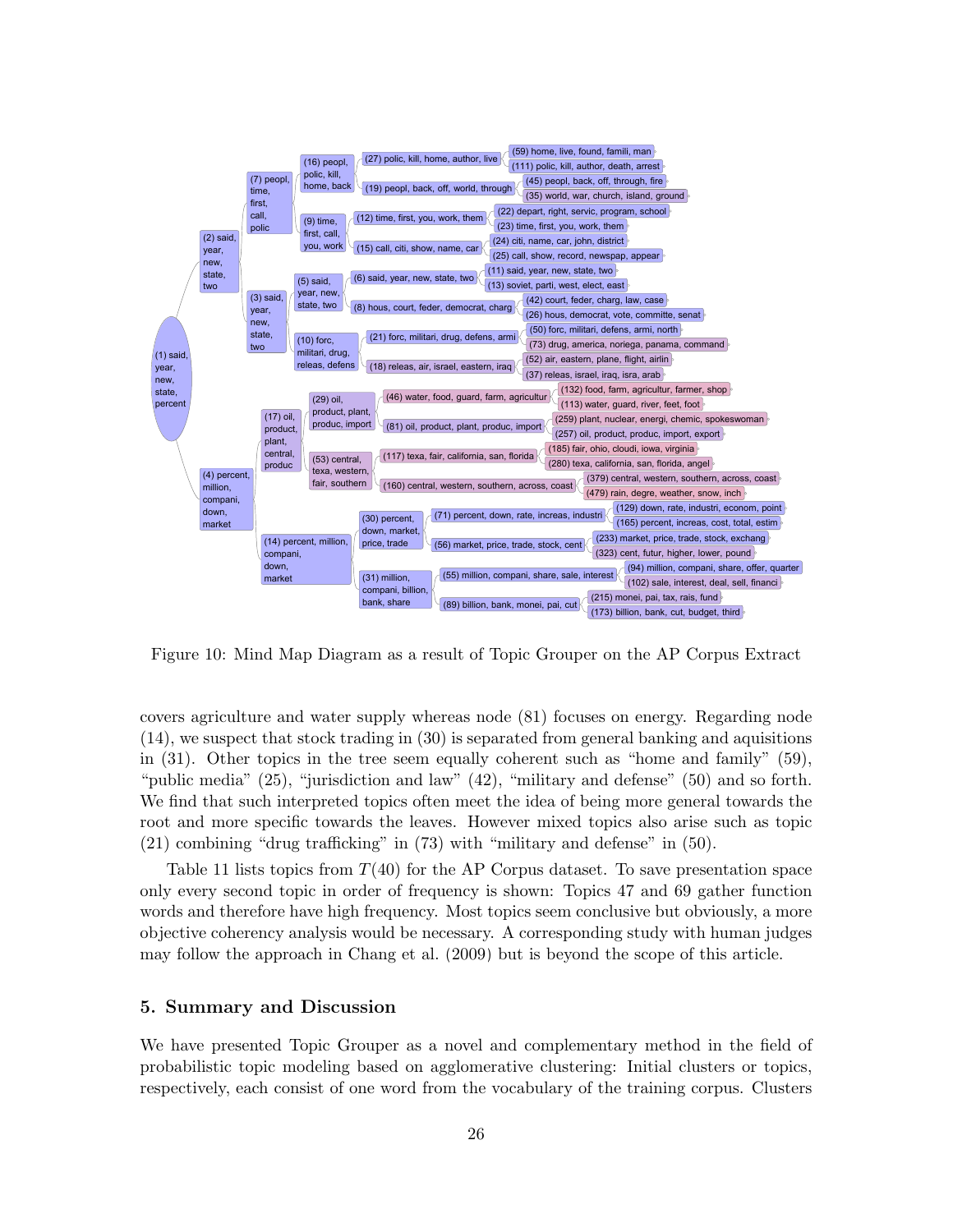| $\,n$ | f(t)   | Top Seven Words per Topic t |         |           |              |             |           |                          |  |  |  |  |
|-------|--------|-----------------------------|---------|-----------|--------------|-------------|-----------|--------------------------|--|--|--|--|
| 47    | 538739 | new<br>year                 |         | two       | $_{\rm dai}$ | week        | three     | month                    |  |  |  |  |
| 40    | 305812 | state                       | govern  | nation    | unit         | american    | includ    | $\operatorname{countri}$ |  |  |  |  |
| 69    | 281349 | said                        | report  | offici    | sai          | befor       | against   | told                     |  |  |  |  |
| 42    | 176138 | court                       | feder   | charg     | law          | case        | rule      | order                    |  |  |  |  |
| 71    | 119423 | percent                     | down    | rate      | increas      | industri    | econom    | point                    |  |  |  |  |
| 51    | 115641 | presid                      | bush    | plan      | meet         | talk        | administr | propos                   |  |  |  |  |
| 59    | 112332 | home                        | live    | found     | famili       | man         | children  | life                     |  |  |  |  |
| 67    | 96161  | commun                      | visit   | miss      | travel       | becam       | histori   | art                      |  |  |  |  |
| 49    | 89151  | call                        | show    | newspap   | appear       | televis     | radio     | publish                  |  |  |  |  |
| 74    | 82919  | john                        | william | robert    | richard      | paul        | wait      | king                     |  |  |  |  |
| 46    | 77385  | water                       | food    | guard     | farm         | agricultur  | river     | farmer                   |  |  |  |  |
| 85    | 73131  | democrat                    | vote    | run       | campaign     | republican  | won       | dukaki                   |  |  |  |  |
| 58    | 65857  | world                       | war     | church    | mass         | cathol      | jewish    | conflict                 |  |  |  |  |
| 111   | 62540  | polic                       | kill    | author    | death        | arrest      | counti    | shot                     |  |  |  |  |
| 41    | 62094  | union                       | south   | white     | black        | worker      | job       | strike                   |  |  |  |  |
| 70    | 51630  | west                        | east    | german    | germani      | british     | europ     | northern                 |  |  |  |  |
| 110   | 46693  | parti                       | elect   | communist | opposit      | reform      | conserv   | seat                     |  |  |  |  |
| 72    | 45998  | island                      | ground  | beach     | princ        | scale       | relief    | coup                     |  |  |  |  |
| 81    | 43377  | oil                         | product | plant     | produc       | import      | nuclear   | energi                   |  |  |  |  |
| 95    | 34542  | israel                      | iraq    | isra      | arab         | palestinian | iraqi     | gulf                     |  |  |  |  |

<span id="page-26-0"></span>Figure 11: Every Second Topic of  $T(40)$  Sorted by Topic Frequency for the AP Corpus Dataset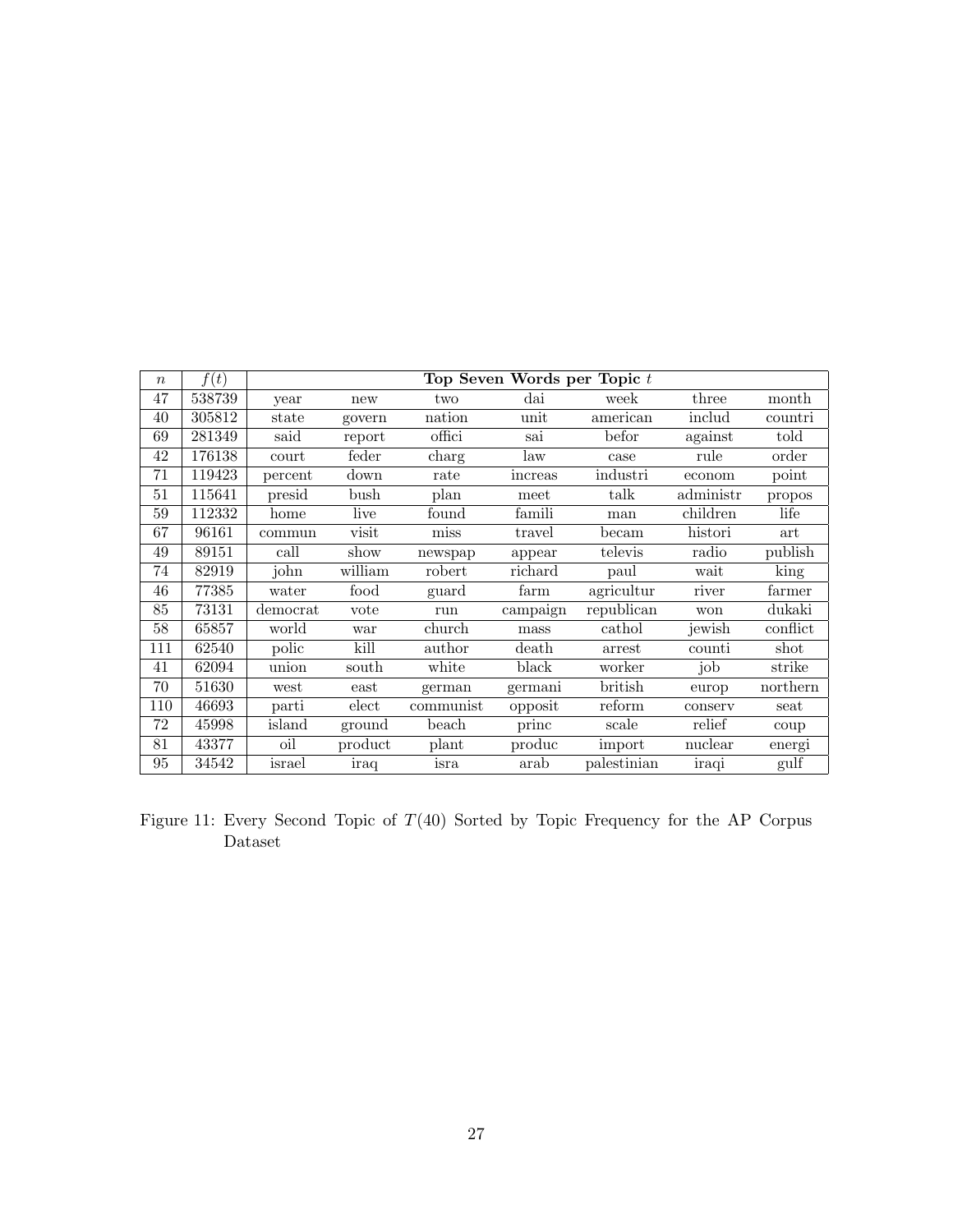are joined on the basis of a simple probabilistic model assuming that each word belongs to exactly one topic. Thus, topics or clusters form a disjunctive partitioning of the vocabulary.

After developing a related cluster distance  $\Delta h$  we have adapted an existing clustering algorithm, EHAC, in order to compute related cluster trees as models. Dendrogram cuts in the tree serve as flat topic views where a fixed number of topics may be chosen in the range of the vocabulary size  $|V|$  and one. The adapted clustering algorithm makes use of the dynamic programming principle leading to a time complexity in  $O(|V|^2 \cdot |D|)$  and a space complexity in  $O(|V|^2)$ , where |D| is the number of training documents. Since memory consumption may be of an issue, we devised an additional algorithm, MEHAC, with an expected time complexity in  $O(|V|^2 \cdot |D|)$  but space complexity only on the order of |V|.

Using simple synthetic datasets, where each word belongs to just one original topic, we examined some basic qualities of topic modeling methods: Topic Grouper manages to recover related original topics at low error rate even when their a-priori probabilities are rather unbalanced. pLSI fails under these conditions. LDA is able to recover the original topics but only if its vectorial hyper parameter  $\alpha$ m is adjusted accordingly.

Regarding various real world datasets, Topic Grouper's predictive performance matched or surpassed LDA with Heuristics at larger topic numbers but was still dominated by LDA Optimized, where only the latter includes an optimization for the LDA-specific hyper parameters  $\alpha$ **m** and  $\beta$  but the former applies a commonly used heuristic for them. The results also suggest that Topic Grouper performs the better the less polysemy there is in the vocabulary. This is consistent with Topic Grouper's simplifying topic models. It makes the approach appealing, for instance, for shopping basket analysis where articles stand for themselves: Related models may then aid in forming sales-driven catalog structures or layouts of product assortments since in both cases, a clear-cut to decision on where to place an article is customary.

We also investigated Topic Grouper as a means for feature reduction in the field of supervised text classification: The results suggest that it outperforms standard techniques in the field such as Information Gain (IG) and Document Frequency (DF) but is dominated by LDA Optimized. However, LDA incurs a considerable runtime overhead at classification time, where Topic Grouper does not. Also Topic Grouper allows for a dynamic change of the number of topics after training, whereas LDA would require retraining.

Based on a corpus of news wire articles (AP Corpus) we showed how a tree model produced by Topic Grouper may be visualized and explored interactively. The presented corpus results exhibit the descriptive qualities of such deep tree models as well as the potential of related drill downs from more general to more specific topics. Alternatively, flat views of an arbitrary number of topics between  $|V|$  and one may be derived instantly from the generated model. Although this is a subjective impression, we found corresponding topics to be conclusive and coherent in both tree views and flat topic views. Obviously, this assessment demands a more objective study to follow, potentially in similarity to [Chang](#page-35-8) [et al.](#page-35-8) [\(2009\)](#page-35-8), [Newman et al.](#page-38-9) [\(2010\)](#page-38-9) or [Lau et al.](#page-37-8) [\(2014\)](#page-37-8).

For all text corpora we found that Topic Grouper tends to push stop words and or function words into separate topics. Therefore, it can do without stop word or function word filtering as a preprocessing step.

The practical performance of our straight forward implementation ranged between several minutes to several hours for larger datasets of this report and substantiated the the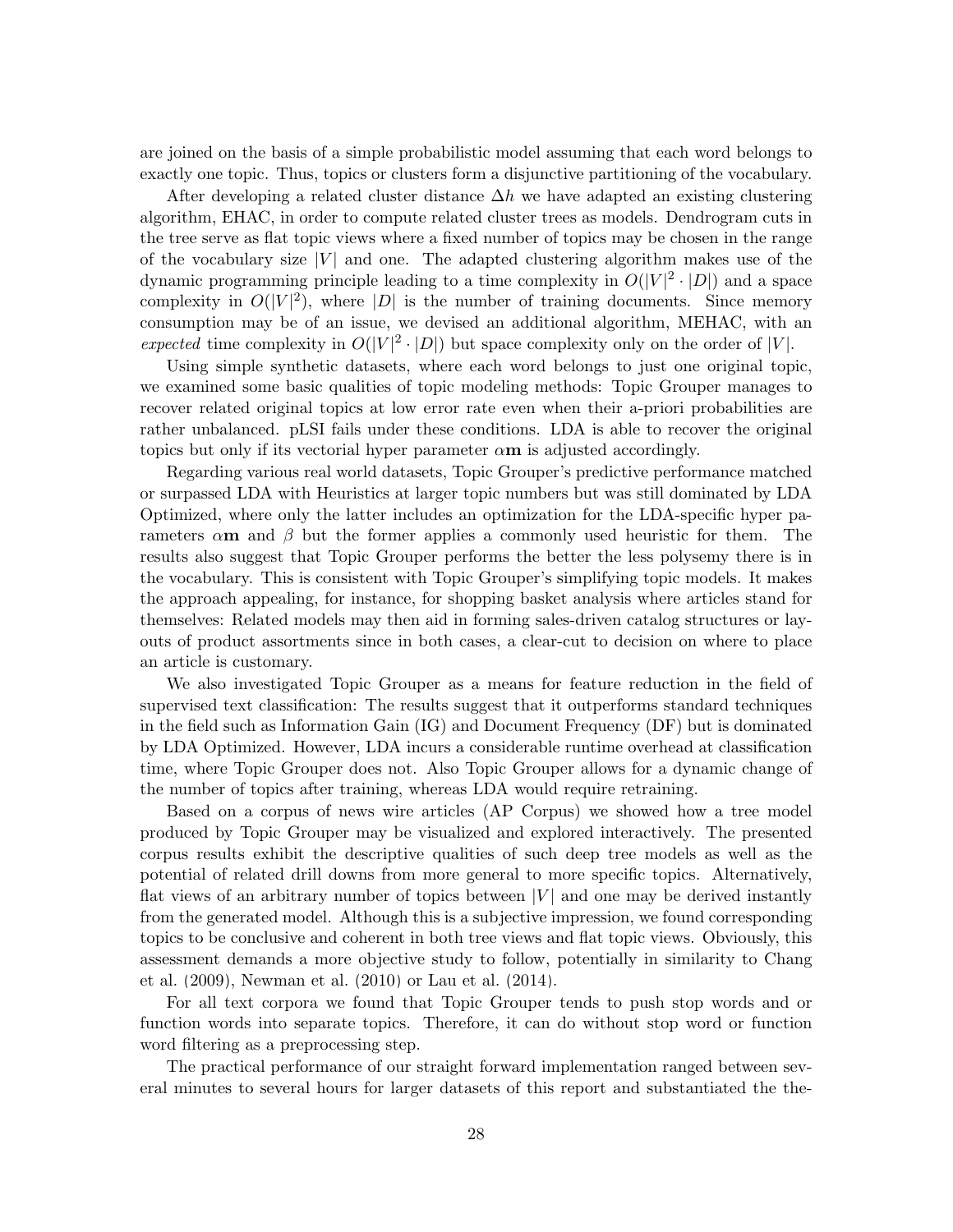oretical complexity. A simple and effective means to increase time and space performance is obviously to reduce the vocabulary size  $|V|$ , e.g. by keeping only a few thousand topmost frequency words from the dataset. The approach is well in line with the standard practice to focus on high probability words or in case of Topic Grouper, on high frequency words, when displaying and inspecting a topic model's topic-word distributions.

In conclusion, we see Topic Grouper as a complementary approach in the tool set of topic modeling methods with a unique mix of pros and cons. The tree-based model also offering flat topic views is an important asset. It allows for deep tree structures to be produced even on small-sized datasets. Another benefit is the method's simplicity and that it requires no configuration or hyper parametrization and no stop word filtering. The fact that each word is in exactly one topic is a considerable limitation and falls short for polysemic words and for words applied in multiple topical contexts. Nevertheless, we found actual topic models for text corpora to be conclusive as reported in Section [4.4.](#page-23-0) In some cases, a clear-cut decision on where to place words may even be in accordance with an analysts interests—we mentioned examples regarding shopping basket analysis.

The results of this paper can all be reproduced via a prototypical Java library named "TopicGrouperJ" published on  $G$ itHub.<sup>[12](#page-28-1)</sup> The library features implementations of the corresponding algorithms MEHAC and EHAC. Amongst other things, it contains an LDA Gibbs Sampler with options for hyper parameter optimization and an implementation to compute perplexity as discussed in Section [2.3.](#page-7-1) The code to regenerate any result file of the above-described experiments is also available.

## <span id="page-28-0"></span>6. Future Work

Future research directions may include the *parallelization* of the Topic Grouper algorithms MEHAC and EHAC along with other computational optimizations. Note that the parts of EHAC affecting data structure updates after joining two topics are straight forward to parallelize.

An important concern for further work is *model smoothing*, i.e. on how to relax the constraint of each word being in exactly one topic: Regarding flat topic views, we experimented with a combination of Topic Grouper and LDA, where LDA acts as post-processing step. To do so, a flat topic view  $T$  from Topic Grouper is used to set the LDA hyper parameter  $\beta$  then formed as a matrix in  $\mathbb{R}^{|V| \times |T|}$  where each column corresponds to a designated topic  $t \in T$ . Higher values for a matrix element in t's column will be given if a corresponding relation  $w \in t$  holds. A resulting LDA model  $\Theta$  will then be close to the original topics T from Topic Grouper but allows for other words to be included to a certain degree in each distribution  $\Theta_t$ . Compiling related experimental results is work in progress. Alternatively, topics produced by Topic Grouper may provide useful initialization values for an EM procedure under pLSI.

Another line of research may be the early *detection of polysemic words w* in order to address them in a special manner during the clustering process. I.e., if  $\Delta h({w}, s)$  and  $\Delta h({w}, t)$  according to Equation [7](#page-10-3) are similar and high, then the topics s and t are both good join candidates for  $\{w\}$ . This may trigger a special treatment of w.

<span id="page-28-1"></span><sup>12.</sup> See <https://github.com/pfeiferd/TopicGrouperJ>.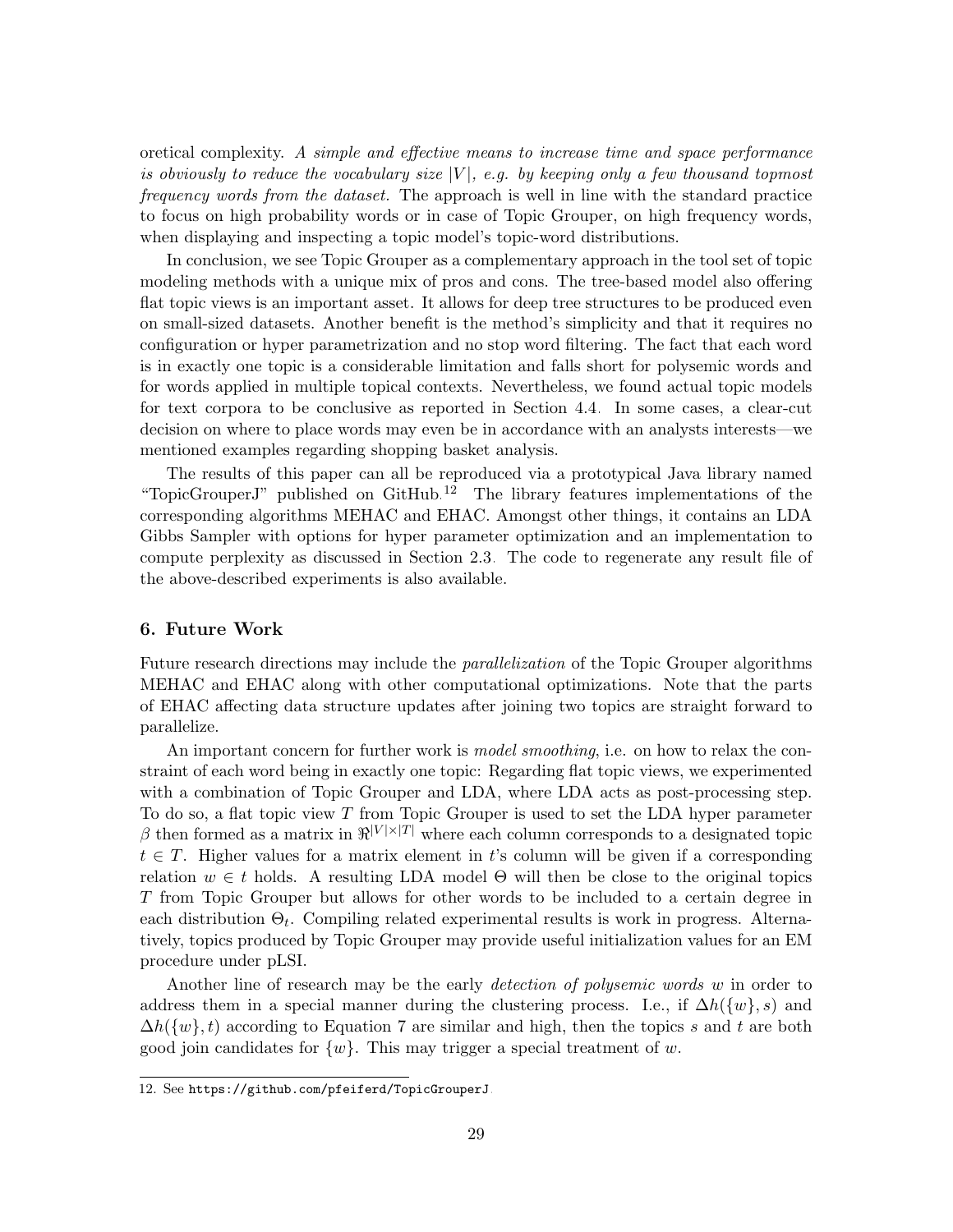We have already mentioned the need to substantiate model quality via *extrinsic evalu*ation methods as described to in Section [2.3.](#page-7-1)

Our tool from Section [4.4](#page-23-0) allows for just a basic exploration of learned tree models. A more sophisticated system may include complementary visualization methods and the aforementioned smoothing procedures for flat topic views. Also, navigational links from topics to their underlying documents are to be included. Tool support for the exploration of document collections is an ongoing area of research and many solutions have been suggested—several of them exploiting LDA topic models (e.g., [Chaney and Blei](#page-35-10) [\(2012\)](#page-35-10), [Gretarsson et al.](#page-36-10) [\(2012\)](#page-36-10), [Lee et al.](#page-37-10) [\(2012\)](#page-37-10) or [Sievert and Shirley](#page-39-10) [\(2014\)](#page-39-10)). Corresponding insights and concepts should be considered and potentially adapted when leveraging results from Topic Grouper. In this context, a particular question is how take advantage of related tree models as opposed to the established use of flat topics. Note that topic trees are demanded by certain clientele: E.g., [Brehmer et al.](#page-35-11) [\(2014\)](#page-35-11) stress their importance when reporting about the Overview system – a successful document analysis tool developed with a focus on investigative journalism.

[Wei and Croft](#page-39-11) [\(2006\)](#page-39-11) have employed LDA to *improve document ranking models* for adhoc document retrieval. Their approach may be adapted to use models from Topic Grouper instead. The efficiency of determining  $t(w)$  and  $p(t|d_{test})$  under Topic Grouper may generally be useful to improve retrieval results: E.g., *query expansion* may be performed on the basis of small topics t containing all or most of the entered search terms  $w$ . In this regard, best matching topics may be chosen from the entire topic tree – not just a flat view of topics.

Finally, topic modeling has been applied to the field of recommender systems (e.g. see [Wang and Blei](#page-39-9) [\(2011\)](#page-39-9); [Hu et al.](#page-37-0) [\(2014\)](#page-37-0)). Consequently, it might be interesting to assess the potential of Topic Grouper for this purpose as it produces even very small topics and may therefore, play a similar role for recommendation as the Apriori method [\(Sandvig et al.](#page-38-11)  $(2007)$ .

## Appendix A. Perplexity on Datasets According to [Tan and Ou](#page-39-5) [\(2010\)](#page-39-5)

Figure [12](#page-30-0) depicts the same scenario as Figure [1](#page-14-0) but with a focus on perplexity (as computed according to Section [4.2\)](#page-15-2). Interestingly, it suggests that perplexity is not necessarily a good "substitute measure" for error rate:

- Although error rate and perplexity are correlated the relative difference in perplexity with regard to low and high error rates is small.
- The base values for perplexity differ considerably for the two datasets (although they have been generated under the same data generator based on identical hyper parameters).
- The low error rate of Topic Grouper does not transfer to a correspondingly low perplexity, while the one of LDA does.

## Appendix B. Memory Efficient Agglomerative Clustering for Topic Grouper (MEHAC)

This algorithm for Topic Grouper offers a small memory footprint on the order of  $|V|$  and expected time complexity in  $O(|V|^2 \cdot |D|)$ . For every topic  $s \in T$  it keeps only the best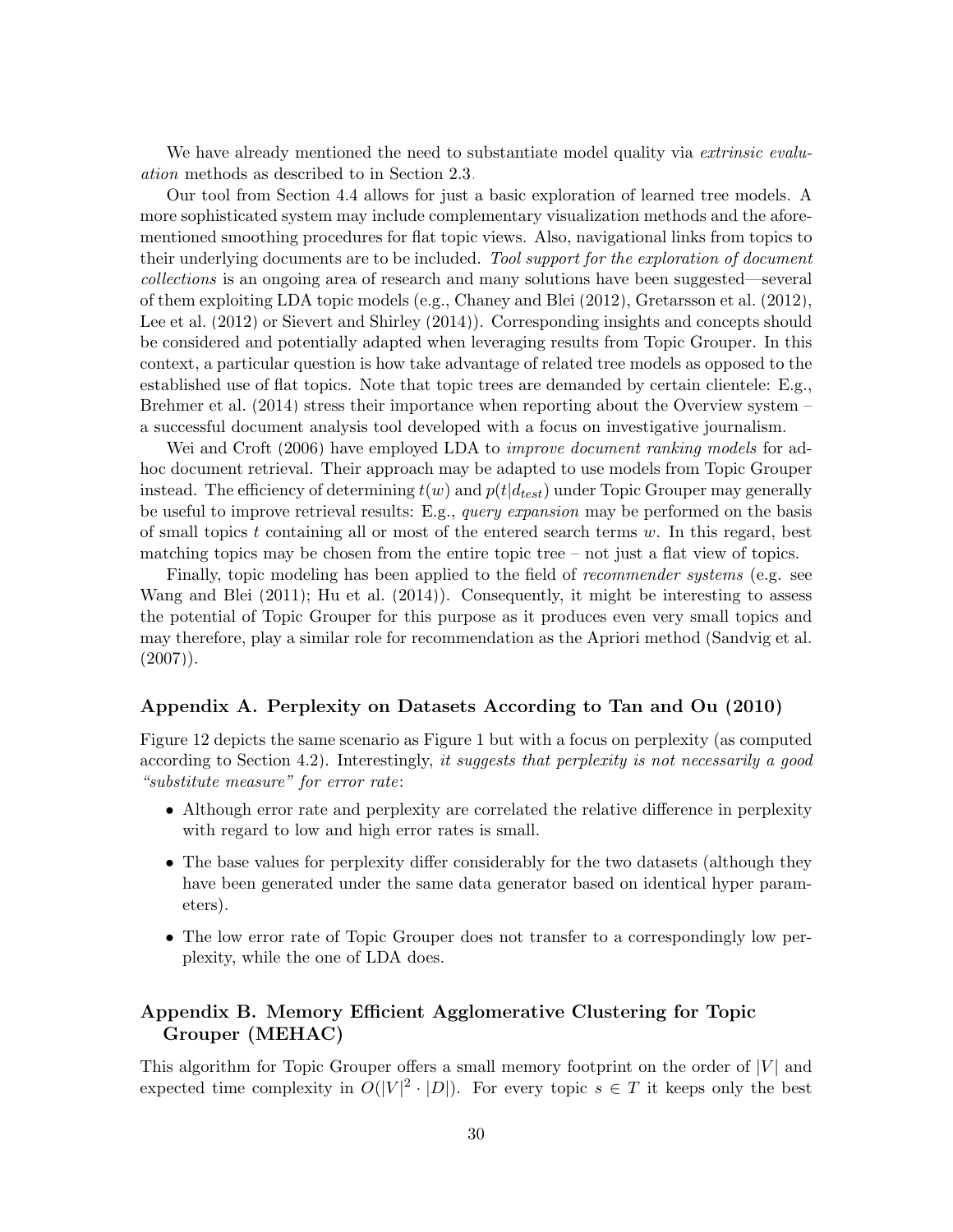

<span id="page-30-0"></span>Figure 12: Perplexity Depending on  $\alpha m_1$  for Two Datasets Generated According to [Tan](#page-39-5) [and Ou](#page-39-5) [\(2010\)](#page-39-5)

possible join partner  $t \in T$ ,  $t \neq s$  according to  $\Delta h$  from Equation [7.](#page-10-3) All respective pairs  $(s, t)$  are stored in a single priority queue sorted by descending  $\Delta h(s, t)$  values.

The code includes an important optimization in line 59, which considerably improves its practical performance, but does not affect its order of complexity. It will be discussed at the end of this section.

- 1. The process starts by computing the one-word topics and the best possible join partner for every topic s with  $|s| = 1$  (lines 15 to 32). (The runtime of the lines 23 to 32 can be halved by exploiting the symmetry  $h(t \cup s) = h(s \cup t)$ . For simplicity, this is omitted in the code.)
- 2. At each step  $i > 0$  the algorithm picks an  $(s, t)$  from the top of the priority queue. If  $(s, t)$  is valid (concerning validity, see point 4), it joins s and t and updates related data structures (line 39 to 47). Moreover, it recomputes the best possible join partner q for s∪t with  $n-2$  potential join partners available (line 48). This includes inserting the pair  $(s \cup t, q)$  according to its  $\Delta h$ -value.
- 3. Next, it adjusts the best possible join partners for all topics  $w \in T(n)$  with  $w \neq s \cup t$ (line 49). It does so by checking whether  $s \cup t$  is a better join partner for w than v. If so, then  $(w, v)$  is removed from list and  $(w, s \cup t)$  is inserted as unmarked on the basis if its  $\Delta h$ -value.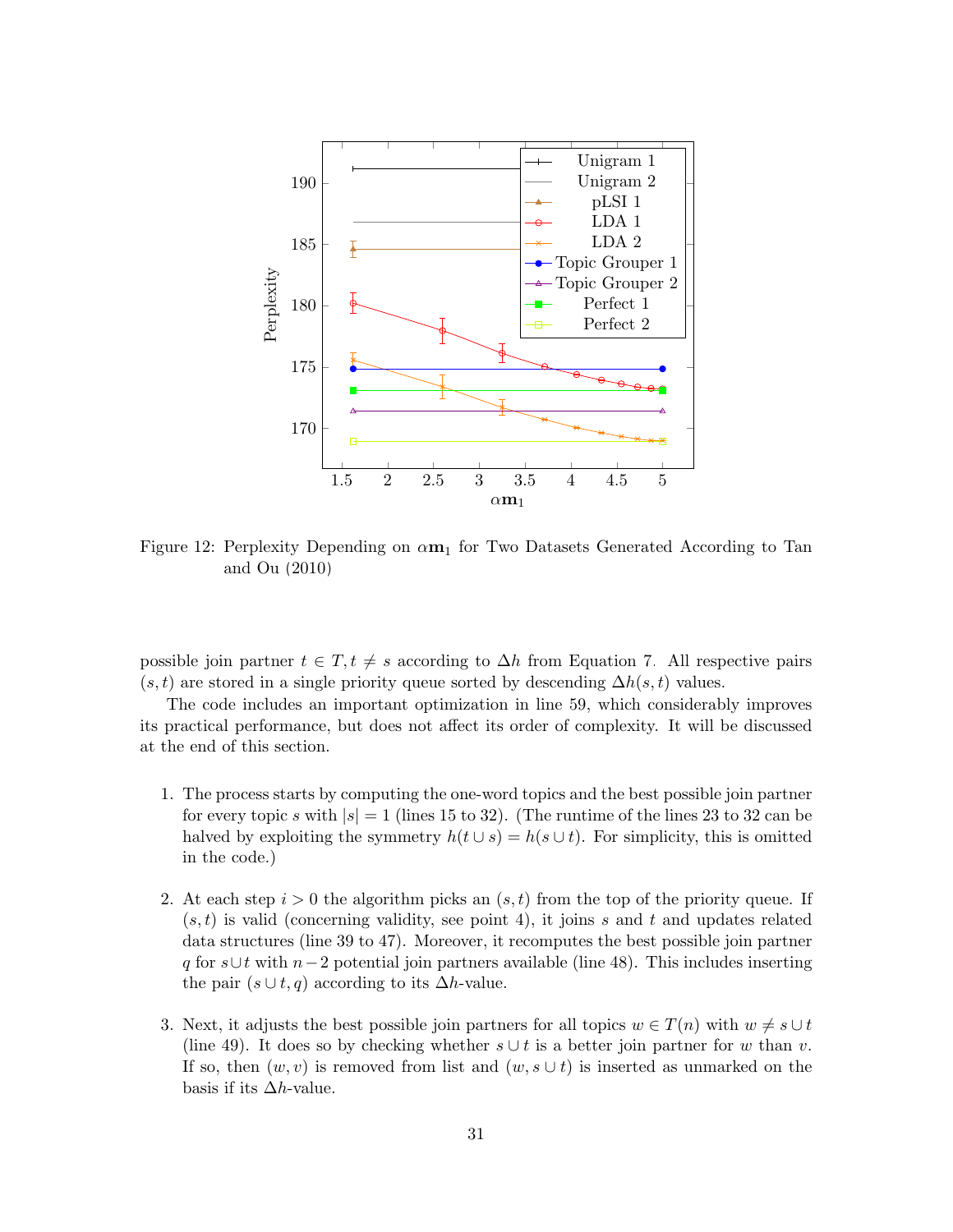4. If w's best possible join partner so far was s or t, then the algorithm defers the computation of w's new best possible join partner by marking w's current entry in the queue and setting v to *null* (lines 58 to 61). The position of the corresponding pair in the queue remains unchanged, though (line 59). The mark ensures that the pair  $(w, null)$  will be considered *invalid* in case it is picked as  $(s, t)$  from the top of the queue according point 2) (line 35). If this happens, then  $(s, t)$  will be removed but s and t will not be joined. Instead, the best possible join partner  $q$  for s will be recomputed and  $(s, q)$  will be inserted into the priority queue according to its  $\Delta h$ -value (line 36).

According to Section [3.3,](#page-11-2) the complexity of point 1) is on the order of  $|V|^2 \cdot |D|$ .

The computational cost of a step  $i > 0$  is on the order of  $|V| \cdot |D|$ : To determine the new best possible join partner for  $s \cup t$ , every other topic r in  $T(n)$  with  $r \neq s \cup t$  must be considered and  $\Delta h((s \cup t), r)$  must be computed by iterating over D (lines 68 and 73). Similarly, checking whether  $s \cup t$  is potentially a better join partner for any w with  $w \neq s \cup t$ is on order of  $|V| \cdot |D|$  (lines 49 and 60). Adding up over all steps i, the complexity remains on the order of  $|V|^2 \cdot |D|$ .

One might wonder whether the complexity is worsened by the number of invalid pairs  $(s, t)$  getting picked from the top list (line 36): But note that the update in line 36 represents a deferred computation that could have as well been done right away in line 59: If the update was not deferred, the probability of the condition from line 57 to be true is expected to be less than  $c/(|T|-2)$  where  $c \geq 2$  is a constant depending on the data. Given so, the expected number of respective non-deferred updates in the loop from line 49 would be less than  $(|T|-1)\cdot c/(|T|-2) \in O(1)$ . We found that by deferring related updates, a substantial fraction of it can be avoided and thus performance be improved, since an update must only be executed if a corresponding tuple  $(w, null)$  appears at the top of queue.

We also tested the frequency of related updates for the deferring case with regard to various datasets including all the ones from Section [4.](#page-12-0) The results confirmed that the frequency remains in the order  $|V|$ . As the computation of the procedure call from line 36 is in the order of  $|V| \cdot |D|$ , the total order of complexity of the algorithm remains in  $O(|V|^2 \cdot |D|).$ 

Another point to mention is that for a marked and thus invalid pair  $(w, null)$ , its position in the sorted list remains "optimistic", i.e., rather too close to the top of queue (line 59). Therefore,  $w$ 's join partner will not be recomputed too late and no other pair of join partners will accidentally be given preference to be joined.

The algorithm can be readily adjusted for other agglomerative clustering tasks, while keeping its low memory footprint.

<span id="page-31-0"></span>Listing 2: Memory Efficient Agglormerative Clustering for Topic Grouper (MEHAC) 1 // Input:  $V, D, f_d(w)$  and  $f(w)$  according to Section [3.1](#page-9-1)<br>2 // Output: Relevant changes of T – the current set of topics – printed out.

<sup>3</sup> 4 // Global variables

<sup>5</sup> var T :=  $\emptyset$ ; // Current set of topics<br>6 // Priority queue of topic pairs (s,t),<br>7 // where t is the best possible join partner for s.<br>8 // It is sorted in descending order on the basis of  $\Delta h(s,t)$ :

<sup>9</sup> var  $pq := new$  PriorityQueue ();

<sup>10 //</sup> Map for parameters from Equation [8](#page-10-1), topics from T are used as keys:<br>11 **var** h[], f[], i[], fd[];<br>12 **var** Δh[]; // Map of topic pairs (s,t) to Δh−values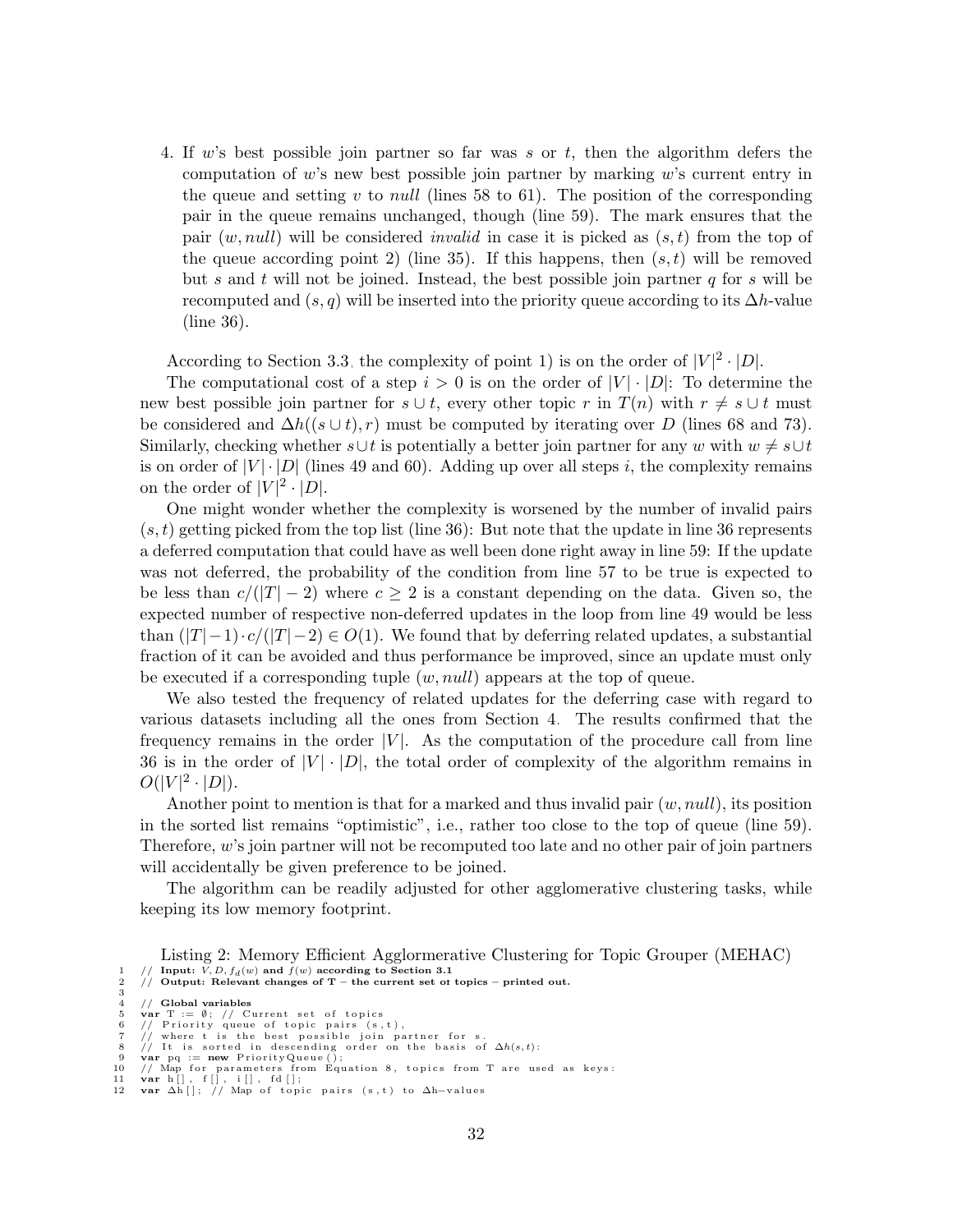```
13
14 // Initialization step i = 0<br>15 foreach w \in V { // Fill
15 foreach w \in V { // Filling T<br>16 var t := { w };
 16 var t := \{ w \};<br>17 insert t into T;
18 h [t] := h(t) 9<br>19 foreach d \in D { fd [(t,d)] := f_d(w);
 19 foreach d \in D { fd [(t, d)] := f_d(w); }<br>20 f [t] := f(w); i [t] := f(w) \cdot \log f(w);\frac{21}{22}22 print T;<br>23 foreach
23 foreach s \in T { // Computing initial best possible join partners var \Delta h := -\infty, t;
 24 var \Delta h := -\infty, t;<br>25 foreach r ∈ T with r ≠ s {
 26 var h := h(r \cup s) according to Equation 10;<br>27 if (h − h[r] − h[s] > △h := r; }<br>28 △h := h − h[r] − h[s]; t := r; }
\frac{29}{30}30 add (s, t) to pq on the basis of \Delta h;<br>31 \Delta h[(s, t)] := \Delta h;
\frac{32}{33}33 // Steps i > 0 to join topics<br>34 while (|T| > 1) {
 34 while (|T| > 1) {<br>35 (s,t) := pq.poll;
\begin{array}{lll} 36 & \text{if (t = null) update\_join\_partner\_for(s);} \\ 37 & \text{else } \end{array}37 else {<br>38 // Step i to join topics s and t:
 39 remove (t,?) from pq; // Remove all tuples from pq with t as first element.<br>40 remove s from T; remove t from T;
 41 var u := s∪t;<br>42 insert u into T;
43 print T;<br>44 foreach
 44 foreach d \in D { fd[(u, d)] := fd[(s,d)] + fd[(t,d)]; clear fd[(s,d)], fd[(t,d)]; }<br>45 f[u] := f[s] + f[t]; i[u] := i[s] + i[t];<br>h[u] := h(u) according to Equation 8;
 47 clear h[s], h[t], f[s], f[t], i[s], i[t];<br>48 update_join_partner_for(u);
 49 foreach (w, v) in pq with w \neq u {<br>50 var h := h(w \cup u) according to Equation 8;<br>52 if (\Delta h > \Delta h \mid (w, v) \mid) {
 53 remove (w, v) from pq;<br>54 add (w, u) to pq on the basis of \Delta h;<br>55 \Delta h (w, u) := \Delta h;
\frac{56}{57}57 else if (v = s \text{ or } v = t) {<br>58 remove (w, v) from no:
 58 remove (w, v) from pq;<br>59 add (w, null) to pq on the basis of \Delta h[(w, v)];\begin{matrix} 60 & 1 \ 61 & 1 \end{matrix}\rightarrow<sup>3</sup>
\frac{62}{63}63 }
64\overline{6}65 // To find the best possible join partner r from T for topic u<br>66 procedure update-join-partner-for (var s) {
66 procedure update_join_partner_for(var s) {<br>67 var \Delta h := -\infty: var t:
 67 var \Delta h := -\infty; var t;<br>68 foreach r ∈ T with r ≠ s {
 69 var h := h(r \cup s) 8;<br>70 if (h - h[r] - h[s] > \Delta h i:= r; }
72
 73 add (s, t) to pq on the basis of \Delta h;<br>74 \Delta h[(s, t)] := \Delta h;
75 - 1
```
## Appendix C. Practical Performance

This section gives a brief impression of the runtime performance of Topic Grouper. We measured related times using a Java implementation of both algorithms EHAC and MEHAC (see Section [3.4](#page-11-3) and Appendix [B\)](#page-1-0). A regular virtual computing environment was used (Intel Xeon E5-2690 processor, 2.9 GHz, 96 GB RAM, Ubuntu Server 16, Java 1.8) and output was minimized to the essentials.

Figure [13](#page-33-0) shows runtimes in minutes with regard to text-based datasets from Section [4.2](#page-15-2) and [4.3](#page-19-0) depending on the *squared* number of training documents  $|D|^2$ . Related documents were randomly drawn from the original training datasets. A data point is an average over 10 runs whereby the random subsample changed for each run. For each graph the number of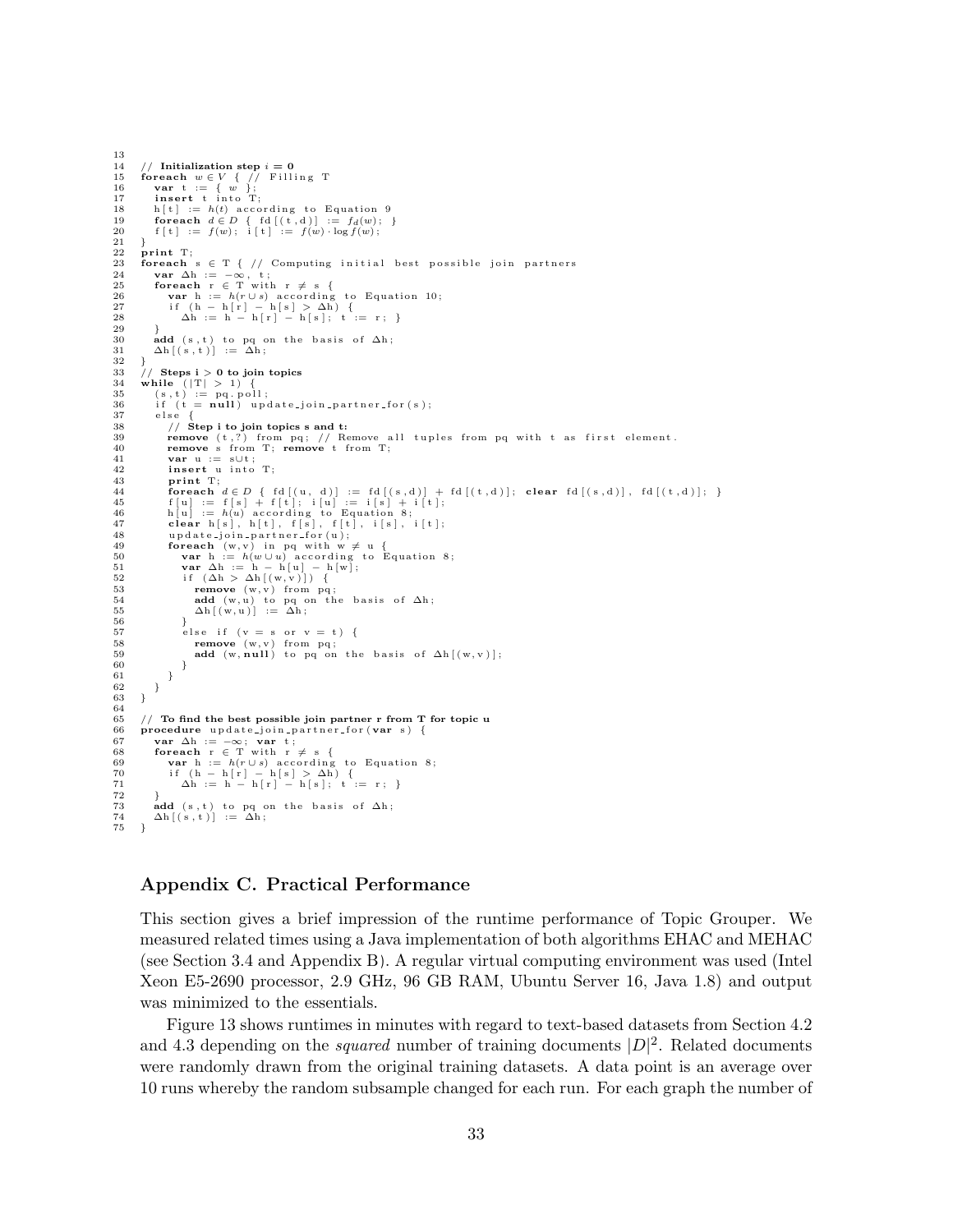

<span id="page-33-0"></span>Figure 13: Training Times for Topic Grouper Depending on the Squared Number of Documents Randomly Drawn from a Respective Dataset

documents ranged between 0 and 3000. The graphs substantiate that MEHAC is generally slower than EHAC. Also, the results are consistent with the simplified complexity  $O(D^2)$ from Section [3.4](#page-11-3) incorporating Heaps' Law. However, we found that Heaps' Law, i.e. the relation  $|V|^2 \sim |D|$ , does not hold for the for retail datasets from Section [4.2.](#page-15-2)

To enable runtime prediction per dataset  $i$ , we determined a least squares regression function  $\beta_i \cdot |V|^2 \cdot |D|$  for data points such as in Figure [13](#page-33-0) (not shown). The regression function has been chosen in concordance with the stated time complexity,  $O(|V|^2 \cdot |D|)$ , from Section [3.4.](#page-11-3) Table [14](#page-34-0) shows the actual and estimated runtimes for several larger sized datasets used elsewhere in this report. The estimates are based on the regression parameters  $\beta_i$ , which may vary considerably not only between the two algorithms but also between the datasets. It is worth noting why the latter is the case: Regarding both EHAC and MEHAC Equations [8,](#page-10-1) [9](#page-11-0) and [10](#page-11-1) (as used in Listing [1\)](#page-12-2) refer to dataset specific subsets of documents incurring different runtimes of related loops. On top, MEHAC has a relevant dataset specific condition in Line 36 of Listing [2.](#page-31-0)

We shunned a direct performance comparison with LDA and its derivatives, since it is rather unclear what to compare against in detail. There are many factors of LDA which have no counterpart in Topic Grouper such as hyper parameters and number of training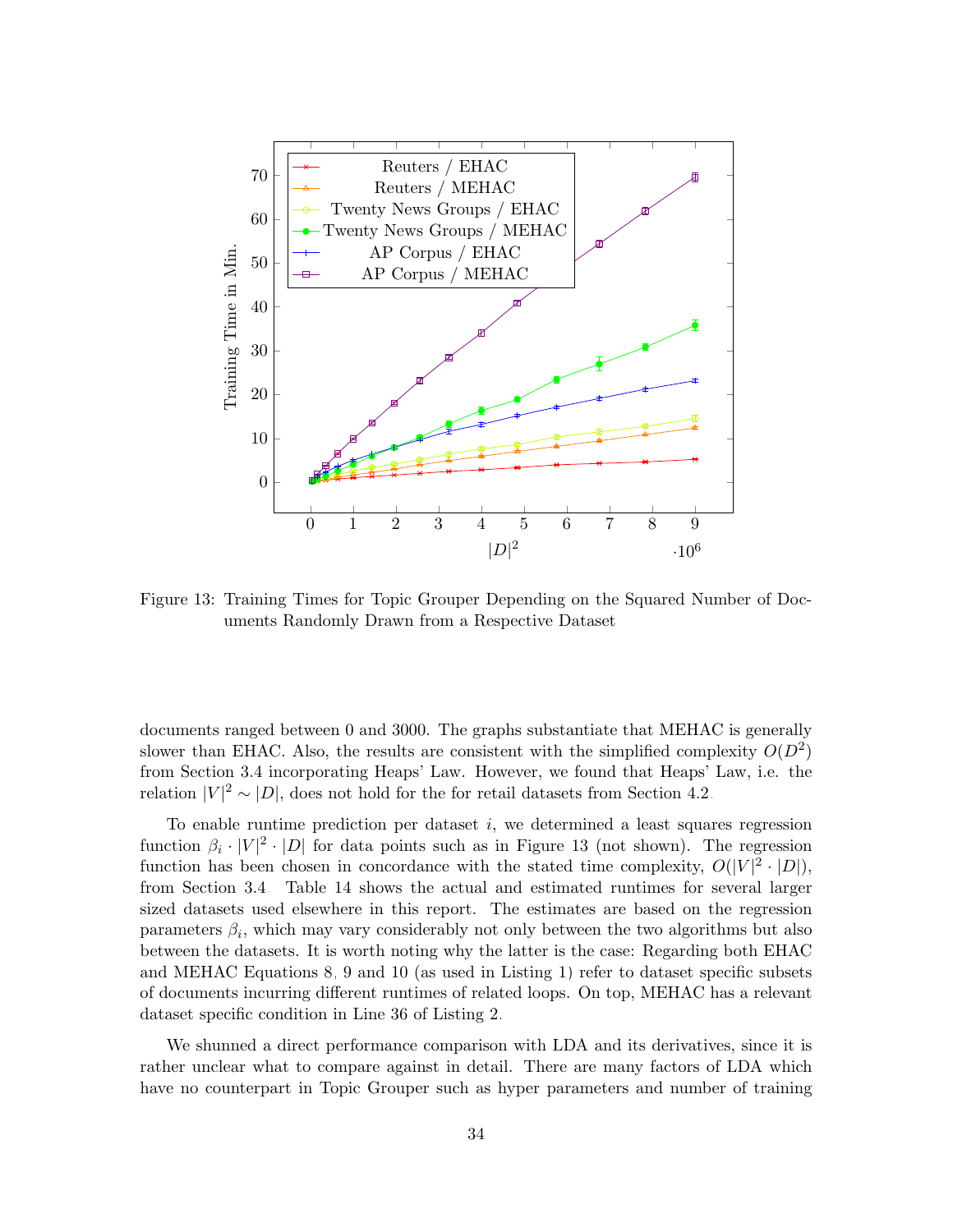|                             |        |                           |            | EHAC (Min.) |      | MEHAC (Min.) |               |
|-----------------------------|--------|---------------------------|------------|-------------|------|--------------|---------------|
| $\mathbf{D}\mathbf{ataset}$ | V      | $\left\vert D\right\vert$ | d <br>Avg. | Actual      | Est. | Actual       | $_{\rm Est.}$ |
| Online Retail               | 3,464  | 17,086                    | 154        | 6           |      | 37           | 32            |
| Ta Feng                     | 7,893  | 105,010                   | 9          | 92          | 191  | 926          | 1,110         |
| AP Corpus                   | 25,047 | 17,989                    | 260        | 529         | 887  | 1,660        | 2,527         |
| Reuters 21578               | 9,567  | 7,142                     | 84         | 40          | 40   | 72           | 89            |
| Twenty New Groups           | 25,826 | 14.129                    | 150        | 583         | 623  | 1,030        | 1,450         |

<span id="page-34-0"></span>Figure 14: Size Characteristics and Topic Grouper Training Times in Minutes for Larger Datasets Used Elsewhere in this Report

iterations. Also, there are several approximization algorithms for LDA with different performance characteristics [\(Asuncion et al.](#page-35-3) [\(2009\)](#page-35-3)).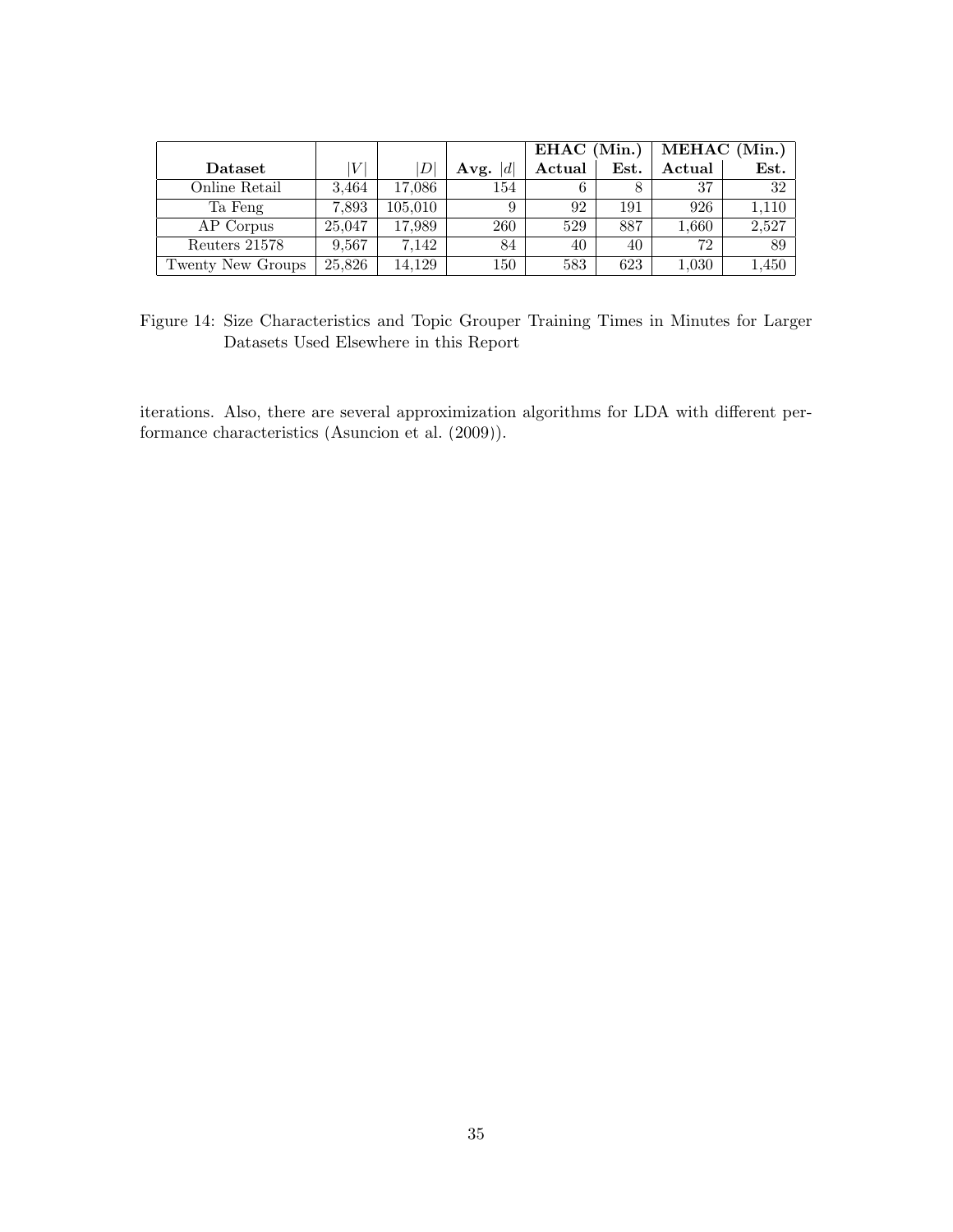## References

- <span id="page-35-6"></span>D. J. Aldous. Exchangeability and related topics. In *École d'Été St Flour*, volume 1117 of Lecture Notes in Mathematics, pages 1–198. Springer, 1985.
- <span id="page-35-9"></span>Nikolaos Aletras and Mark Stevenson. Evaluating topic coherence using distributional semantics. In Proceedings of the 10th International Conference on Computational Semantics (IWCS 2013) – Long Papers, pages 13–22. Association for Computational Linguistics, 2013.
- <span id="page-35-3"></span>Arthur Asuncion, Max Welling, Padhraic Smyth, and Yee Whye Teh. On smoothing and inference for topic models. In Proceedings of the Twenty-Fifth Conference on Uncertainty in Artificial Intelligence, UAI '09, pages 27–34, Arlington, VA, USA, 2009. AUAI Press. ISBN 978-0-9749039-5-8.
- <span id="page-35-1"></span>D. Blei. Topic modeling and digital humanities. *Journal of Digital Humanities*, 2012.
- <span id="page-35-5"></span>David M. Blei, Michael I. Jordan, Thomas L. Griffiths, and Joshua B. Tenenbaum. Hierarchical topic models and the nested Chinese restaurant process. In Proceedings of the 16th International Conference on Neural Information Processing Systems, NIPS '03, pages 17–24, Cambridge, MA, USA, 2003a. MIT Press.
- <span id="page-35-0"></span>David M. Blei, Andrew Y. Ng, and Michael I. Jordan. Latent Dirichlet allocation. J. Mach. Learn. Res., 3:993–1022, 2003b. ISSN 1532-4435.
- <span id="page-35-2"></span>Jordan Boyd-Graber, Y. Hu, and D. Mimno. Applications of topic models. Foundations and Trends in Information Retrieval, 11(2–3):143–296, 2017.
- <span id="page-35-11"></span>M. Brehmer, S. Ingram, J. Stray, and T. Munzner. Overview: The design, adoption, and analysis of a visual document mining tool for investigative journalists. IEEE Transactions on Visualization and Computer Graphics, 20(12):2271–2280, 2014. ISSN 1077-2626.
- <span id="page-35-7"></span>Wray Buntine. Estimating likelihoods for topic models. In Zhi-Hua Zhou and Takashi Washio, editors, Advances in Machine Learning: Proceedings of the First Asian Conference on Machine Learning, Nanjing, China, November 2-4, 2009., ACML 2009, pages 51–64, Berlin, Heidelberg, Germany, 2009. Springer. ISBN 978-3-642-05224-8.
- <span id="page-35-4"></span>Wray Buntine and Aleks Jakulin. Discrete component analysis. In Craig Saunders, Marko Grobelnik, Steve Gunn, and John Shawe-Taylor, editors, Subspace, Latent Structure and Feature Selection: Statistical and Optimization Perspectives Workshop, SLSFS 2005, Bohinj, Slovenia, February 23-25, 2005, Revised Selected Papers, pages 1–33, Berlin, Heidelberg, Germany, 2006. Springer. ISBN 978-3-540-34138-3.
- <span id="page-35-10"></span>Allison June-Barlow Chaney and David M. Blei. Visualizing topic models. In John G. Breslin, Nicole B. Ellison, James G. Shanahan, and Zeynep Tufekci, editors, ICWSM. The AAAI Press, 2012.
- <span id="page-35-8"></span>Jonathan Chang, Jordan L. Boyd-Graber, Sean Gerrish, Chong Wang, and David M. Blei. Reading tea leaves: How humans interpret topic models. In Yoshua Bengio, Dale Schuurmans, John D. Lafferty, Christopher K. I. Williams, and Aron Culotta, editors, Advances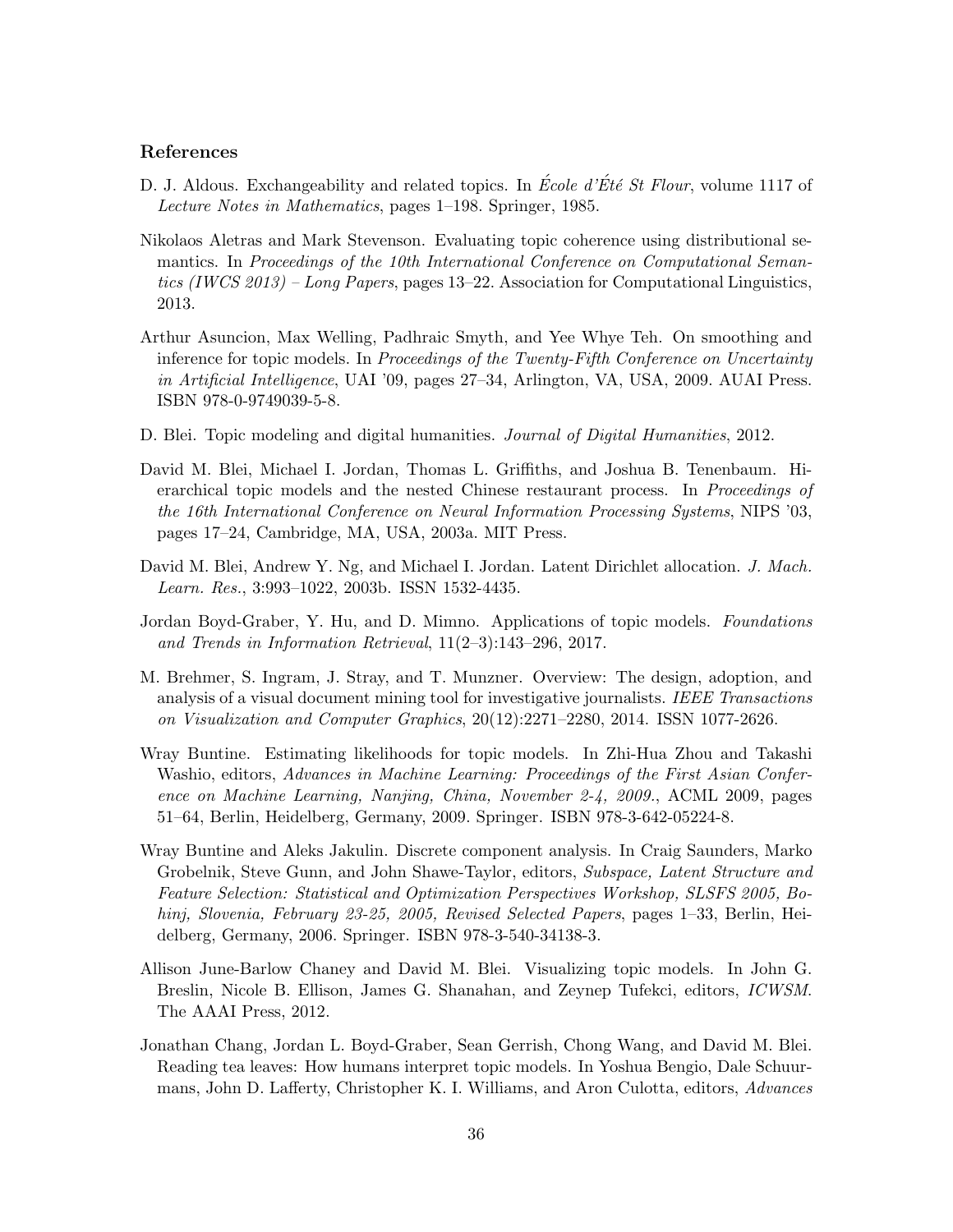in Neural Information Processing Systems 22: 23rd Annual Conference on Neural Information Processing Systems, 7-10 December 2009, Vancouver, British Columbia, Canada, pages 288–296. Curran Associates, Inc., 2009. ISBN 9781615679119.

- <span id="page-36-8"></span>Daqing Chen, Sai Laing Sain, and Kun Guo. Data mining for the online retail industry: A case study of RFM model-based customer segmentation using data mining. Journal of Database Marketing & Customer Strategy Management,  $19(3):197-208$ , 2012. ISSN 1741-2447.
- <span id="page-36-7"></span>Mu-Chen Chen and Chia-Ping Lin. A data mining approach to product assortment and shelf space allocation. Expert Systems with Applications, 32(4):976–986, 2007. ISSN 0957–4174.
- <span id="page-36-3"></span>S. Deerwester, S. T. Dumais, G. W. Furnas, T. K. Landauer, and R. A. Harshman. Indexing by latent semantic analysis. Journal of the American Society for Information Science 41, pages 391–407, 1990.
- <span id="page-36-2"></span>Brian S. Everitt, Sabine Landau, Morven Leese, and Daniel Stahl. Cluster Analysis. Wiley, Chichester, England, UK, 5th edition, 2011.
- <span id="page-36-9"></span>George Forman. An extensive empirical study of feature selection metrics for text classification. J. Mach. Learn. Res., 3:1289–1305, 2003. ISSN 1532-4435.
- <span id="page-36-10"></span>Brynjar Gretarsson, John O'Donovan, Svetlin Bostandjiev, Tobias Höllerer, Arthur Asuncion, David Newman, and Padhraic Smyth. TopicNets: Visual analysis of large text corpora with topic modeling. ACM Trans. Intell. Syst. Technol., 3(2):23:1–23:26, 2012. ISSN 2157-6904.
- <span id="page-36-1"></span>Thomas L. Griffiths and Mark Steyvers. Finding scientific topics. Proceedings of the National Academy of Sciences, 101(Suppl. 1):5228–5235, 2004.
- <span id="page-36-6"></span>Harold Stanley Heaps. Information Retrieval – Computational and Theoretical Aspects. Academic Press, Orlando, FL, USA, 1978. ISBN 0-12-335750.
- <span id="page-36-5"></span>Thomas Hofmann. The cluster-abstraction model: Unsupervised learning of topic hierarchies from text data. In Proceedings of the 16th International Joint Conference on Artificial Intelligence – Volume 2, IJCAI'99, pages 682–687, San Francisco, CA, USA, 1999a. Morgan Kaufmann.
- <span id="page-36-4"></span>Thomas Hofmann. Probabilistic latent semantic indexing. In Proceedings of the 22Nd Annual International ACM SIGIR Conference on Research and Development in Information Retrieval, SIGIR '99, pages 50–57, New York, NY, USA, 1999b. ACM. ISBN 1-58113-096-1.
- <span id="page-36-0"></span>Thomas Hofmann. Probabilistic latent semantic analysis. In Proceedings of the Fifteenth Conference on Uncertainty in Artificial Intelligence, UAI' 99, pages 289–296, San Francisco, CA, USA, 1999c. Morgan Kaufmann. ISBN 1-55860-614-9.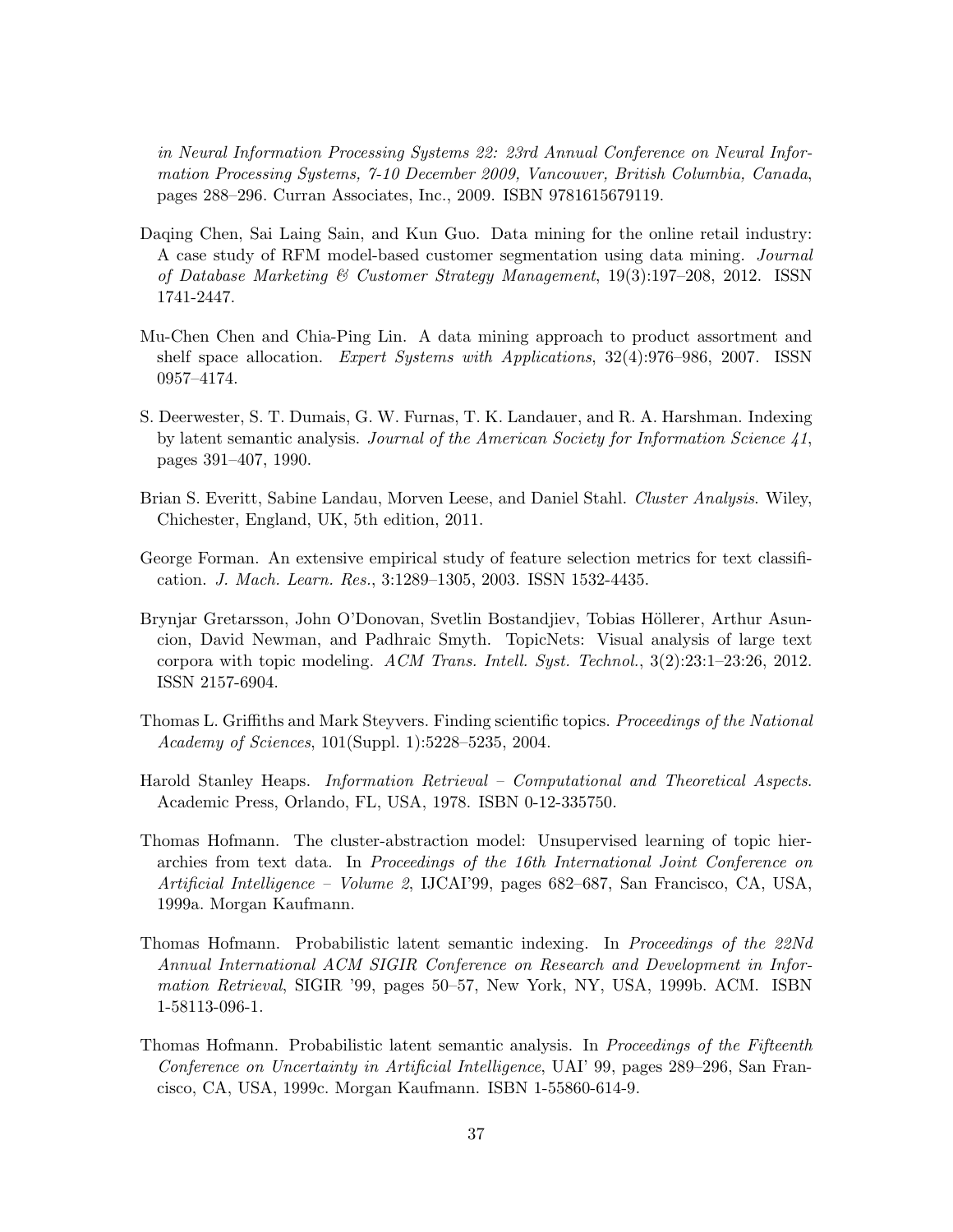- <span id="page-37-0"></span>Diane J. Hu, Rob Hall, and Josh Attenberg. Style in the long tail: Discovering unique interests with latent variable models in large scale social e-commerce. In Proceedings of the 20th ACM SIGKDD International Conference on Knowledge Discovery and Data Mining, KDD '14, pages 1640–1649, New York, NY, USA, 2014. ACM. ISBN 978-1-4503- 2956-9.
- <span id="page-37-5"></span>A. K. Jain, M. N. Murty, and P. J. Flynn. Data clustering: a review. ACM Comput. Surv., 31(3):264–323, 1999. ISSN 0360-0300.
- <span id="page-37-4"></span>Anil K. Jain and Richard C. Dubes. Algorithms for clustering data. Prentice-Hall, Inc., Upper Saddle River, NJ, USA, 1988.
- <span id="page-37-9"></span>Thorsten Joachims. Text categorization with support vector machines: Learning with many relevant features. In Claire Nédellec and Céline Rouveirol, editors, *Proceedings of the* 10th European Conference on Machine Learning, Chemnitz, Germany, April 21-23, 1998, ECML 1998, pages 137–142, Berlin, Heidelberg, Germany, 1998. Springer. ISBN 978-3- 540-69781-7.
- <span id="page-37-3"></span>Sepandar D. Kamvar, Dan Klein, and Christopher D. Manning. Interpreting and extending classical agglomerative clustering algorithms using a model-based approach. In Proceedings of the Nineteenth International Conference on Machine Learning, ICML, pages 283–290, San Francisco, CA, USA, 2002. Morgan Kaufmann.
- <span id="page-37-7"></span>Joon Hee Kim, Dongwoo Kim, Suin Kim, and Alice Oh. Modeling topic hierarchies with the recursive chinese restaurant process. In Proceedings of the 21st ACM International Conference on Information and Knowledge Management, CIKM '12, pages 783–792, New York, NY, USA, 2012. ACM. ISBN 978-1-4503-1156-4.
- <span id="page-37-1"></span>G.N. Lance and W.T. Williams. A generalized sorting strategy for computer classifications. Nature, 212:218, 1966.
- <span id="page-37-2"></span>G.N. Lance and W.T. Williams. A general theory of classificatory sorting strategies. I. hierarchical systems. The Computer Journal, 9:373-380, 1967.
- <span id="page-37-8"></span>Jey Han Lau, David Newman, and Timothy Baldwin. Machine reading tea leaves: Automatically evaluating topic coherence and topic model quality. In Proceedings of the  $14$ th Conference of the European Chapter of the Association for Computational Linguistics, EACL '14, pages 530–539, Gothenburg, Sweden, 2014. Association for Computational Linguistics.
- <span id="page-37-10"></span>Hanseung Lee, Jaeyeon Kihm, Jaegul Choo, John Stasko, and Haesun Park. iVisClustering: An interactive visual document clustering via topic modeling. Computer Graphics Forum, 31(3):1155–1164, 2012. ISSN 1467-8659.
- <span id="page-37-6"></span>Wei Li and Andrew McCallum. Pachinko allocation: DAG-structured mixture models of topic correlations. In Proceedings of the 23rd International Conference on Machine Learning, Pittsburgh, PA, USA, ICML '06, New York, NY, USA, 2006. ACM. ISBN 1-59593-383-2.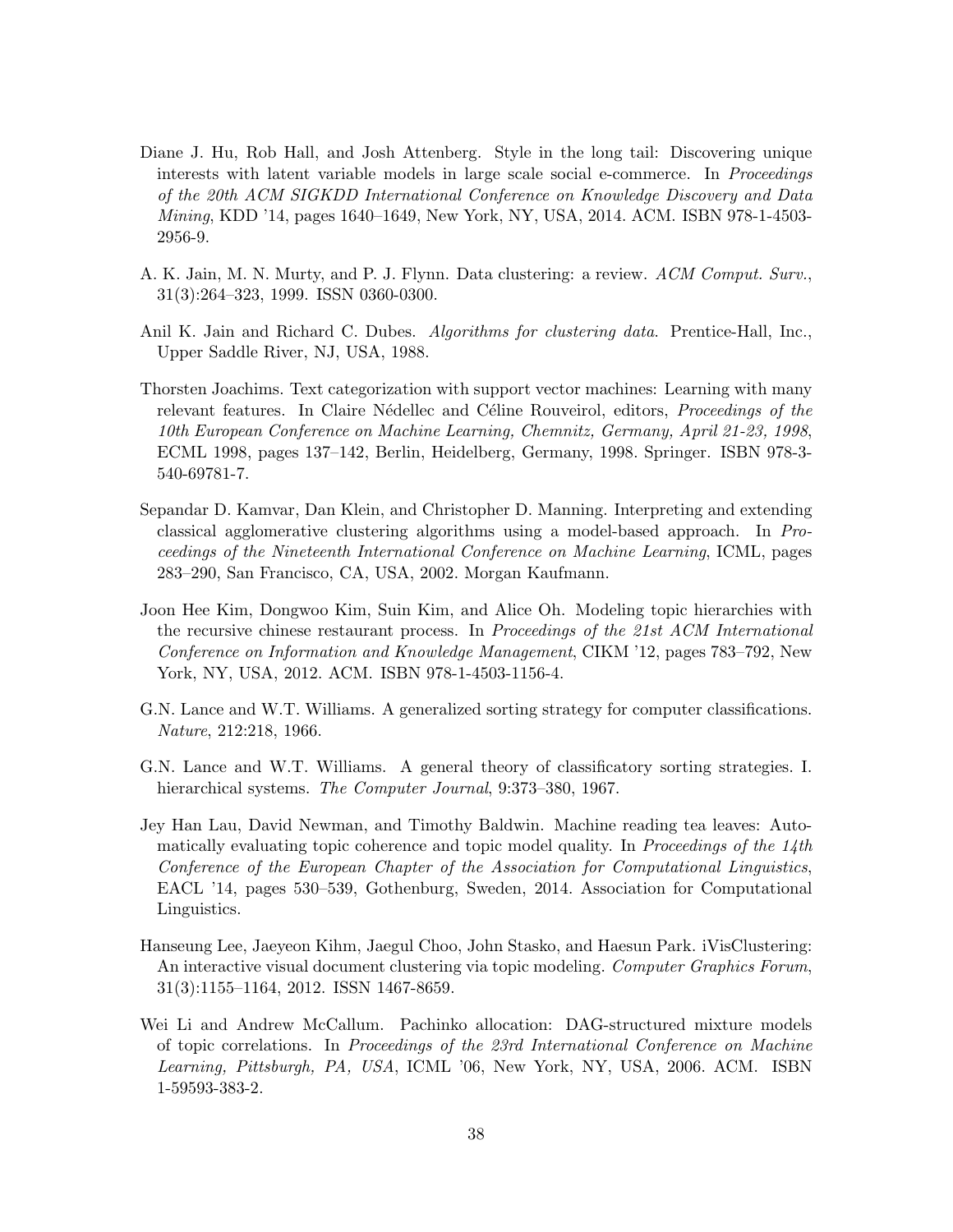- <span id="page-38-2"></span>L. Liu, L. Tang, W. Dong, S. Yao, and W. Zhou. An overview of topic modeling and its current applications in bioinformatics. SpringerPlus. 2016, 5(1), 2016.
- <span id="page-38-7"></span>Tengfei Liu, Nevin L. Zhang, and Peixian Chen. Hierarchical latent tree analysis for topic detection. In Toon Calders, Floriana Esposito, Eyke Hüllermeier, and Rosa Meo, editors, Machine Learning and Knowledge Discovery in Databases: European Conference, ECML PKDD 2014, Nancy, France, September 15-19, 2014. Proceedings, Part II, pages 256–272, Berlin, Germany, 2014. Springer.
- <span id="page-38-10"></span>Christopher D. Manning, Prabhakar Raghavan, and Hinrich Schütze. Introduction to Information Retrieval. Cambridge University Press, New York, NY, USA, 2008. ISBN 9780521865715.
- <span id="page-38-8"></span>David Mimno, Wei Li, and Andrew McCallum. Mixtures of hierarchical topics with Pachinko allocation. In Proceedings of the 24th International Conference on Machine Learning, ICML '07, pages 633–640, New York, NY, USA, 2007. ACM. ISBN 978-1-59593-793-3.
- <span id="page-38-4"></span>Thomas P. Minka. Estimating a Dirichlet distribution. Technical report, Carnegie Mellon University, Pittsburgh, PA, USA, 2000. URL [https://tminka.github.io/papers/](https://tminka.github.io/papers/dirichlet/minka-dirichlet.pdf) [dirichlet/minka-dirichlet.pdf](https://tminka.github.io/papers/dirichlet/minka-dirichlet.pdf).
- <span id="page-38-3"></span>F. Murtagh. A survey of recent advances in hierarchical clustering algorithms. Computer Journal, 26(4):354–359, 1983.
- <span id="page-38-9"></span>David Newman, Jey Han Lau, Karl Grieser, and Timothy Baldwin. Automatic evaluation of topic coherence. In Human Language Technologies: The 2010 Annual Conference of the North American Chapter of the Association for Computational Linguistics, HLT, pages 100–108, Stroudsburg, PA, USA, 2010. Association for Computational Linguistics.
- <span id="page-38-6"></span>J. Paisley, C. Wang, D. M. Blei, and M. I. Jordan. Nested hierarchical dirichlet processes. IEEE Transactions on Pattern Analysis and Machine Intelligence, 37(2):256–270, 2015. ISSN 0162-8828.
- <span id="page-38-0"></span>Daniel Pfeifer and Jochen L. Leidner. Topic grouper: An agglomerative clustering approach to topic modeling. In Advances in Information Retrieval, pages 590–603, Cham, 2019. Springer International Publishing. ISBN 978-3-030-15712-8.
- <span id="page-38-1"></span>J. K. Pritchard, M. Stephens, and P. Donnelly. Inference of population structure using multilocus genotype data. Genetics, 155(2):945–959, 2000. ISSN 0016-6731.
- <span id="page-38-11"></span>J. J. Sandvig, Bamshad Mobasher, and Robin Burke. Robustness of collaborative recommendation based on association rule mining. In Proceedings of the 2007 ACM Conference on Recommender Systems, RecSys '07, pages 105–112, New York, NY, USA, 2007. ACM. ISBN 978-1-59593-730–8.
- <span id="page-38-5"></span>E. Segal, D. Koller, and D. Ormoneit. Probabilistic abstraction hierarchies. In Advances in Neural Information Processing Systems (NIPS 2001), pages 913–920, Vancouver, Canada, 2002.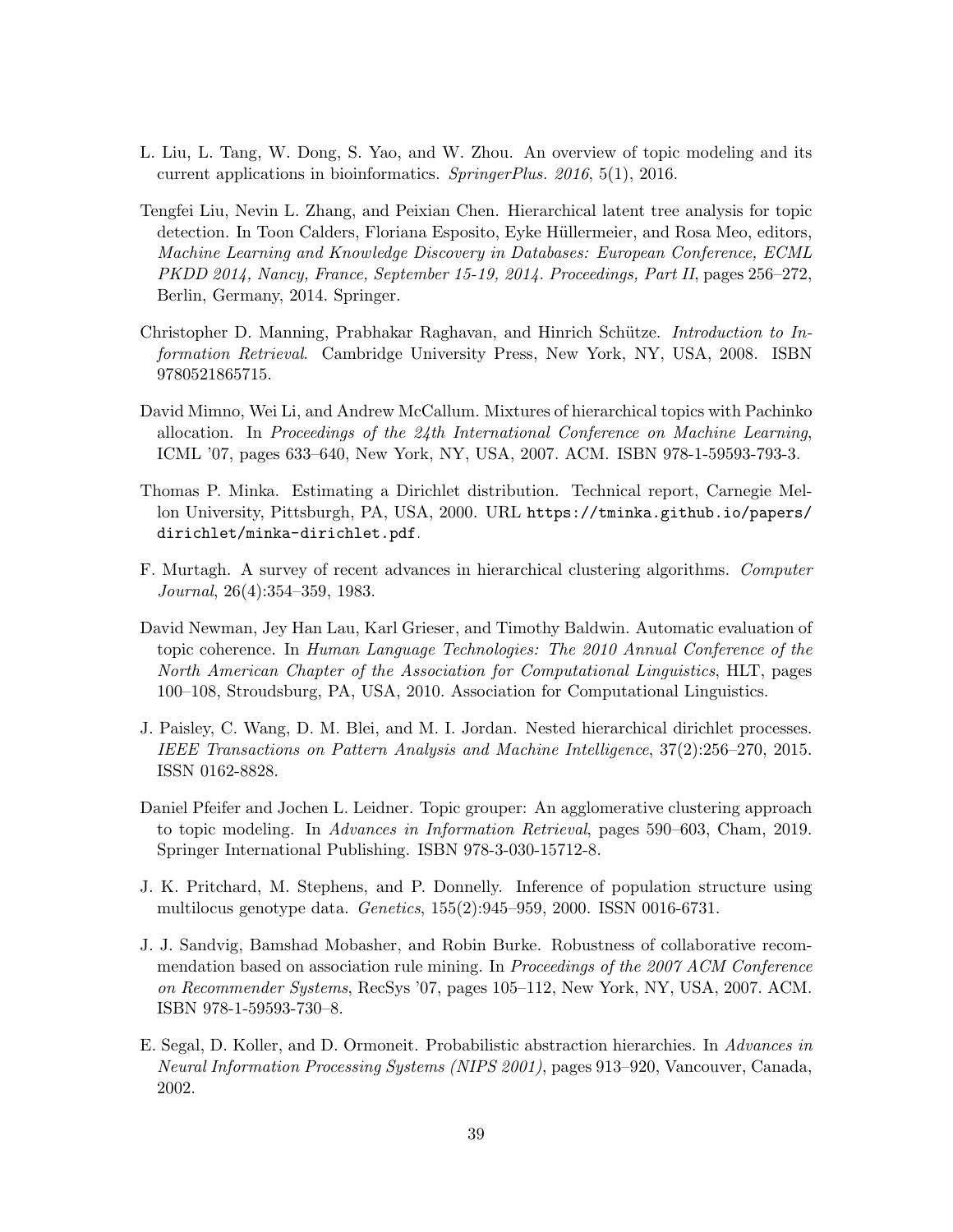- <span id="page-39-10"></span>Carson Sievert and Kenneth E. Shirley. LDAvis: A method for visualizing and interpreting topics. In Proceedings of the Workshop on Interactive Language Learning, Visualization, and Interfaces, 2014. URL <https://github.com/cpsievert/LDAvis>.
- <span id="page-39-5"></span>Y. Tan and Z. Ou. Topic-weak-correlated latent Dirichlet allocation. In 7th International Symposium on Chinese Spoken Language Processing, pages 224–228, 2010.
- <span id="page-39-6"></span>Yee Whye Teh, Michael I. Jordan, Matthew J. Beal, and David M. Blei. Hierarchical Dirichlet processes. Journal of the American Statistical Association, 101(476):1566–1581, 2006.
- <span id="page-39-2"></span>Shivakumar Vaithyanathan and Byron Dom. Model-based hierarchical clustering. In Proceedings of the Sixteenth Conference on Uncertainty in Artificial Intelligence, UAI, pages 599–608, San Francisco, CA, USA, 2000. Morgan Kaufmann.
- <span id="page-39-4"></span>Hanna M. Wallach, David M. Mimno, and Andrew McCallum. Rethinking LDA: Why priors matter. In Yoshua Bengio, Dale Schuurmans, John D. Lafferty, Christopher K. I. Williams, and Aron Culotta, editors, NIPS, pages 1973–1981. Curran Associates, Inc., 2009a. ISBN 9781615679119.
- <span id="page-39-8"></span>Hanna M. Wallach, Iain Murray, Ruslan Salakhutdinov, and David Mimno. Evaluation methods for topic models. In Proceedings of the 26th Annual International Conference on Machine Learning, ICML '09, pages 1105–1112, New York, NY, USA, 2009b. ACM. ISBN 978-1-60558-516-1.
- <span id="page-39-7"></span>C. Wang, J. Paisley, and D. M. Blei. Online variational inference for the hierarchical Dirichlet process. In Geoffrey J. Gordon, David B. Dunson, and Miroslav Dudík, editors, Proceedings of the Fourteenth International Conference on Artificial Intelligence and Statistics, AISTATS 2011, Fort Lauderdale, FL, USA, April 11-13, 2011, volume 15 of JMLR Proceedings. JMLR.org, 2011.
- <span id="page-39-9"></span>Chong Wang and David M. Blei. Collaborative topic modeling for recommending scientific articles. In Proceedings of the 17th ACM SIGKDD International Conference on Knowledge Discovery and Data Mining, KDD '11, pages 448–456, New York, NY, USA, 2011. ACM. ISBN 978-1-4503-0813-7.
- <span id="page-39-0"></span>J. H. Ward, Jr. Hierarchical grouping to optimize an objective function. Journal of the American Statistical Association, 58(301):236–244, 1963.
- <span id="page-39-11"></span>Xing Wei and W. Bruce Croft. LDA-based document models for ad-hoc retrieval. In Proceedings of the 29th Annual International ACM SIGIR Conference on Research and Development in Information Retrieval, SIGIR '06, pages 178–185, New York, NY, USA, 2006. ACM.
- <span id="page-39-1"></span>Rui Xu and II Wunsch, D. Survey of clustering algorithms. IEEE Transactions on Neural Networks, 16(3):645–678, 2005. ISSN 1045-9227.
- <span id="page-39-3"></span>Rui Xu and Donald C. Wunsch II. Clustering. Wiley, Piscataway, NJ, USA, 2009.